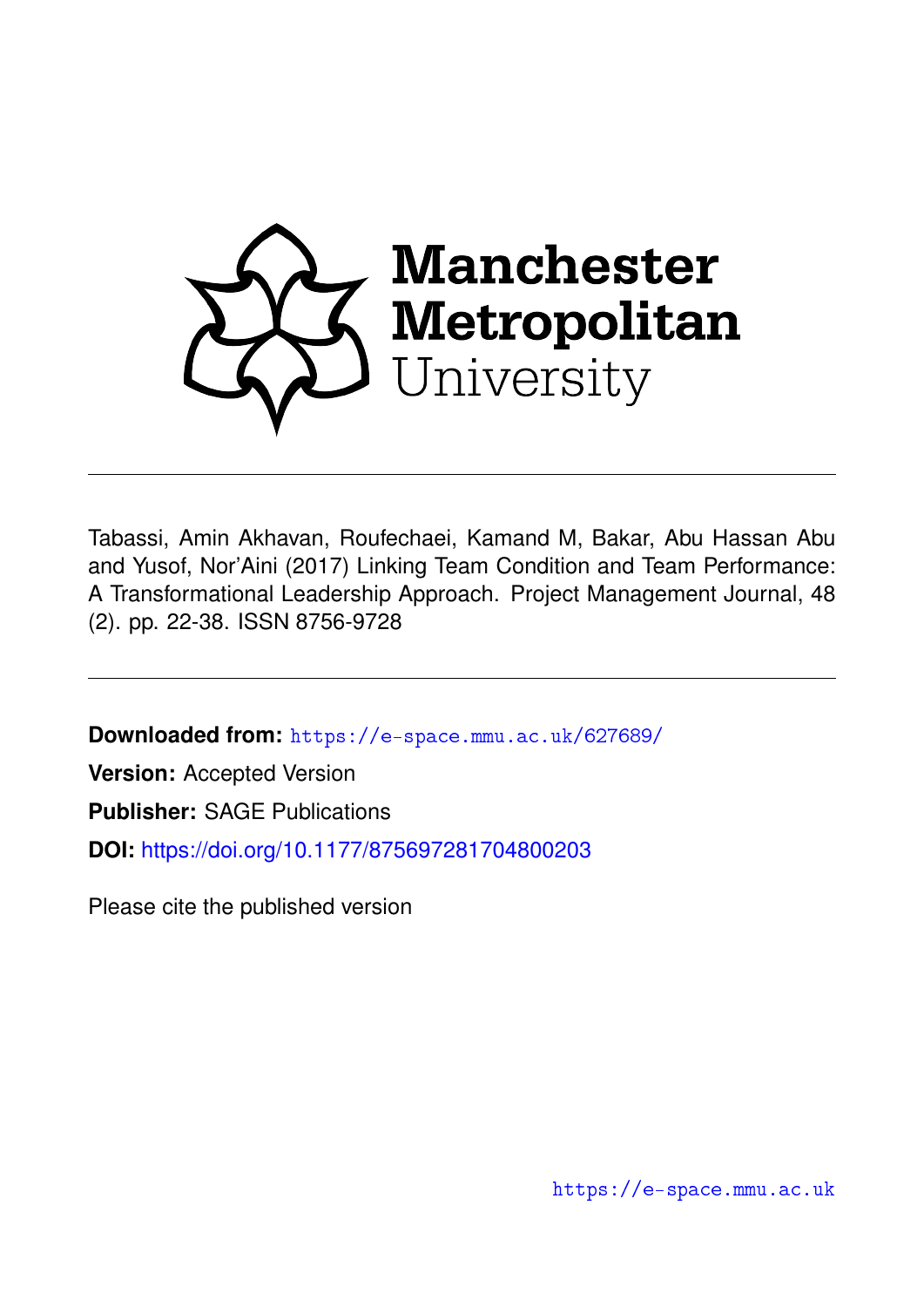# **Linking Team Condition and Team Performance: A Transformational Leadership Approach**

# **Abstract**

Because project teams in the construction industry shape the primary focus of the industry's project lifecycle, a high-performance construction workplace facilitates employees' technical and innovation skills through team development. Drawing on the current research in general teamwork and leadership, this study, from a theoretical perspective extends team condition as a hierarchical construct, incorporating six associated components. The paper argues that team building and team development can be studied as ongoing processes that are crucial to project success. In order to reduce the risk of common method variance the research analysis was completed using 94 construction teams from three different sources, within which team members rated their leader's transformational leadership behaviour, the team leaders evaluated the team conditions, and lastly the supervisor of each team rated the team performance. The model shows that the team condition, which is defined as the factors that contribute to make a great team has significant direct and indirect impacts on team performance. Furthermore, the transformational leadership behaviour of team leaders showed a mediating role between the team condition and the performance.

**Keywords:** team condition; team performance; transformational leadership; construction industry.

# **INTRODUCTION**

Since the early 1980's human capital plays an increasingly important role in an organisation's success (Hollenbeck et al., 2004). Particularly in a project-based organisation, the human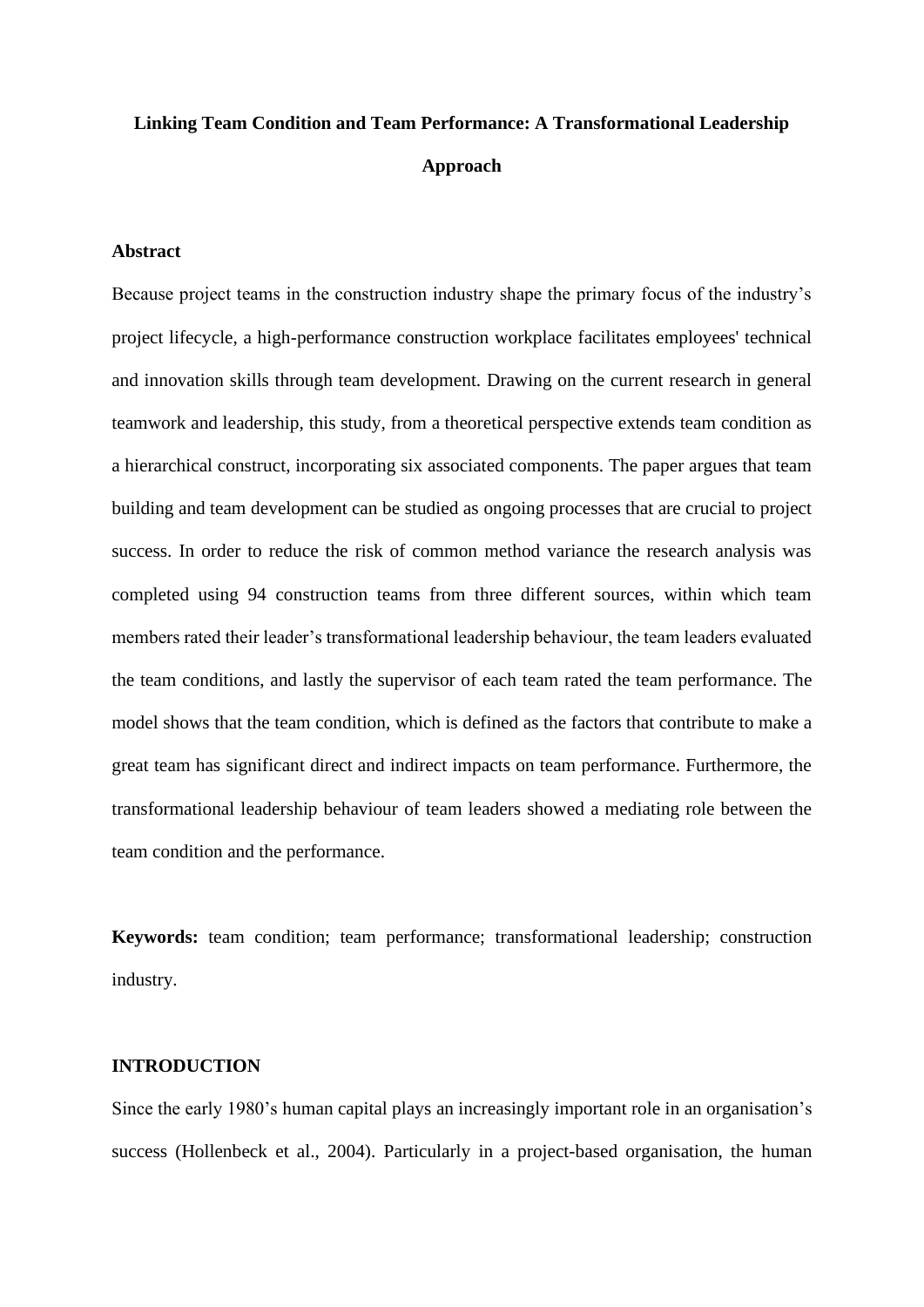capitals act together to perform the work of the organisation's projects to achieve the set objectives (Guzzo and Dckson, 1996; Stott and Walker, 1995; Levenson, 2012). Consequently, productive project-based organizations are those that able to manage the personnel in groups; as a result, organisations need to be able to manage and develop teams and coordinate the individuals' skills and competencies in line with the project objectives. With that in mind, organising, managing and leading project teams are, therefore, necessary to the success of human resource management (HRM) strategies.

In the context of HRM, team building and team development are viewed as on-going processes that are vital to project success (PMBOK, 2013). Thus, robust team building and team development practices tend to be essential part of a project life cycle and also affect a companies' overall project performance. Alternatively, team working in the construction industry, as a project-based industry, mostly form the main focus throughout the project lifecycle. The changing demands of construction work, on the other hand, necessitate companies to establish different teams each and every time a new project is performed (Raiden and Dainty, 2006). Consequently, a large percentage of managers in this industry devote much of their time to some form of teamwork activities.

The evidence to date indicates that teams are capable of remarkable performance, and hence they should be given serious consideration by management of the industry (Geoghegan and Dulewicz, 2008). Schutz (1989) claims that the team "holds all the cachet of a corporate Aladdin's Lamp. With it, anything is possible". While executive managers focusing more on teamwork and its attitudes than on individuals, many organisations have indeed realised the immense benefit of teams and have both advanced their scope of operations and integrated programmes to enhance their performance. Because teams are considered to be the backbone of an organisation able to produce more and better solutions to problems than individuals can (Blanchard, 1988: 6), teamwork accomplished via joint work and interaction among individual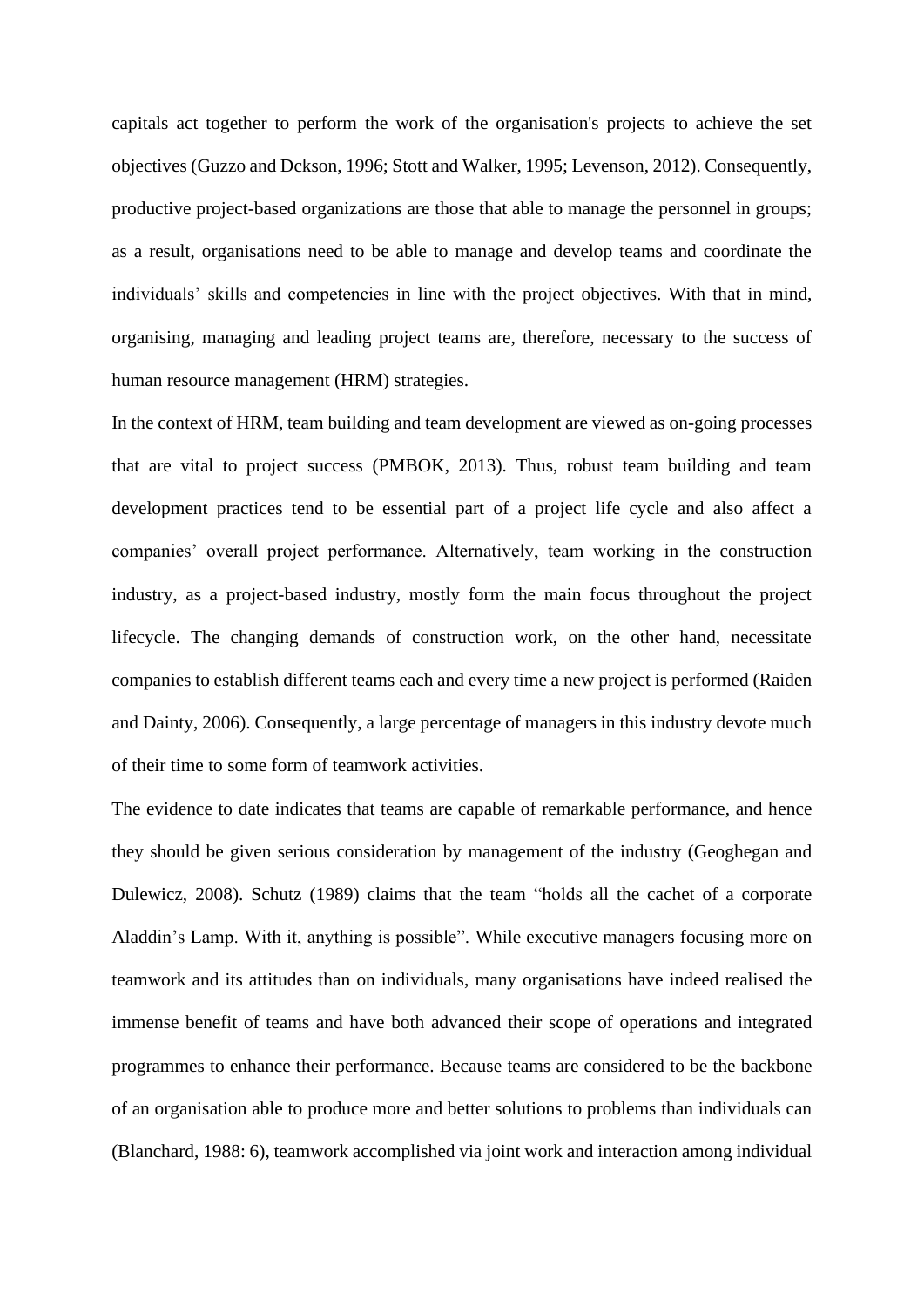team members (Sundstrom et al., 1990) should be developed by team leaders. In this regard, a team leader has been perceived to be a powerful means for team development and performance (Dionne et al., 2004).

Though team building has been explored in many studies (Anantaraman, 1984; Moe et al., 2010; Molyneux, 2001; Parboteeah et al., 2015), to date, little research has disentangled how the team condition, as a consequence of team development, and the leadership style of the team leader enhance team performance in construction companies. Therefore, this study evaluates the condition of the teams, which is defined as the factors that contribute to make a great team, the leadership style of the leaders and their effects on team performance.

Since the construction industry has been evaluated as one of the most active, complex and dynamic environments (Bresnen, 1990; Loosemore et al., 2003), it raisesinteresting managerial issues and presents a challenging context for leadership phenomena (Bresnen, 1990; Fellows et al., 2002). From this point of view, the importance of effectual leadership and management techniques is notably apparent among the larger contractors, which in turn need to put emphasis on managing the construction teams en route for project accomplishment (Druker and White, 1995). Despite the fact that leadership is among the most significant topics in management studies, many authors have not been able to articulate the concept of leadership even with the multitude research and literature in this discipline (Geoghegan and Dulewicz, 2008; Giritli and Oraz, 2004; Tyssen et al., 2013). Particularly in the construction industry, limited number of research has been carried out on leadership trends (Odusami et al., 2003; Toor and Ofori, 2007). Dulaimi and Langford (1999) asserted that most research and scientific studies on leadership in the industry focus on looking into the personal characteristics of project managers, and there are not many studies that targeted on transformational leadership behaviour of team leaders in the industry (Toor and Ofori, 2007; Limsila and Ogunlana, 2008; Tabassi et al., 2012). Therefore, evaluating the transformational leadership behaviour of team leaders in the industry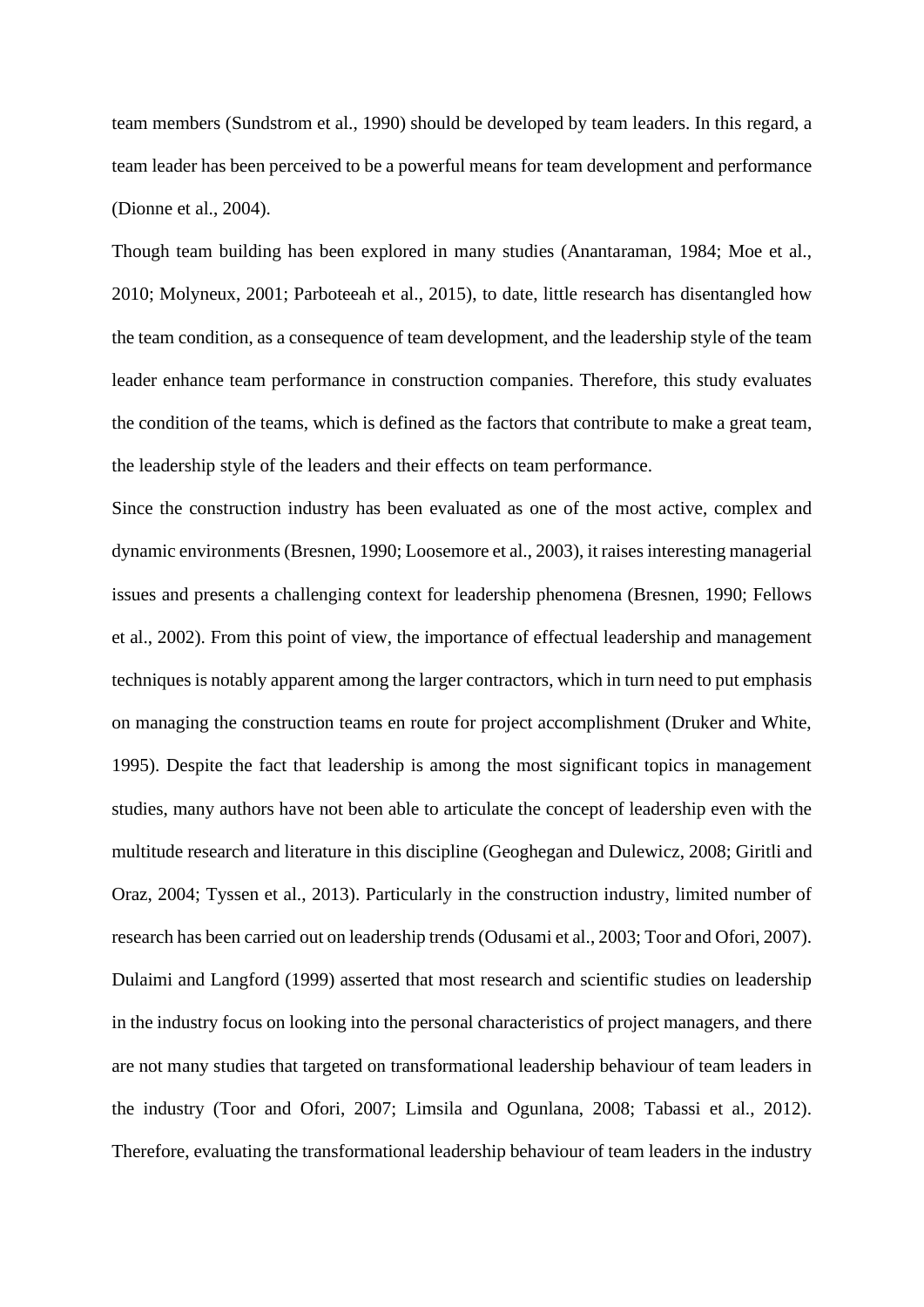has shaped one of the main objectives of the study.

Even though the prior work on team research has stated that there is no sole standard determinant of performance effectiveness for groups (Guzzo and Dickson, 1996; Hackman, 1990; Keller, 1986; Chi and Huang, 2014), yet and based on a broad literature review, five features for team performance evaluation were extracted and developed to apply as a scale to measure team performance in this study. In addition, a fit between the condition of the team and the transformational leadership behaviour of the team leader appears to be an important factor for teamwork success. In this study, transformational leadership represents one of the few important variables by which a team leader can directly influence team members towards better goal achievement (Chi and Huang, 2014; Dionne et al., 2004; Toor and Ofori, 2007). As a result, transformational leadership may act as a variable that affects the relationship between the condition of the team, which is defined as existence or absence of the factors that contribute to make a great team, and team performance.

This study structures team condition as an independent factor model and adopts PLS path modelling to determine the hierarchical model (Chin, 2010; Petter et al., 2007), leading to greater theoretical parsimony and lower model complexity (Akter et al., 2011; Law et al., 1998). Furthermore, with the help of PLS path modelling, this study aims to explore a hierarchical team condition with the mediating effects of transformational leadership on the relationship between team condition and team performance under a nomological network.

## **EFFECTIVE TEAM CONDITION**

The nature of a team is determined to be a group of people who are mutually accountable to perform a task and who are dynamically involved and compete with each other. A team has also been identified as being a small or large number of people with complementary skills, whose members are committed to a set target and an approach for which they are mutually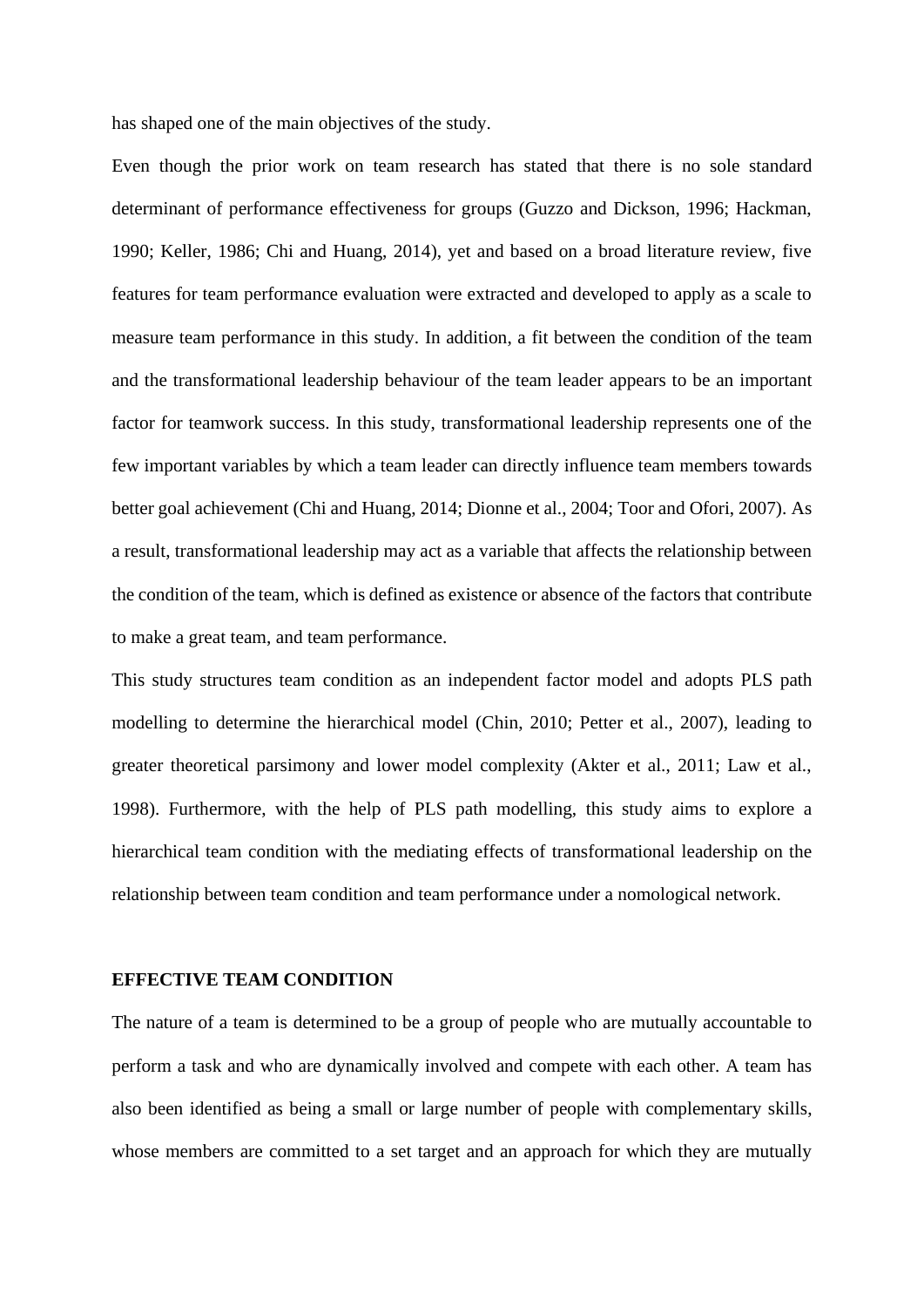responsible (Katzenbach and Smith, 2005; Parboteeah et al., 2015). This explanation indicates that teams must be of a manageable size and that all individuals in a team must be committed to achieving the team objectives. Although it is not an easy task to arrive at a single definition of a team and teamwork, they are be considered to be critical factors for project success, particularly in a project-based environment. However, in a projectised organisation, the terms "team" and "teamwork" can refer to a wide range of possibilities such as quality circles, crossfunctional teams, self-managing teams, virtual teams or co-located teams. Developing effective teams is one of the primary responsibilities of every project manager, who may be provided with varying degrees of autonomy. However, the form of teamwork depends on the task specificity. For instance, a distinctive feature of teamwork on the construction line is that it features successive work actions to assemble and erect different parts of a building structure. Alternatively, where the goal is to improve the project process, teamwork is much more about complexity, communication and integrative work (Mitropoulos and Cupido, 2009; O'Leary-Kelly et al., 1994; PMBOK, 2013; Geoghegan and Dulewicz, 2008).

However, it is hard to figure out the precise conditions for effective teamwork, primarily because different types of teamwork activities are considered to be effective or ineffective based on the work requirements and situations within which the tasks are placed (Stott and Walker, 1995). Despite this variety, there are particular general conditions that continually arise from the literature on teamwork. In this regard, Anantaraman (1984, p.220) offered a condition for teamwork effectiveness and states that "an effective team would have clear, cooperative goals to which every member is committed; accurate and effective communication of ideas and feelings; distributed participation and leadership; appropriate and effective decision-making procedures; productive controversies; a high level of trust; constructive management power and conflict; and adequate problem-solving procedures."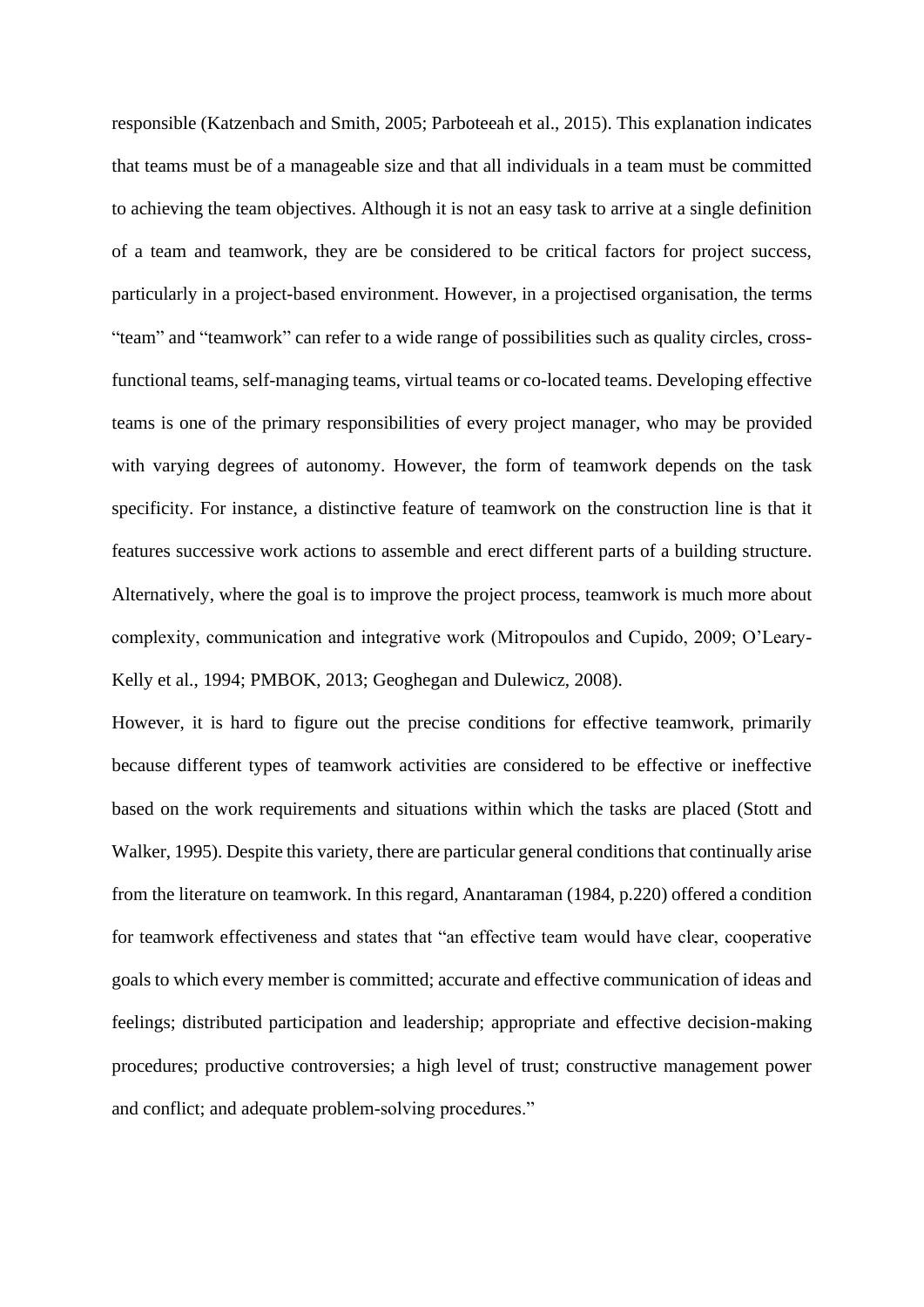In addition, attributes such as initiative, trust, openness, helpfulness, flexibility, and supportiveness have been stated to be effective characteristics in teamwork environments (Kinlaw, 1991; Stevens and Campion, 1994; Lundin and Soderholm 1995). Other research on teamwork effectiveness found that different teams are more productive when the team members accept and get along with different personalities (Culp and Smith, 2001), possess a high level of self-awareness (Moriarty and Buckley, 2003), and attain productive teamwork direction and cohesiveness (Williams and Duray, 2006). In temporary organizations, such as those in the construction industry, however, teams are mainly set up around the task or around some features of it and also restricted with finite length of time. Accordingly, legitimizing the team membership for a specific duration and forming commitment based upon the project or task objectives are two approaches whereby team is formed effective (Lundin and Soderholm, 1995). In addition, Lundin and Soderholm discussed that team in temporary organizations has two angles: first, the relationship among individuals and the team and second, the relationship between team and its environment. In this particular study we placed our focus more on the former angle, since the study primarily aims to assess those variables that may come up with better relation between individuals and the team for competent performance.

Since the team condition for effective teamwork has been observed to be a multi-dimensional construct in different studies (Anantaraman, 1984; Lundin and Soderholm, 1995; Molyneux, 2001; Stott and Walker, 1995; Thamhain, 1990; Williams and Duray, 2006; Parboteeah et al., 2015), Table 1 summarises some of the criteria used to evaluate effective team condition within which existence or absence of them contribute to make a great team and have routinely emerged from other studies. However, most leaders acknowledge that condition of a team would affect group overall performance (Wang et al., 2013). Therefore:

*Hypothesis 1:* Team condition of the construction teams is positively related to team performance.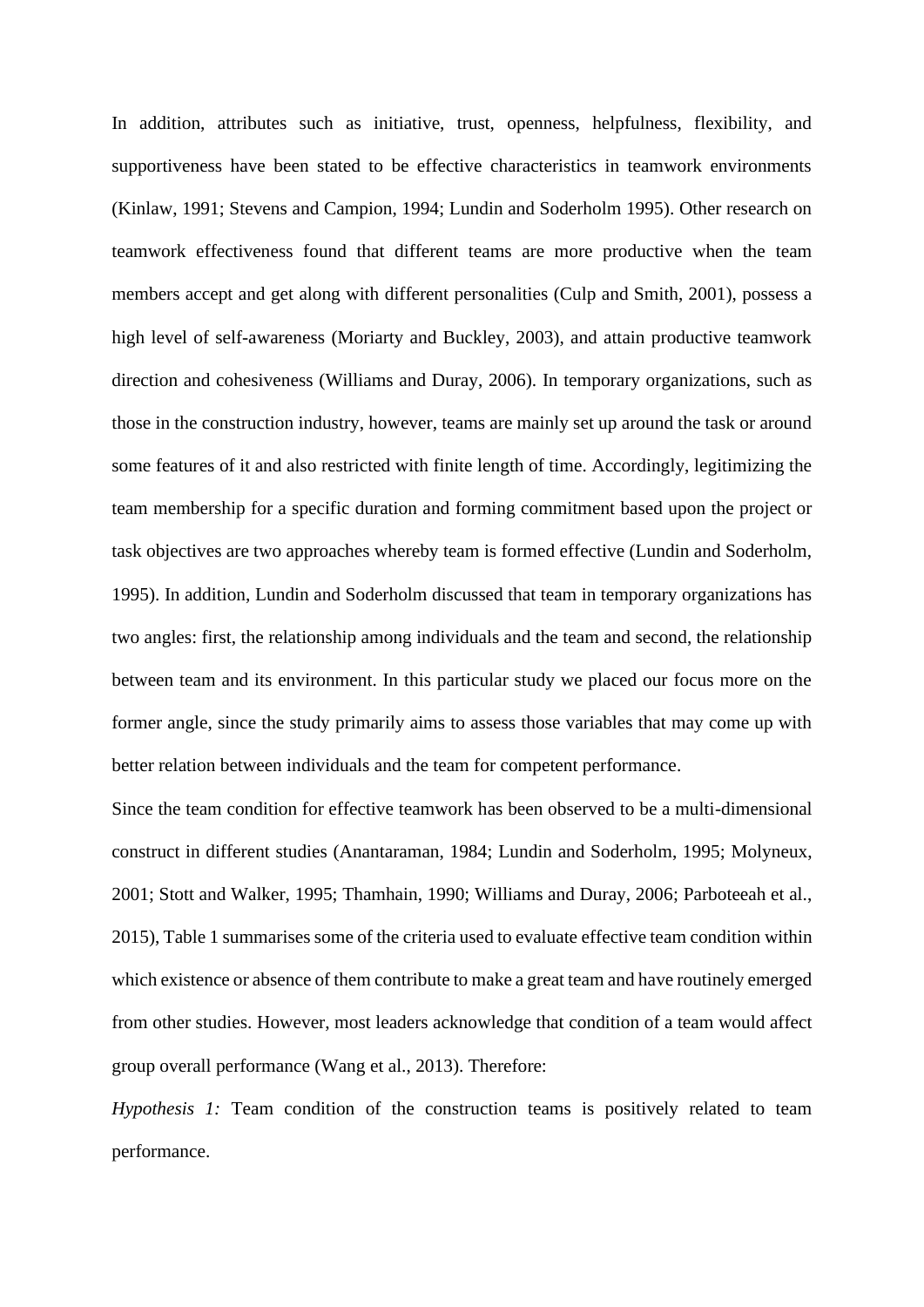#### **<Insert Table 1 about here>**

Currently, due to rapid technological changes as well as the competitive global marketplace, organisations have been required to accommodate different growing factors in service and production development. These underlying conditions are based on developing a teamwork environment with strong interpersonal relationships (Cordery 2004). Accordingly, managers are required to adopt an effective set of roles and responsibilities (Arnold et al, 2000) to lead the teams. In this regard, a successful team leader combines the members' knowledge, skills and abilities to obtain outputs that are superior to the individual outcomes (Milia and Birdi, 2010). Consequently, the team leader faces a range of challenges to balance team actions and provide conditions within which the desired teamwork can be achieved (Hoegl and Gemuenden, 2001). In the Asian ethnical framework, there are few studies that evaluated the influences of different leadership behaviour in team climate (Ishikawa, 2012; Li et al., 2012). In this, Ishikawa (2012) highlighted a positive relationship between transformational leadership and team conditions. Therefore:

*Hypothesis 2:* Team condition is positively related to the transformational leadership quality of the leader.

#### **LEADERSHIP AND CONSTRUCTION INDUSTRY**

The construction industry stands for one of the most dynamic and complex environments (Bresnen, 1990; Loosemore et al., 2003). These characteristics increase managerial concerns and present a challenging context for leadership trends (Bresnen, 1990; Fellows et al., 2002). From this perspective, a need for effective leadership and management practices is particularly apparent within the larger contractors, whose focus is on managing the execution process and leading different teams throughout the construction (Druker and White, 1995). While leadership has long been recognised to be a success factor for many organisations, there are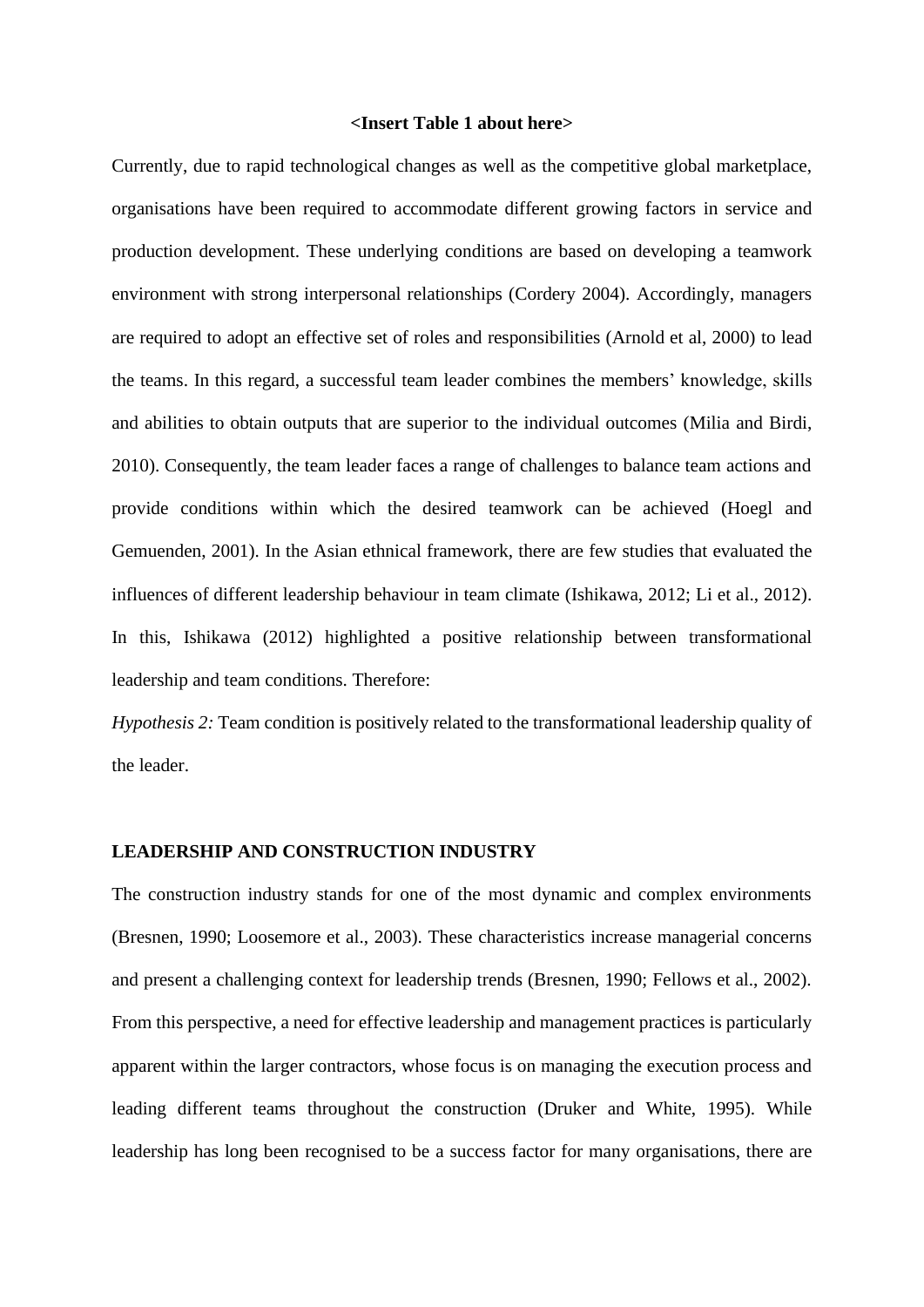not enough empirical studies to support an association between leadership behaviour and overall success in project-based environments (Kissi et al, 2013; Müller et al., 2012). More specifically, in the construction industry, management confronts major leadership challenges such as those relating to the workforce and addressing issues such as teamwork transition, communication, conflict and interpersonal relationships (Toor and Ofori, 2007). According to Nixon et al. (2012), one of the fundamental aspects of the leadership process in the industry is to delineate how people are working together in the form of teams. Leadership is, therefore, expected to be a supportive mechanism to influence the teams' abilities in objective achievements. Therefore, it appears to be important to evaluate aspects of leadership in terms of managing project teams. In this regard, leadership behaviour, as a managerial competence, is considered to be a factor that influences individual and team performance in the workplace (Yang et al, 2011). Although the leadership process, like all management studies, must be flexible to suit the situation, in most team settings, the leader must show integrity, enthusiasm and consistency (Fryer et al., 2004). Surprisingly, Turner and Muller (2005) conducted a review on the leadership literature and asserted that due to the unique, novel, and transient nature of projects leadership has been shown to have no impact on performance. In contrast, many other studies have been conducted on the roles of leadership behaviour and the effects on the quality and success of construction projects (Naoum, 2011; Murphy and Ledwith, 2007; Yong, 2011). For instance, Naoum (2011) identified a number of situational and contextual factors that influence leadership and team behaviour in the industry. Consequently, some degree of controversy are around this topic in the literature. For that reason, this study is intended to develop further investigation to be able to find if leadership has a considerable influence on work performance as well as the overall project outcomes in the industry. From the literature review, it also appears that appropriate leadership behaviour can shape subordinates' performance in a desirable way and facilitate the smooth running of construction projects.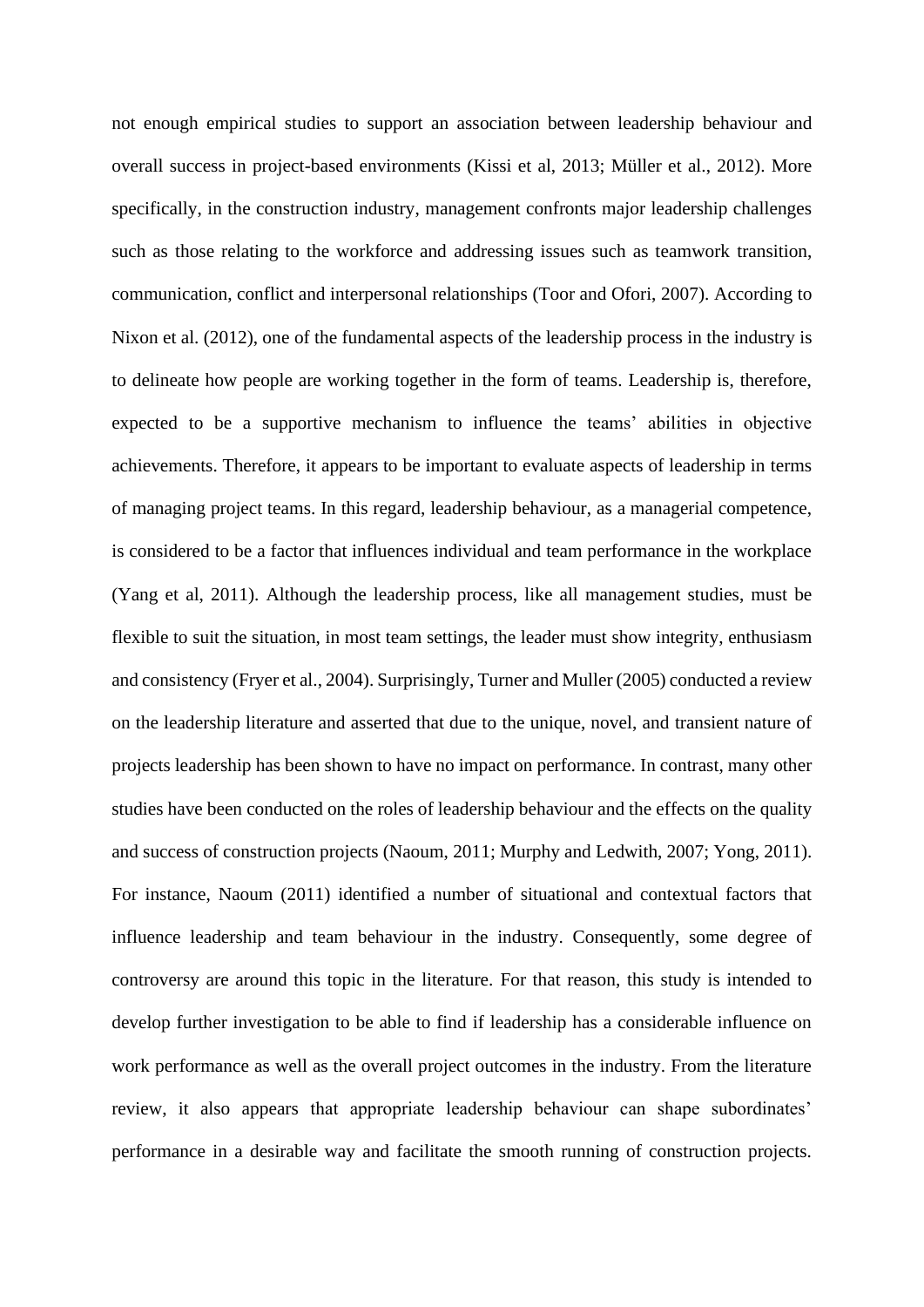Hence, even more research on the concept of leadership, team condition and team performance in the construction industry seems to be necessary.

# **TRANSFORMATIONAL LEADERSHIP**

Based on the above statements, it is determined that leadership behaviour continually plays an important role in team effectiveness and productivity (Amos and Klimoski, 2014). Leaders help the team breach boundaries to build relationships and support one another, scouting for the necessary information to accomplish objectives and achieve success (Murphy and Ensher, 2008). West et al. (2003) revealed that the leaders who clarify the purpose of the project to their team members increased the performance of the team. In particular, some scholars specified the features of the leadership style affect team performance (Bish and Kabanoff, 2014; Geoghegan and Dulewicz, 2008; Murphy and Ensher, 2008). In this regard, a transformational leader has been found to promote team effectiveness (Chi and Huang, 2014; Wang et al., 2011). Transformational leaders are those who exhibit individualised consideration behaviour and have the ability to influence the subordinate's favourable reaction, which accordingly results in the employee's high performance (Geoghegan and Dulewicz, 2008). Transformational leaders aim at transforming individuals to exceed beyond the status quo with the purpose of improving the ability to innovate and adapt in the team environment. Transformational leaders may also develop particular aspects of the teamwork process such as conflict resolution, team communication, and cohesion (Dionne et al., 2004). For instance, a leader having consideration behaviour promotes both the official and a non-official communication route among team members while a leader with transactional behaviour develops only tight and official communication (Northouse, 2007). Therefore, transformational leadership may improve interpersonal relationships among team members and create better performance achievement (Geoghegan and Dulewicz, 2008). In this regard, preceding research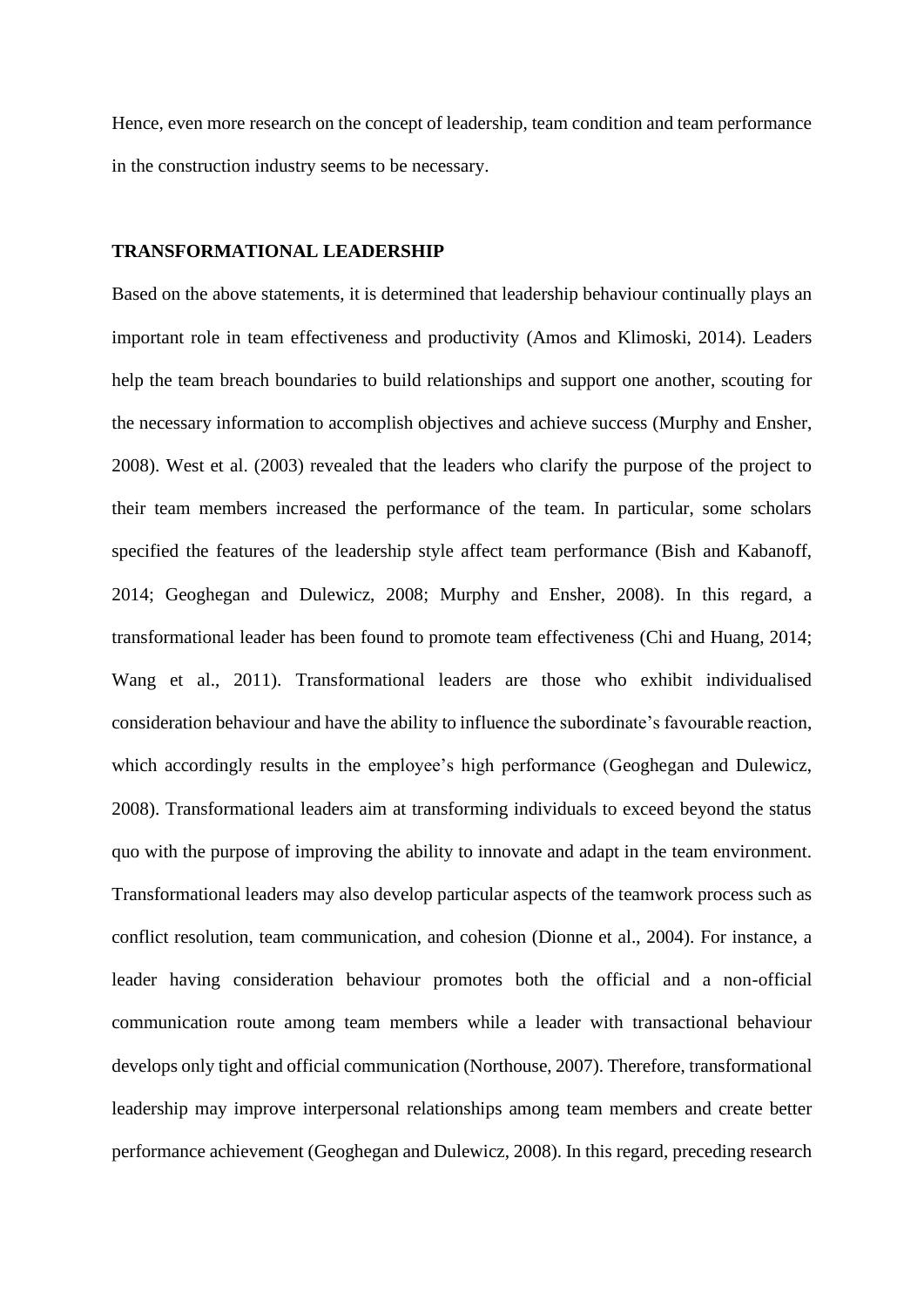has proposed that transformational leadership has a constructive influence on team performance (Chi and Huang, 2014). Therefore:

*Hypothesis 3:* The transformational leadership behaviour of the team leader is positively related to the team performance of the construction teams.

Numerous studies conducted in the domain of transformational leadership (Avolio et al, 1999; Bass and Avolio, 1997; Daft, 2005; Northouse, 2007), have addressed different aspects of measuring the quality of transformational leaders. In this study, the quality of transformational leadership from the team leaders was assessed using both the English and the Malay translation of the Multifactor Leadership Questionnaire-Form 5X (Bass and Avolio, 1997, Avolio et al, 1999). Twenty items extracted from the MLQ-Form 5X were used to evaluate transformational leadership, including Idealised Attributes (IA) (charisma), Idealised Behaviours (IB), Inspirational Motivation (IM), Intellectual Stimulation (IS), and Individualised Consideration (IC). MLQ is a popular instrument, broadly applied to evaluate transformational leadership quality and "is considered the best validated measure of transformational and transactional leadership" (Ozaralli, 2003). Because there was no a priori expectation that the individual components of transformational leadership would differentially influence the relationship between team condition and team performance, the five single components of transformational leadership, which usually show high inter-correlations (Fu et al., 2010; Yukl, 2002), were combined into one higher-order construct (Hambley et al., 2007). A 5-point Likert scale (ranging from "not at all" to "a very great extent") was also used to measure the quality of transformational leadership using the team members' perception.

However, this study based on Woodworth's (1928 cited in Baron and Kenny, 1986) S-O-R model, which identifies that an active organism intervenes between stimulus and response formulated the following mediation hypothesis.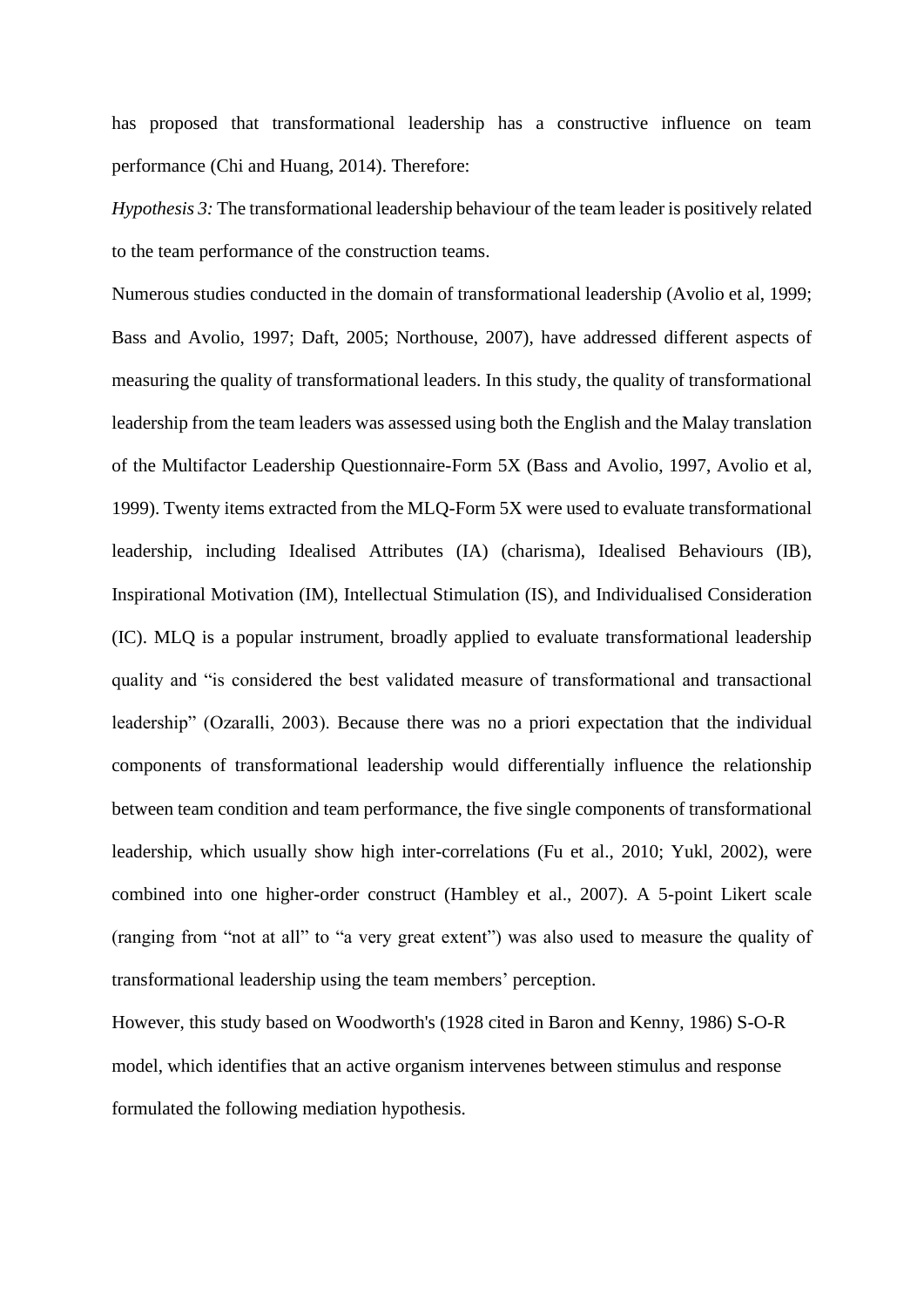*Hypothesis 4:* Transformational Leadership has a mediating effect on the relationship between team condition and team performance.

# **TEAM PERFORMANCE AS THE ULTIMATE OUTCOME VARIABLE**

Traditionally, an optimum performance environment seeks to elevate the individuals' impact on the business as well as the influence of inputs, procedures, methods, the physical environment, tools and techniques that enhance the teams' triumphs (Ahadzie et al., 2008). The American Heritage College Dictionary (2007) defined the term "perform" as "to fulfil an obligation or requirement; accomplish something as promised or expected". Although the true use of the term "performance" is firmly settled in the common project management body of knowledge, the terminology typically has several connotations relying on the context wherein it is implemented. Traditionally, the term has been used to depict the activities' outcomes and to determine an individual and/or a group that is being productive (Ahadzie et al., 2008). In the construction industry, as previously mentioned, the project teams shape the focus of project execution in the industry. Therefore, the dynamic evolving nature of construction activities necessitates that organisations acquire/develop different teams anytime a new project is carried out (Raiden and Dainty, 2006). Consequently, any procedures and practices that are appointed by the organisation as a way to improve teamwork activities may deliver constructive effects on overall project performance. Nonetheless, the preceding research on teamwork has revealed that typically there is no specific standard measurement of performance effectiveness for team activities (Guzzo and Dckson, 1996). Hackman (1990) determined team performance based on three criteria: 1) the achievements of the team in connection with the quality of the task, the quantity or amount of work and customer satisfaction, 2) the implications a team has on its members, relating to the specific team members' satisfaction with belonging to the team, and 3) the potential capability of members to interact with each other in forthcoming projects and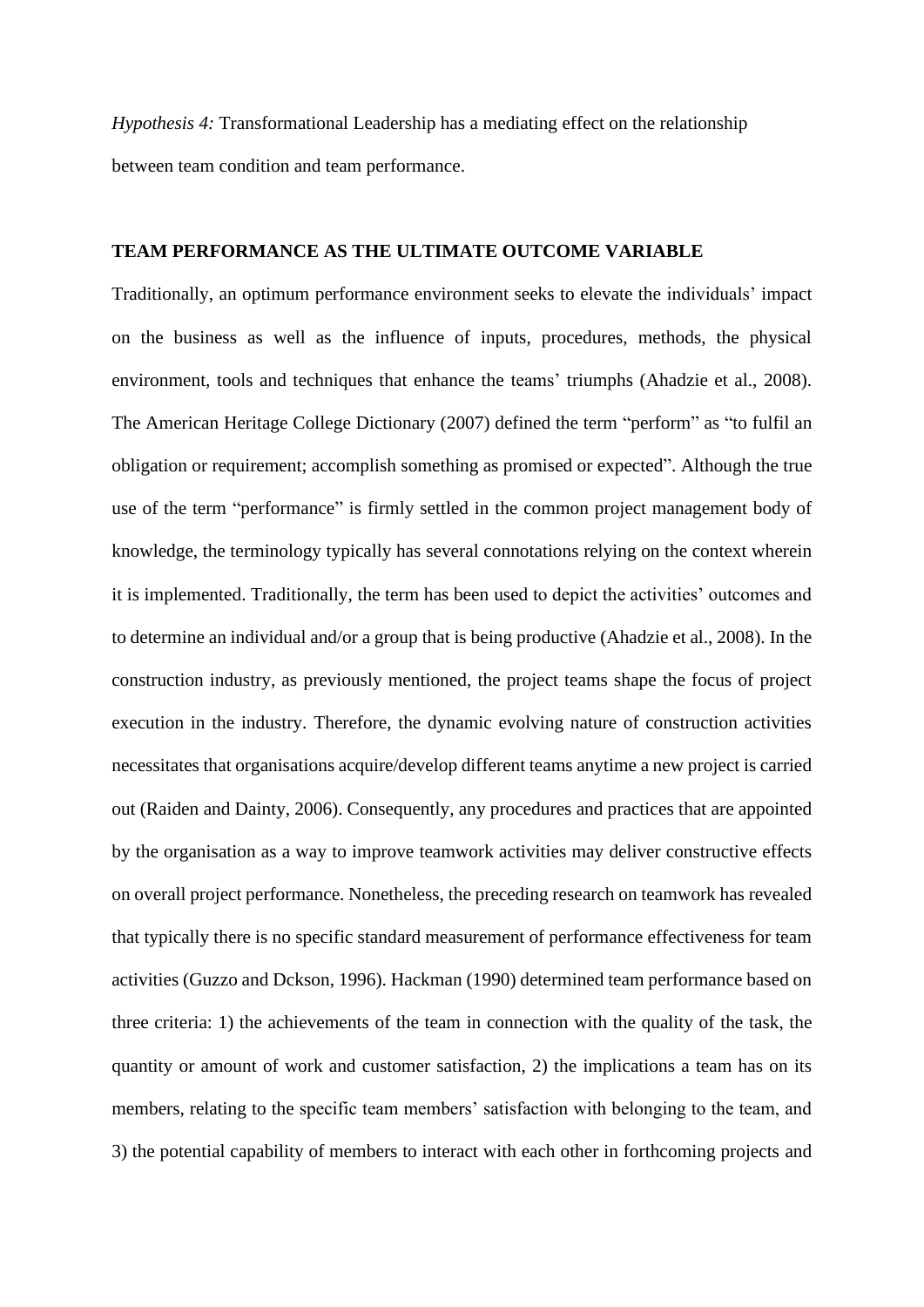the advancement of this capability. Based on the work of Hackman (1990), in 1999, Hirst developed a set of questions to evaluate team performance in an R&D context. Consequently, his team performance structured questionnaire scored features of team performance within a scale comprised of four items. Two items addressed whether the team had picked the appropriate course of action and strategies to fulfil project goals and the other two included whether the team had achieved goals/milestones and furnished guaranteed services to the stakeholders. The current study further developed the Hirst questionnaire by adding another item, team cohesiveness (PMBOK, 2013), to evaluate team performance in construction companies. Accordingly, the team performance questionnaire consisted of 15 questions evaluating five items, which were adopted from Hirst (1999) and PMBOK (2013). Sample items for this variable are "The teamwork has met the required standards", "The team has chosen appropriate courses of action to meet project requirements", "The team has developed innovative solutions to problems", "The output of the team meets the required standard", "The team has made sound technical decisions", and "The output of the team has met project expectations".

Since the study aims to find the relationship between team condition, which are the variables that could contribute to make a great team, and team performance, therefore teams that have been selected were in performing and/or adjourning stages (Rickards and Moger, 2000).

#### **RESEARCH METHODOLOGY**

This study proposes that the transformational leadership approach can be a useful intervening construct to understand how the condition of a team influences team performance (Figure 1). Preceding research on transformational leadership in different industries outlined that the leader's ability to foster cooperative goals and motivate followers to attain such goals highly influences team performance (Bass, 1985). Alternatively, Hersey and Blanchard's situational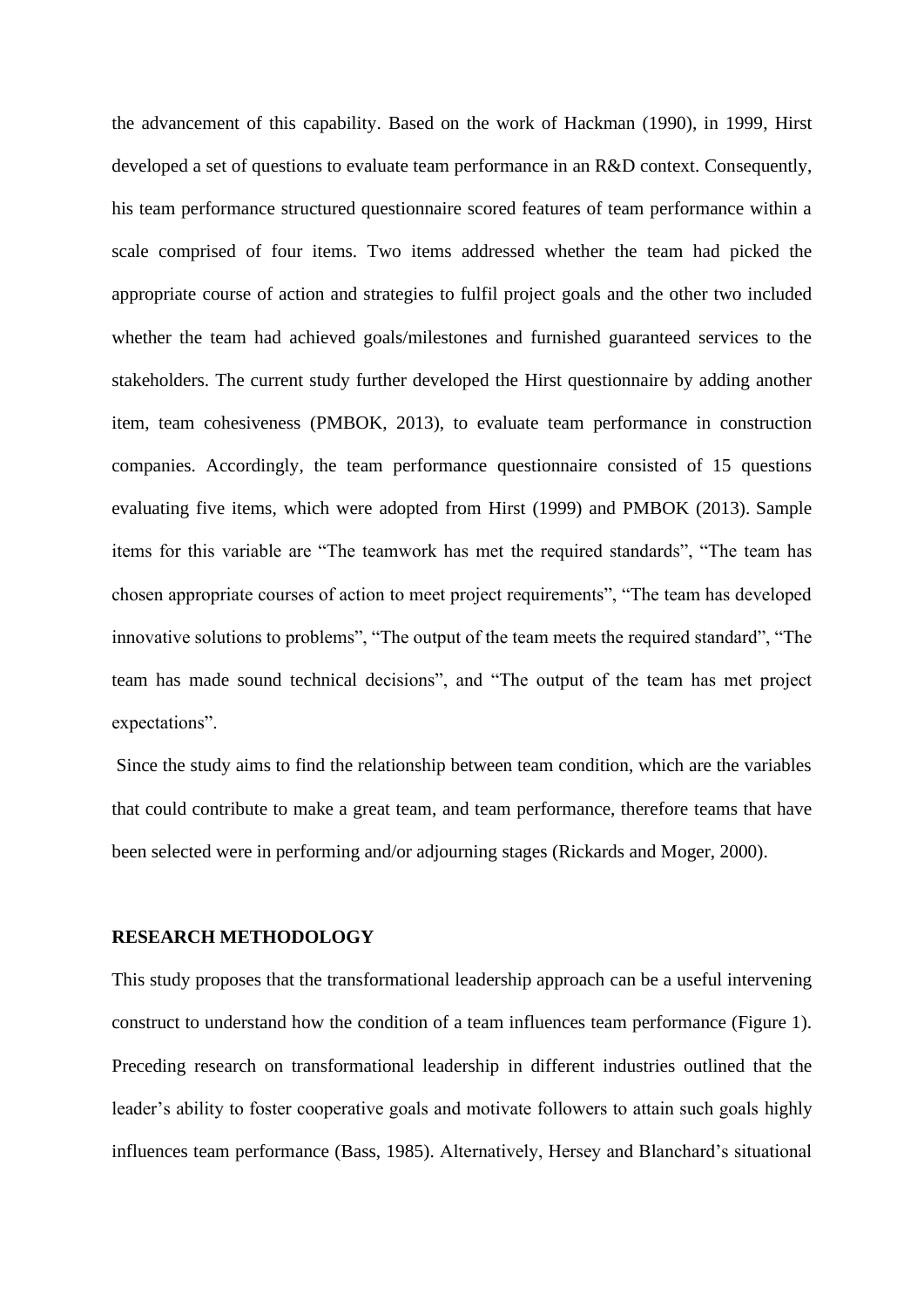theory (1974) emphasises the different leadership styles of a leader based on a combination of task and relationship behaviours. Likewise, Northouse (2007) stated that "effective leaders are those who can change their own style based on the task requirements and the subordinates' needs, even in the middle of a project". Consequently, different team conditions may affect the transformational leadership behaviour of the leader. That is, the leaders may show different leadership quality through the different condition of their teams. However, in projectised organisation, the condition of a team influences the team efficiency along with the overall project performance (O'Leary-Kelly et al., 1994; Mitropoulos and Cupido, 2009; Stott and Walker, 1995). Nevertheless, there is not enough work on the effect of transformational leadership on the relationship between the condition of the team and team performance, particularly in the construction industry. Hence, this study evaluates the theorised model by acquiring data from three different sources: team members rated five aspects of their leader's transformational leadership behaviour including IA, IB, IM, IS, and IC; the team leaders evaluated the team conditions, and lastly, the supervisor of each team rated the team performance based on the five items mentioned in the previous section. According to Zhang et al. (2011), this data gathering method minimises the threat of common method variance as an alternative explanation of results.

#### **<Insert Figure 1 about here>**

The research applies PLS path modelling to assess the hierarchical hypothesised model in Malaysian construction companies. For the purpose of data collection, three different sets of survey questionnaires were distributed among the respondents. The questionnaires were primarily based on the Likert Scale of five ordinal measures from one (1) to five (5) according to the level of importance. The team member questionnaire was comprised of three sections and assessed the respondents' background, the leadership style of the leaders (adopted from Daft, 2005 and Northhouse, 2007) and the transformational leadership quality of the team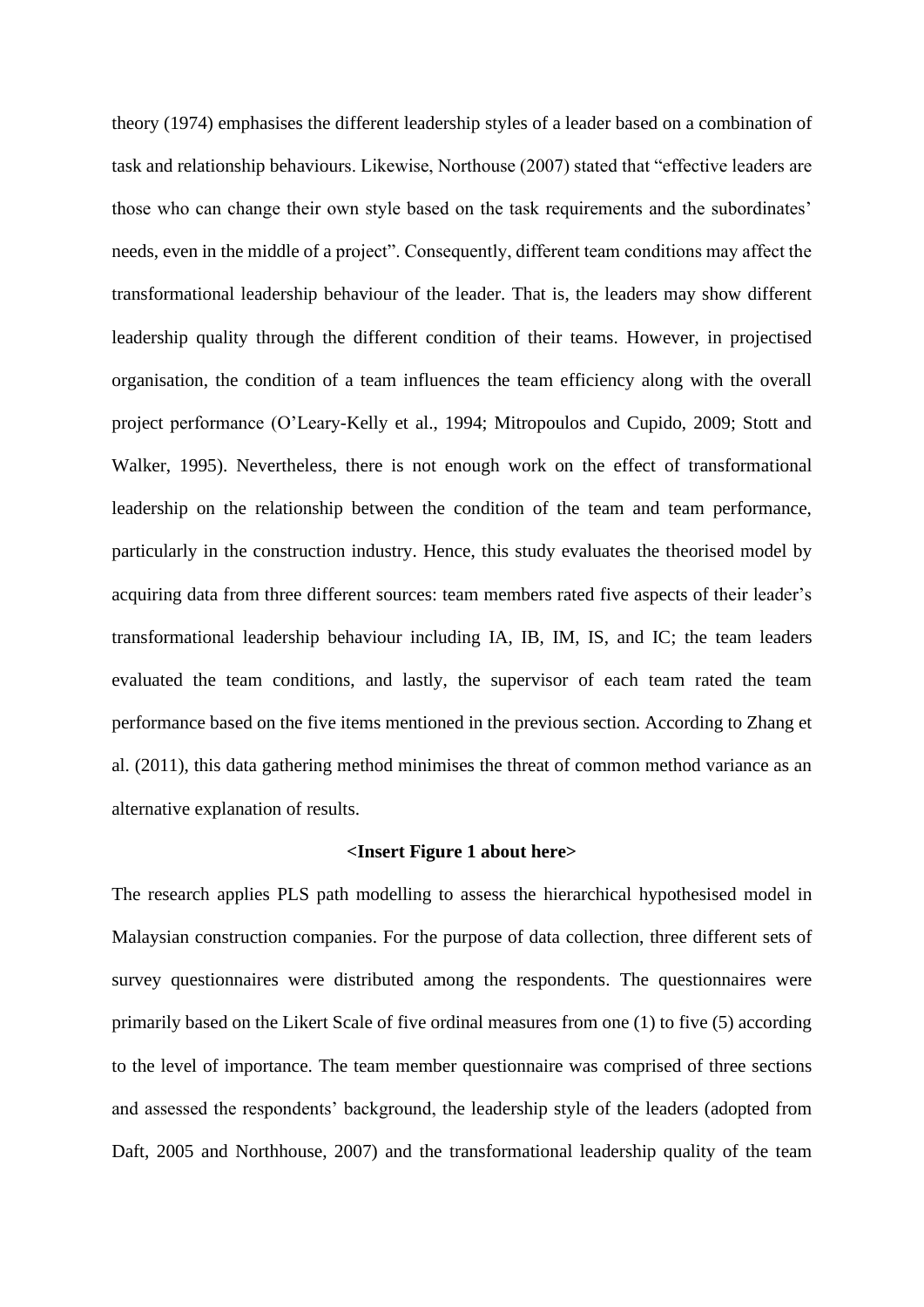director (MLF-Form 5X, Bass & Avolio, 1997 and Avolio et al, 1999). The team leader questionnaire consisted of two sections and evaluated the respondents' background and the attributes of team conditions (adopted from prior research such as Anantaraman, 1984; Stott and Walker, 1995; and Zhang et al., 2011). Lastly, the upper-level administration office questionnaire evaluated the team performance, which was primarily adopted from Hirst (1999).

## **Sampling**

The participants included 282 members of 94 construction project teams and their corresponding 94 team leaders, as well as 94 supervisors from the upper-level administrative office for each company at the headquarters level. The invitation letter to participate in this investigation was sent out to 800 (out of 3,000) large sized construction companies registered as grade G7 contractors under the CIDB classification of Malaysia. At the end of a six month period, 94 companies agreed to be investigated by the research officers. Five research officers were sent to companies in different locations at mega cities in Malaysia such as Kuala Lumpur, Penang, Terengganu, Johor Bahru, and Ipoh to deliver the three sets of questionnaires to the relevant respondents and to collect them for the purpose of data analysis. Three individuals by random in each team were selected to evaluate the leadership style of the team leader/director to minimise bias in the evaluation. It is worth pointing out that the team were in performing/adjourning stage and located at the headquarters of the companies. The size of these teams ranged from 4 to 12, with an average of  $5.97$  (SD = 2.11) and mainly consisted of the main professionals that engaged with management and administrative tasks of the projects. For all of the team members (excluding directors), 65.5 per cent were female and 34.5 per cent were male. The percentages of different races were Malay 42.9, Chinese 52.0, Indian 4.4, and other races 0.7 per cent. In addition, the level of experience for the team members in the construction industry shows that 45.5 per cent had 1 to 5 years of experience and 39 per cent had 6-10 years of experience in the industry. Regarding educational level, 70.2 per cent had a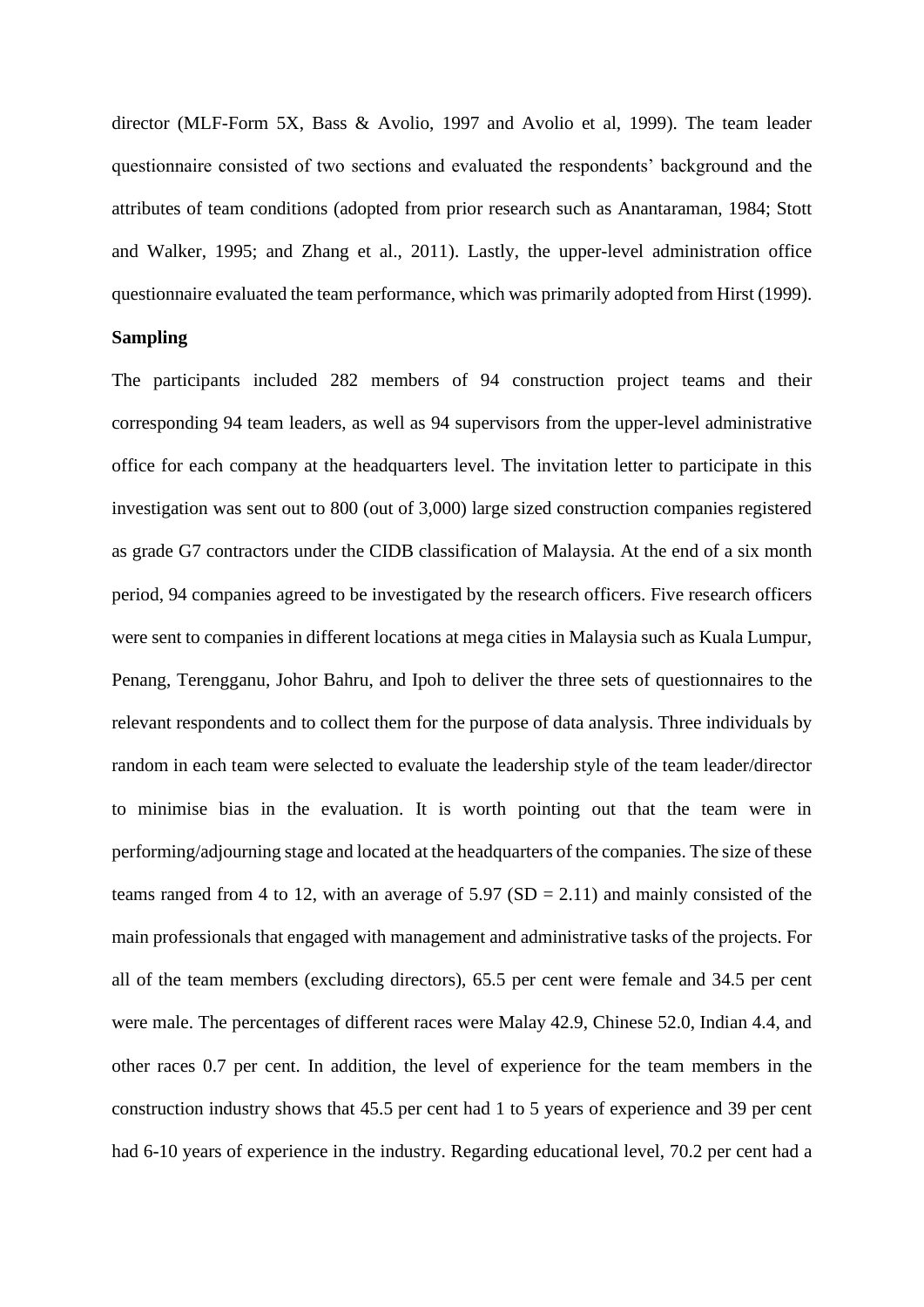bachelor's degree or higher, 25.4 per cent had acquired a diploma from junior colleges, and 4.4 per cent graduated from technical secondary schools. In contrast, 64.9 per cent of the team leaders were male and 70.2 per cent had 11 years or more experience in the industry. The percentages of different races for team leaders show that Malay was 37.2, Chinese 59.6, Indian 1.1, and other races were 2.1 per cent. Regarding educational level, 85.2 per cent had a bachelor's degree or higher, and the rest had graduated from junior colleges. The minimum sample size was checked and a reactive Monte Carlo analysis was performed (Chin, 1998). Accordingly, our sample size of 94 exceeded the recommended minimum of 54 deemed adequate for model testing (Green, 1991).

#### **Addressing Endogeneity in the model**

It has been asserted that the problem of endogeneity can be caused by two reasons in a research model: (1) it may be happen when any bidirectional relationship is predicted among some of the constructs in the model (Abdallah et al. 2015), (2) there might be a few disregarded variables that could be also included in the controlled model in that the effect of x on y cannot be interpreted since it consists of omitted causes (Antonakis et al. 2010). Nevertheless, there are only limited studies that explicitly dealt with endogeneity in PLS models (Lovaglio & Vittadini, 2013). Based on these limited research and the assertion on probable correlations among predictors and outcomes in the explanatory equations of the PLS model that can be affected by unmodeled components in the predictor blocks, this study taken out those extra factors from the predictor blocks and fully incorporated them in the proposed model, within which endogeneity bias has been eliminated (Lovaglio & Vittadini, 2013).

# **DATA ANALYSIS**

To assess the hierarchical hypothesised model, Smart PLS was applied to determine the parameters of the model. In this case, PLS path modelling was used with a path-weighting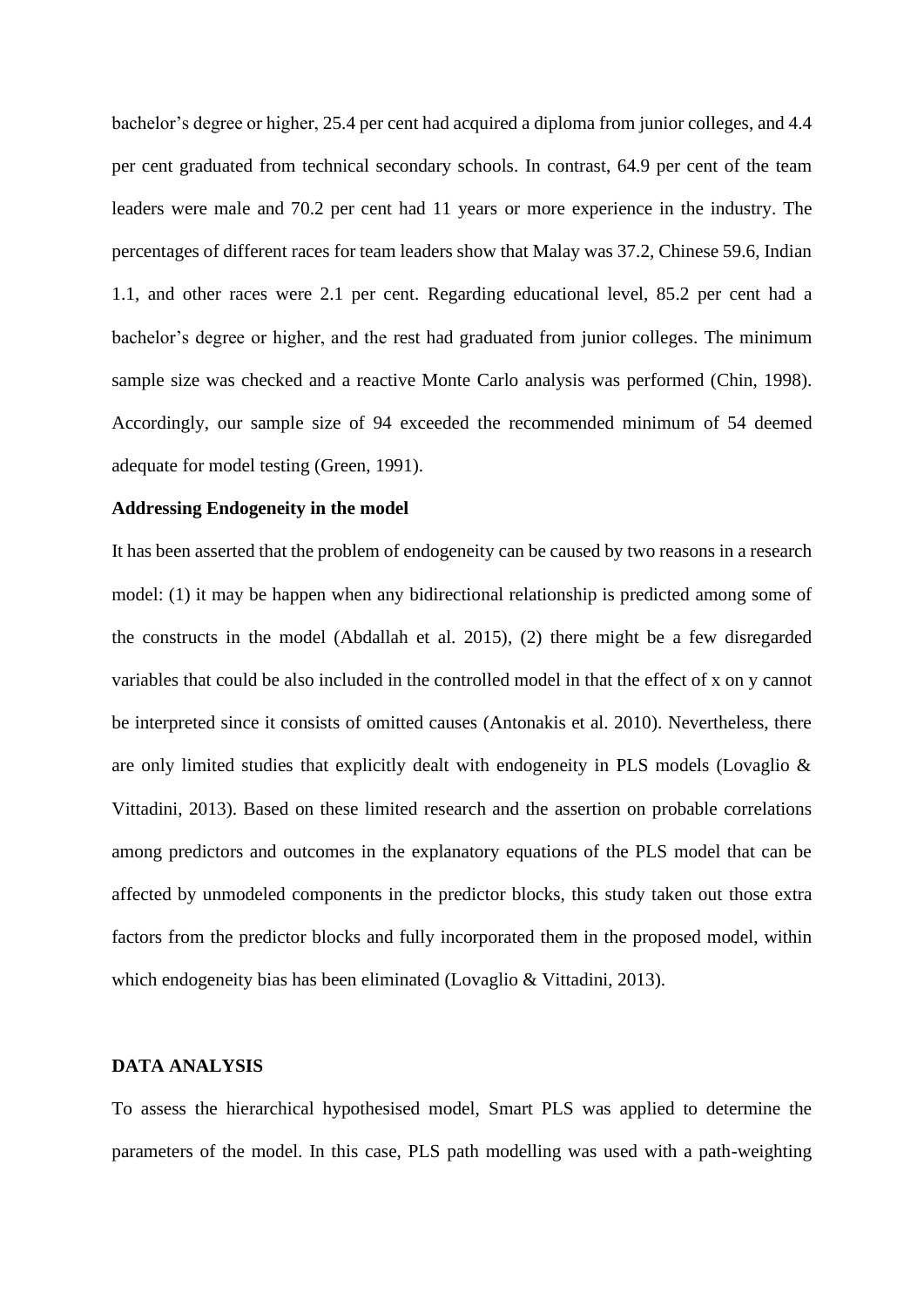scheme for inside approximation (Chin, 2010; Tenenhaus et al., 2005; Wetzels et al., 2009). Afterward, nonparametric bootstrapping was applied with 500 replications to obtain the standard estimate errors (Chin, 2010). To evaluate the higher order latent variable, the method of repeated indicators was used as directed by Wold (1985), Lohmöller (1989) and Efron and Tibshiran (1993).

#### **Team Condition Assessment**

The study extends existing research by conceptualising the team condition as a hierarchical, reflective construct (Hulland, 1999) and examining its relationship with the quality of transformational leadership of the team leaders and team performance. It is proposed that the team condition, determined by evaluating how the six extracted attributes, including contribution, communication, responsibility and accountability, experimentation and creativity, conflict and competition, and interpersonal relationships (see Table 1), affect team performance. Some sample questions were: "The team is prepared to air differences of opinion", "The team likes to dream up new ways of doing things", "Each team member is brought into discussions", "Conflicts are defused and difference reconciled", "Members communicate effectively with one another", "Members are open enough to deal with sensitive issues", "Members are open and honest with one another", "Members don't rest on their laurels, but constantly review the team's operation", "Members work well together".

However, each component of the team condition assessment reflects a unique belief, while the set provides a solid foundation for hierarchical team condition modelling in a nomological network. Figure 2 shows the team condition assessment as a second order hierarchical, reflective latent variable, which is formed by connecting it to the block of underlying first order latent variables.

# **<Insert Figure 2 about here>**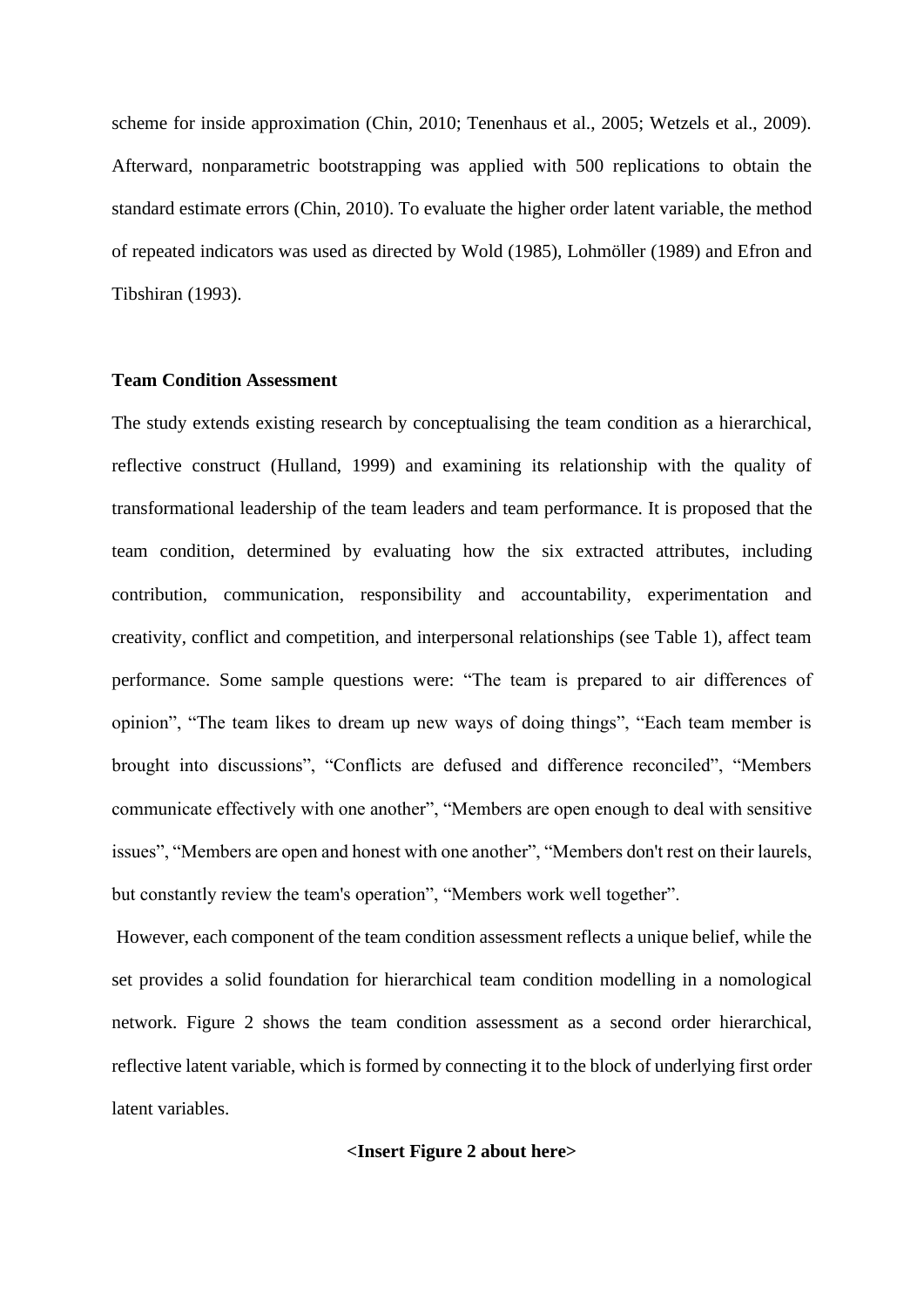The degree of explained variance in this hierarchical construct was reflected in its components: that Communication (57.3%), Conflict (63.7%), Contribution (32.5%), Creativity (59.1%), Interpersonal Relationships (52.7%), and Responsibility (38.9%, see Table 2). All of the path coefficients from team condition assessment to its components were significant at  $P \le 0.01$ . Here, the CR and AVE of team condition were 0.895and 0.554, respectively, which are above the cut-off values.

#### **<Insert Table 2 about here>**

#### **Transformational Leadership Quality**

As noted earlier, Bass and Avolio (1997) and Avolio et al. (1999) identified five dimensions of transformational leadership: Idealised Attributes (IA) (charisma), Idealised Behaviours (IB), Inspirational Motivation (IM), Intellectual Stimulation (IS), and Individualised Consideration (IC). This research used both English and Malay versions of MLQ scale to measure transformational leadership. Sample items for this variable are "My team leader shows conviction in the values", "My team leader has a clear understanding of where we are going", "My team leader listens carefully to the team members' concerns", "My team leader provides appealing images about what we can do" and "My team leader provides coaching advice for the team members' development". The team members were asked to rate on a 5-point Likert scale (1 = "Not at all" to  $5$ = "To a very great extent") the transformational leadership quality of the leaders. The data on transformational leadership were obtained at the individual team members' level and hence require aggregating, as the team shaped the unit of evaluation in this study. However, the aggregation needs to be validated by theoretical as well as empirical justifications (Rousseau, 1985). Whether leadership as apprehended through team members may be aggregated and used to rate transformational leadership qualities is a controversial question (Yammarino and Dansereau, 2008). According to Yammarino and Dansereau, whilst some schools of thought have contended that leadership perceptions are probably not shared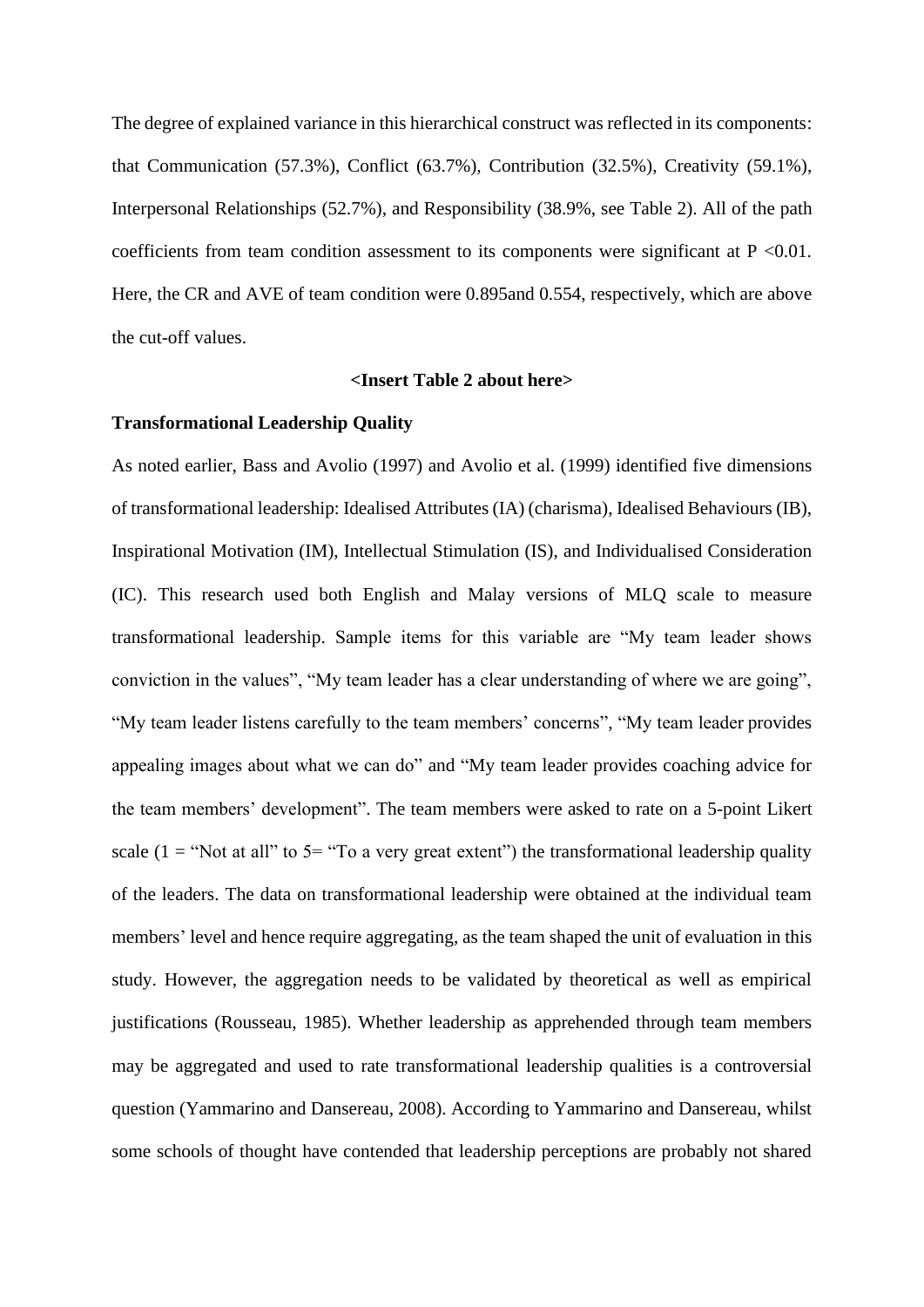among individual team members, other scholars have declared that the homogeneous perception of leadership quality could occur because a leader is likely to treat subordinates consistently. Moreover, interaction among team members facilitates the sharing and processing of information about the team director, which is likely lead to the individuals' homogeneous perceptions of leadership quality within the team (Zhang et al., 2011). James et al. (1984) suggest the multi-item  $r_{WG(J)}$ , which is calculated as follows:

$$
r_{WG(J)} = \frac{J \times (1 - \frac{S_K^2}{\sigma_{EU}^2})}{1 + (J - 1) \times \left(1 - \frac{S_K^2}{\sigma_{EU}^2}\right)}
$$
 Eq. 1

The  $r_{WG(J)}$  index applies the Spearman–Brown prophecy formula to include the number of items in the calculation of within group agreement. Thus, J is the number of items in a measure and  $S_k^2$  is the average variance of the J items in a group of k ratters.  $r_{WG(J)}$  for transformational leadership is 0.971. Although there is some argument related to the 'cut-off' value  $r_{WG}$  (Lance et al., 2006), these values are greater than the generally agreed upon 0.70 value. In addition, the percentage of  $r_{WG} > 0.70$  for the aggregated variable was computed and is 84 per cent. Further analysis was performed, and there were no team with a  $r_{WG}$  lower than 0.50 across the construct.

#### **Measurement Model Results**

In order to examine the attributes of the measurement scales, a confirmatory factor analysis (CFA) was carried out as outlined by Chin (2010), to evaluate the reliability, convergent validity, and discriminant validity of the scales (see Tables 3 and 4). Table 3 demonstrates the results of Common Method Variance (CMV). Reported by the table, the average variance extracted (AVE) for all constructs was more than 0.5 (Fornell and Larcker, 1981), and the composite reliability (CR) of the constructs was above 0.7 (Gefen et al., 2000). As a result, CMV was not regarded to be major concern in this research. As revealed in Table 3, the majority of the item loadings were greater than 0.7 and significant at 0.01. However, the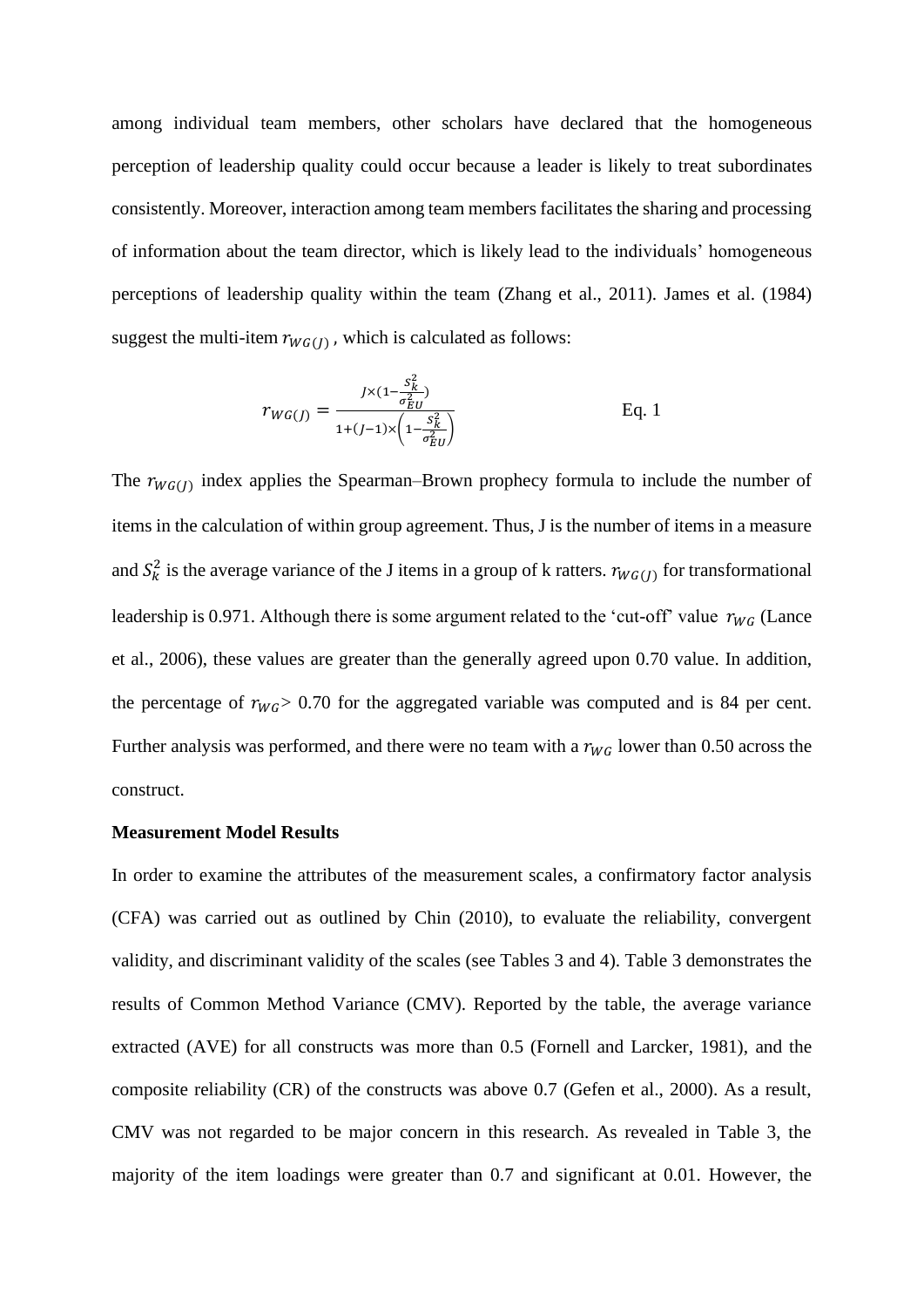communication items showed the lowest CR of 0.795; nevertheless, all of the values were greater than the recommended standard thresholds. The results also confirmed the convergent validity due to the fact that all indicators loaded significantly greater on their hypothesised component compared to other factors (own construct loadings were greater than cross loadings; Chin, 2010). In addition, the square root of the AVE was computed and exhibited in Table 4 to assure that the discriminant validity was greater than the inter-correlations of the construct with the other constructs in the model (Chin, 2010; Fornell and Larcker, 1981); however, there was no correlation above 0.9 observed among the constructs (Chin, 2010). Thereby, the proposed model was identified to be satisfactory, with proof of sufficient reliability, convergent validity, and discriminant validity and was authorized for testing the hypotheses and validating the research model.

#### **<Insert Table 3 about here>**

# **<Insert Table 4 about here>**

# **Assessment of the Structural Model**

The results in Table 5 present a standardised beta of 0.479 from the team condition to team performance, 0.414 from the team condition to transformational leadership, and 0.405 from transformational leadership to team performance. Therefore, support can be located for H1, H2, and H3.

# **<Insert Table 5 about here>**

# **Mediating Effects**

The mediating influence of transformational leadership on the relationship between the team condition and team performance was analysed and the results showed in Figure 3. Prior to the analysis, the criteria for mediation analysis was set up as follows: firstly, team condition as the independent variable experienced a significant impact on the mediator (transformational leadership; H2); secondly, the mediator showed a considerable influence on the dependent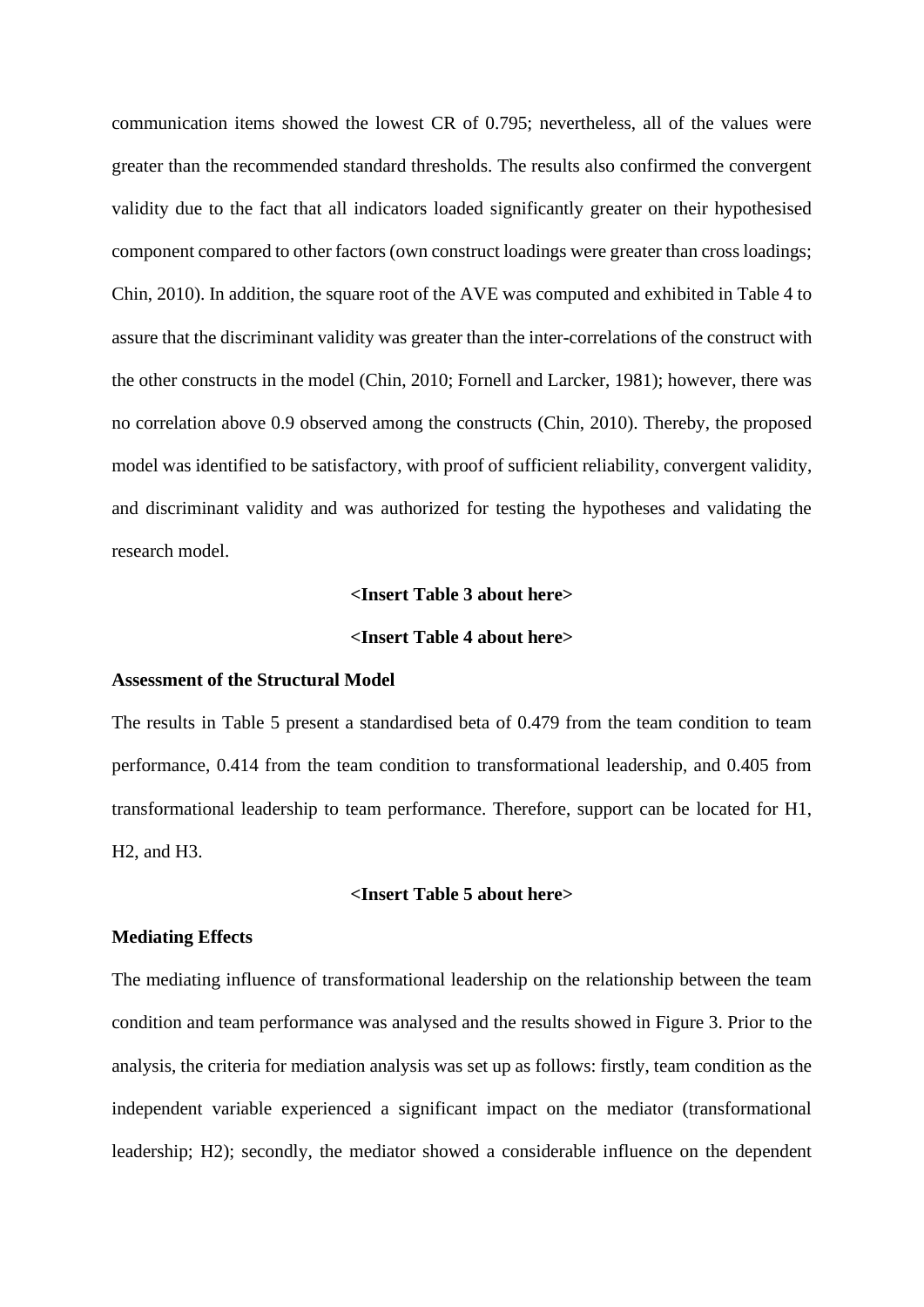variable (team performance; H3); and thirdly, the independent variable (team condition) had a significant effect on the dependent variable in the absence of the influence of the mediator (H1).

To be able to establish the mediating effect, the indirect effect of  $a \times b$  (see Figure 3) must be significant. The z statistic as suggested by Sobel (1982) was calculated, which was significant at p<0.05. According to Hair et al (2014), if the z value exceeds 1.96 (p<0.05), then we will be able to accept H4, i.e., there is an indirect effect from the team condition through transformational leadership on team performance. The z value is formally defined as follows:

$$
z = \frac{a \times b}{\sqrt{b^2 \times s_a^2 + a^2 \times s_b^2 + s_a^2 \times s_b^2}}
$$
 Eq. 2

$$
z = \frac{0.414 \times 0.405}{\sqrt{(0.405)^2 \times (0.093176)^2 + (0.414)^2 \times (0.077137)^2 + (0.093176)^2 \times (0.077137)^2}} = 3.4
$$

As shown in the figure, there was a significant effect from the team condition on transformational leadership  $(0.414, p<0.01)$  as well as from transformational leadership on team performance (0.405,  $p<0.01$ ). The z value also surpasses 1.96 ( $p<0.05$ ); thus, the ultimate result approves the mediating effect of transformational leadership on the relationship between team condition and team performance, which in turn signifies that it has an indirect influence on team performance.

To compute the dimension of the indirect effect, the variance accounted for (VAF) value was used, which signifies the ratio of the indirect effect to the total effect. The VAF value shows that 26% of the total effect of team condition on team performance is defined by indirect effect of transformational leadership.

$$
VAF = \frac{a \times b}{a \times b + c} = \frac{0.414 \times 0.405}{0.414 \times 0.405 + 0.479} = 0.26
$$

#### **<Insert Figure 3 about here>**

**Analysis of Goodness-of-fit**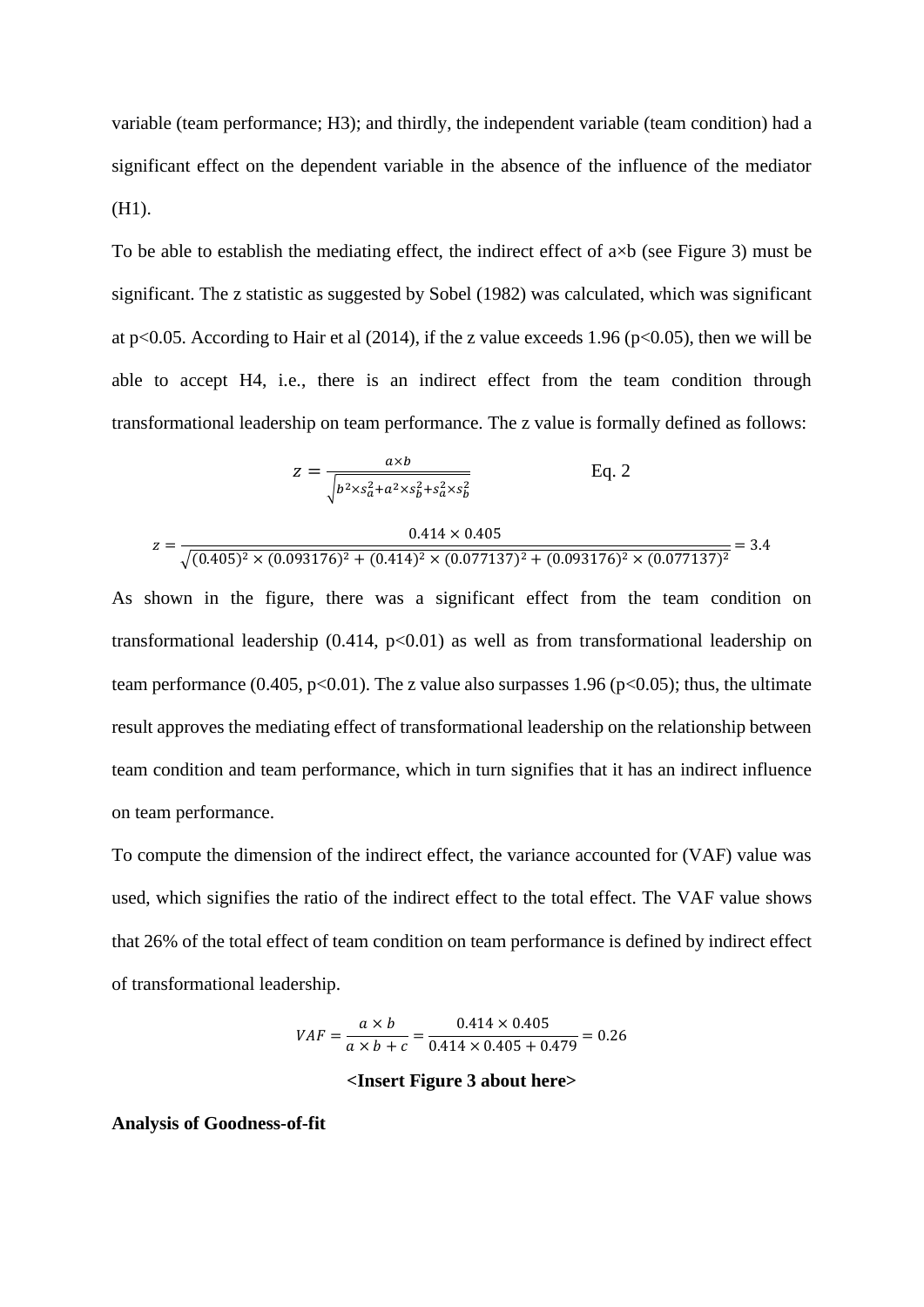Goodness-of-fit (GoF) is expected to work in order to figure out the overall fit of the model (Tenanhaus et al., 2005). GoF is the geometric mean of the average communality (outer measurement model) and the average R² of the endogenous latent variables. GoF suggests an index for validating the PLS model globally and intends to seek a compromise between the performance of the measurement and the structural model (Chin, 2010). As GoF is mainly depending on average communality, the GoF index is conceptually appropriate whenever measurement models are reflective (Vinzi et al., 2010). Going after the directions of Chin (2010), Vinzi et al. (2010) and Wetzels et al. (2009), the GoF value was estimated. This value acted as a threshold value for the global validation of the PLS models. Accordingly, a GoF value of 0.5520 was obtained for the main model, which exceeded the threshold value of 0.36 for large R² effect sizes. As a result, it can be came to the conclusion that the model offers better detailing strength in comparison with the baseline values  $(= 0.1, =0.25, =0.36)$ . This result also gives adequate support to validate the PLS model globally (Vinzi et al., 2010; Wetzels et al., 2009).

$$
GOF = \sqrt{\overline{AVE} \times \overline{R^2}} = 0.5520
$$

#### **DISCUSSION AND CONCLUSION**

The construction industry is perceived to be one of the most dynamic and complex industrial environments by expert researchers as well as practitioners. The nature of the industry, the varying demands of construction activities, and the complexity and dynamic nature of most of the procedures as well as the processes require construction organisations to tackle project processes using teamwork. Accordingly, some of the important parameters of team condition assessment have been collected in this study from the existing literature and have been extended in the context of the construction team. The team condition assessment has been successfully framed as a second-order hierarchical construct, indicating that all dimensions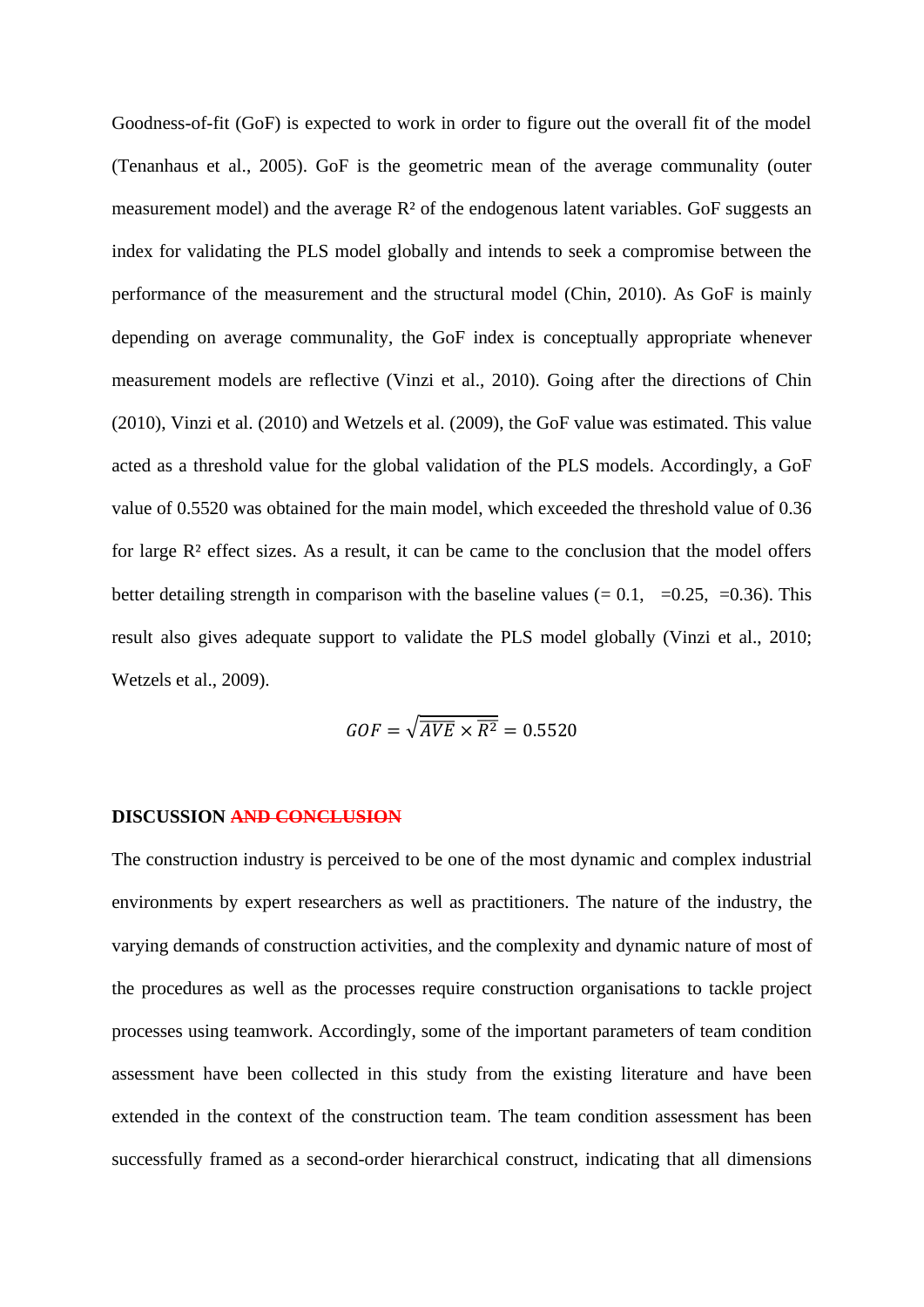have a significant impact upon the team condition. Thus, this study contributes theoretical support for the Anantaraman (1984), Stott and Walker (1995), Thamhain (1990), and Williams and Duray (2006) studies, which identified the parameters for this study in team condition assessment as a set of practices that lead to better team performance. In another words, contribution, communication, responsibility and accountability, experimentation and creativity, conflict and competition, and interpersonal relationships are the variables that highly contributed to achieve better team performance in the construction industry.

On the flip side, the literature shows that successful team leaders are those who are able to help their team members working cohesively and acquiring the necessary support towards satisfying their personal necessities to conduct proficiently. The literature also indicates that the industry presents a challenging environment for potent administration and leadership as a result of the dynamic and fast transforming organisational, project and skill requirements. For that reason, it seems that team leaders will be able to improve the degree of teamwork achievements through implementing a relevant leadership style. In this particular study, transformational leadership has found to be a powerful tool to promote efficiency in teamwork environment. As outlined by situational theory, different team conditions may likely call for varying leadership behaviour from the team leaders. Due to this fact, the condition or the situation in that a team is performing may well affect the quality of the leadership style, mainly the transformational leadership behaviour, of the leader.

On top of that, efficacious performance and remarkable work outcomes from team members are always desired, but they fail to happen often. Individuals typically react well merely to most appropriate leadership styles and behaviour. The best style, which should be outlined based on the condition whereby a leader manage the team, would lead the members towards being productive at work. As a result, different competencies in leadership style, specifically the transformational leadership behaviour of team leader, could be possibly resulted in different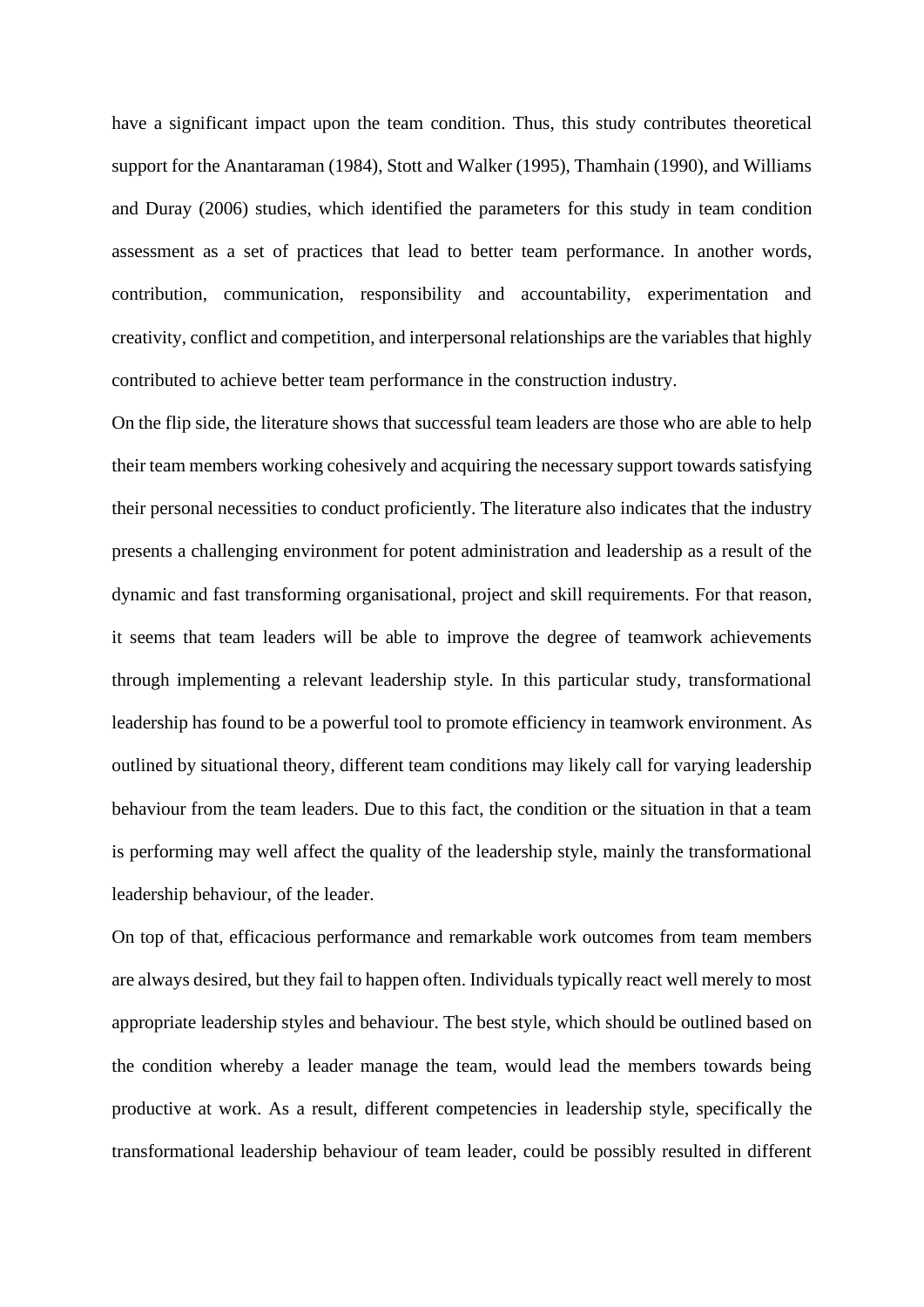degree of team performance in the industry. Referring to the above, the research generated and tested the model to be able to evaluate the effects of the transformational leadership quality of the team leaders on the relationship between team condition, which is defined as the environment that teams are performing in, and team performance. Through this study, the team leaders evaluated the team environment based on six extracted criterions from the literature that have been highlighted in Table 1, the team members scored their leader's transformational leadership behaviour across five aspects incorporating IA, IB, IM, IS, and IC; and lastly, the supervisor of each team assessed the team performance across five related elements, which have been primarily adopted from Hirst (1999).

Accordingly, the present research extends some of the vital elements necessary to evaluate team conditions in the context of construction teams, which are at performing or adjourning stages, and generates a new model. This investigation further argues that there is no widely acknowledged definition of teams, much less team condition (Stott and Walker, 1995), and that team condition or the environment in that teams are performing is a context-dependent, multi-dimensional construct whose associated substantial dimensions depend upon the conditions, criteria and circumstances placed in different industries (Anantaraman, 1984; Molyneux, 2001; Stott and Walker, 1995; Thamhain, 1990). Thus, understanding of distinct parameters in the team condition evaluation has confirmed the extent to which construction teams display better performance in team activities. The results indicate that among all of the dimensions of team condition, conflict and competition ( $\beta$ =0.798) is the most significant factor, followed by experimentation and creativity (β=0.769), communication (β=0.757), interpersonal relationships ( $β=0.726$ ), responsibility and accountability ( $β=0.624$ ), and the contribution and collaboration of team members ( $\beta$ =0.570) in cases where evaluating the environment within which the construction teams are performing. The results of the study also show that experimentation and the creativity level of team members has a positive effect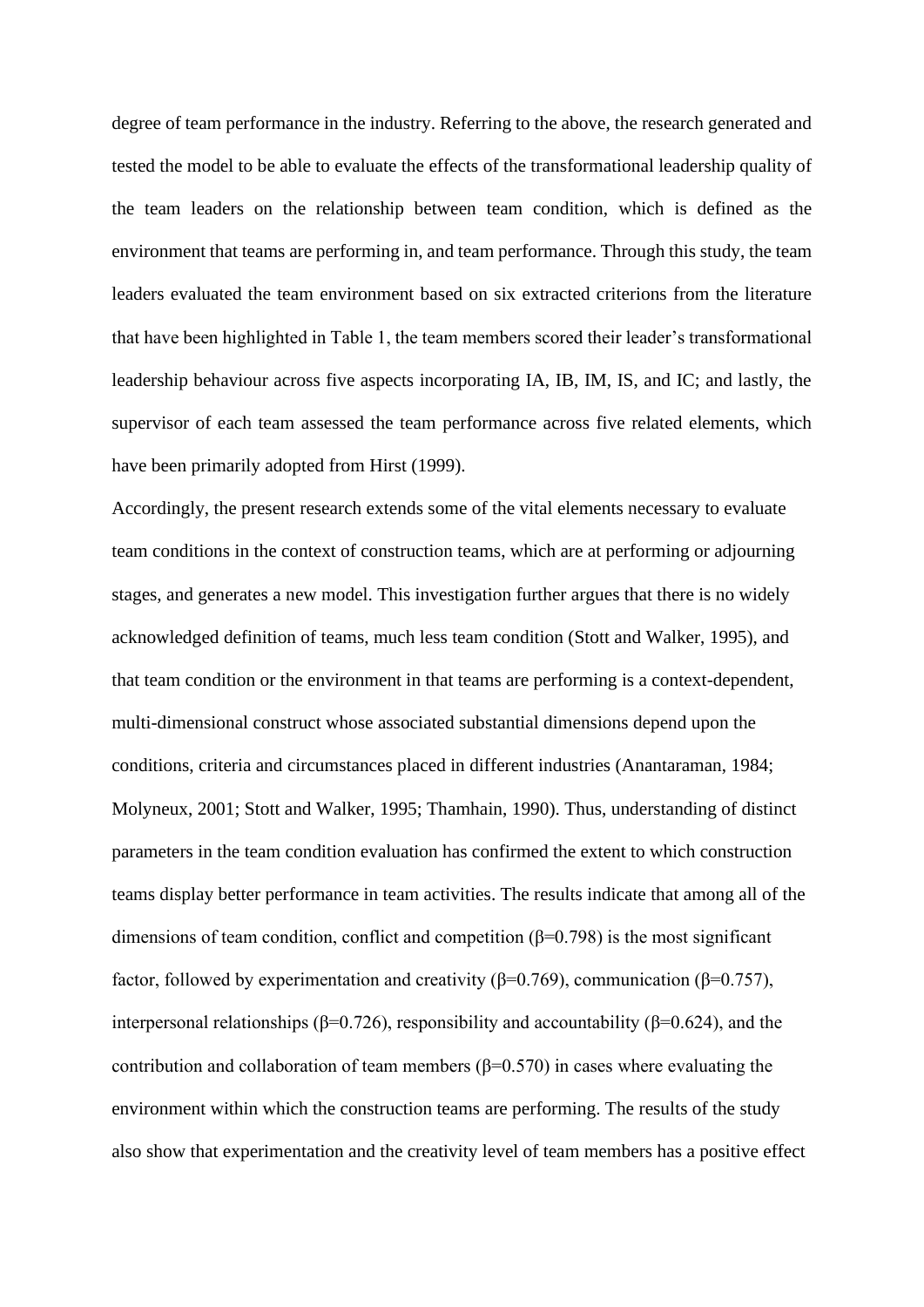on team performance  $(R<sup>2</sup>=0.591)$ , which is in contrast to the findings of Hoegl and Parboteeah (2007) and in agreement with those of Kazemak (1991) and Stott and Walker (1995).

On top of that, this research has explored the distinct role of the team condition, transformational leadership and team performance in a nomological network; this role has not been put into practice adequately in the extant literature. The outcomes of the study also reveal that the team condition has a significant effect on the transformational leadership behaviour of the team leaders ( $\beta$ =0.414), which in turn has an influence on team performance ( $\beta$ =0.405). In this interconnection, 26% of the influence of the team condition on team performance is mediated by the transformational leadership behaviour of the leaders. This result implies that the transformational leadership behaviour of team leaders, as a mediating variable, has a major role in the relationship between the environment/condition in that the teams are working and team performance. In-line with this finding, it has also been validated that the teams' condition comes with an essential, direct impact on team performance  $(\beta=0.479)$  together with transformational leadership behaviour ( $β=0.405$ ) and that both constructs explain 55.3% of the variance in team performance. For that reason, construction organizations tend to be demanded to make available a great deal better conditions for teamwork activities to be able to have both a direct and an indirect influence (through transformational leadership practices) on team performance in construction works.

Since PLS is perceived to be better matched in detailing with complex interactions and relationships (Chin, 2010) and for the reason that it also has lesser needs regarding the sample size (Urbach and Ahlemann, 2010), the application of PLS path modelling has built it feasible to test and develop the theoretical contributions of this research. By employing the technique of repeated indicators that proposed by Wold (1985) to be able to determine the higher order latent variable, this study has proven adequate dimension and structural outcomes for the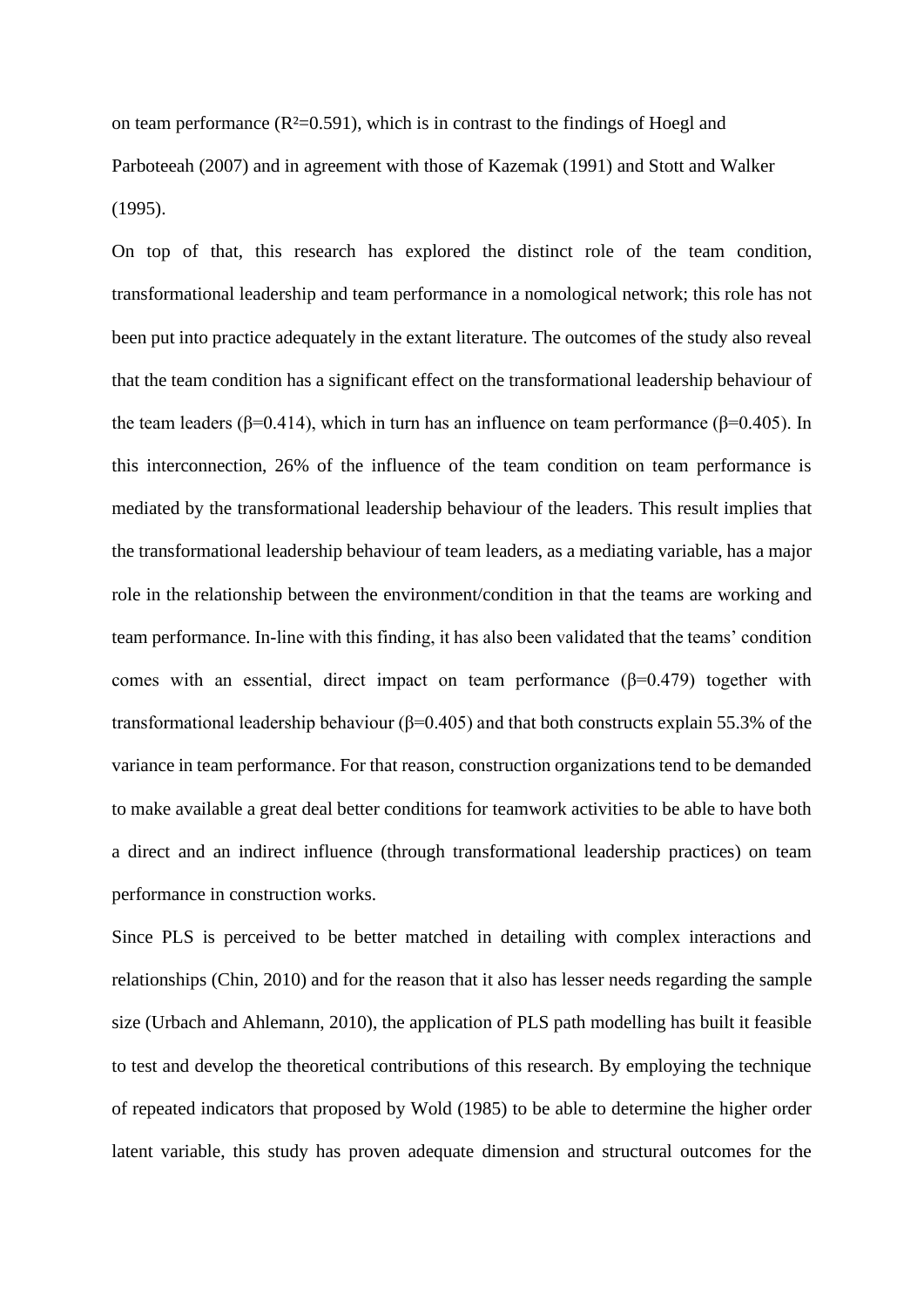proposed research model. This study signifies that team condition assessment is a second-order reflective construct that has a significant effect on the transformational leadership behaviour of team leaders as well as team performance in a hierarchical model. The findings also confirm that the hierarchical reflective model with the mediating effects of transformational leadership can readily be predicted by using PLS path modelling. Thus, the successful application of PLS in this framework along with the mediation effects echoes Wold's idea (1985, p.589-590), "PLS comes to the fore in larger models, when the importance shifts from individual variables and parameters to packages of variables and aggregate parameters." This study has made significant contributions to knowledge and practice by proposing enhancement in team condition in the construction industry based on six criteria including contribution, communication, responsibility and accountability, experimentation and creativity, conflict and competition, and interpersonal relationships, which provides a holistic view for team leaders when the aim is building productive teams. In addition, evaluating the hierarchical team condition construct, incorporating its effect on transformational leadership behaviour, and assessing the impact of both of these factors on team performance in construction teams is the other contribution of the study in both knowledge and practice. Since prior research has not frequently explored the relationship between team condition and the transformational leadership behaviour of the leaders and their consequences on team performance, this study perhaps offers comprehensive understanding on teamwork based practices in the construction industry. On the whole, this investigation presents a practical framework by means of clarifying the particular function of team building, transformational leadership and team performance in the teams which are performing in the construction industry. The study furthermore reveals that transformational leadership has a mediating role on the relationship between team condition and the performance of teams. Likewise, the study offers an extensive theoretical contribution by featuring the research model in a new setting; that is, the team condition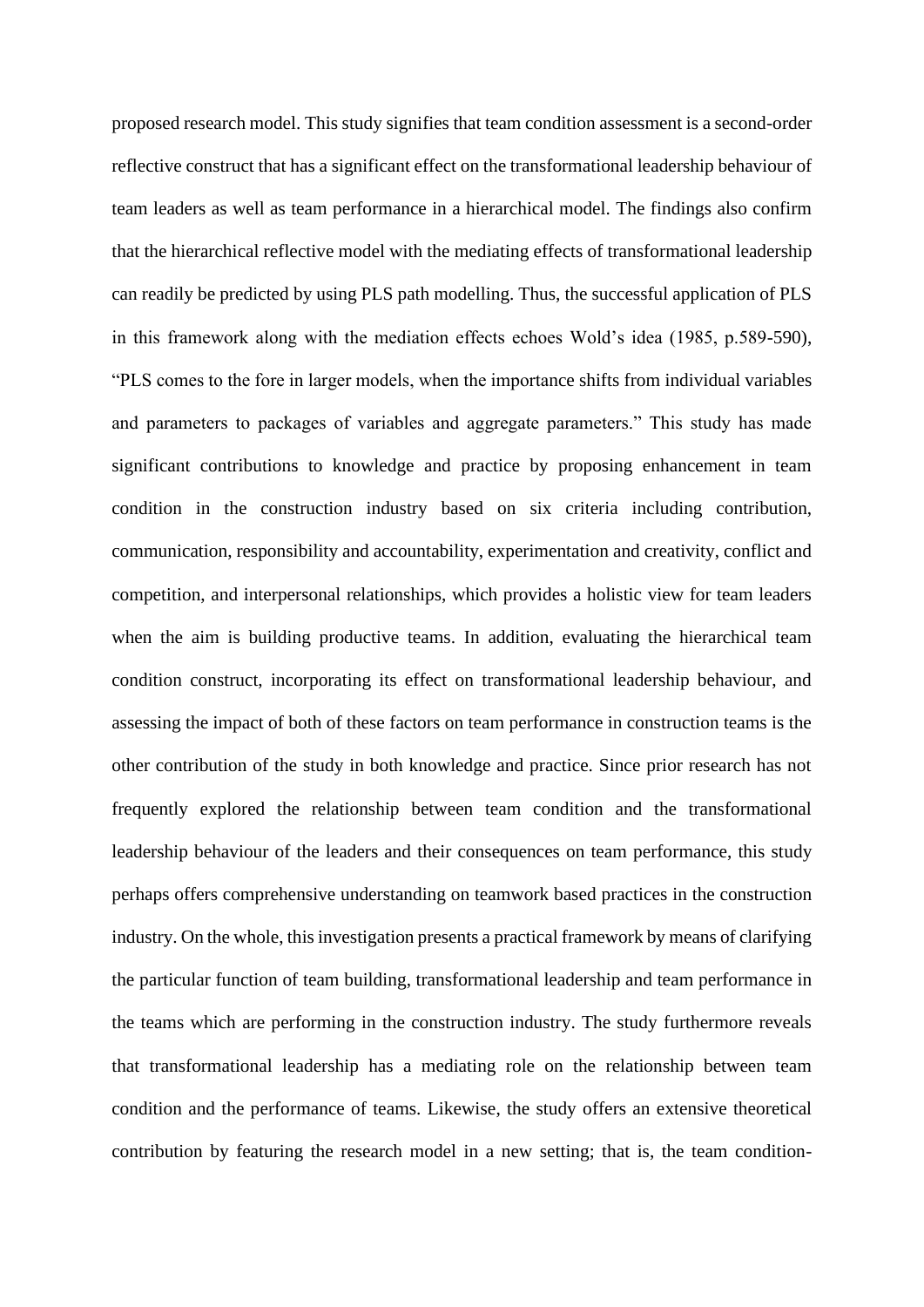transformational leadership based leader develops a team in the context of the construction industry. Corresponding to the statement by Whetten's (1989, p.493), which is expressed that "the common element in advancing theory development by applying it in new settings is the need for a theoretical feedback loop. ... new applications should improve the tool, not merely reaffirm its utility", the current research is aimed on theoretical re-conceptualisation and methodological validation for construction teams in general. The study evaluated six extracted attributes from the literature to measure the condition of construction teams and scored their share on teamwork performance from the team leader's point of view. The results indicate that all six attributes are vital to teamwork evaluation and relatively significant in facilitating team overall performance. In addition, the importance of the team condition refers to an adequate focus on team performance and leadership behaviour of leaders. The second-order perspective of teamwork features the demand for team leaders to build and develop their teams across all dimensions, because failing to attain one dimension may act as the basis to exhaust other dimensions.

#### **CONCLUSION**

In summary, the current study shows that the six extracted attributes that used to measure the condition of construction teams are positively related to their performance. In addition, transformational leadership behaviour of team leaders is related in a positive direction with team performance across criterion used in the analysis. Moreover, transformational leadership has a mediating relationship between the environments in that teams are performing and the overall team achievements. Accordingly, transformational leadership has an augmentation effect across individual-level contextual and team-level performance. Overall, the results support this belief that transformational leaders in the construction industry lead their teams to achieve higher levels of performance. We believe that our framework adds insights into a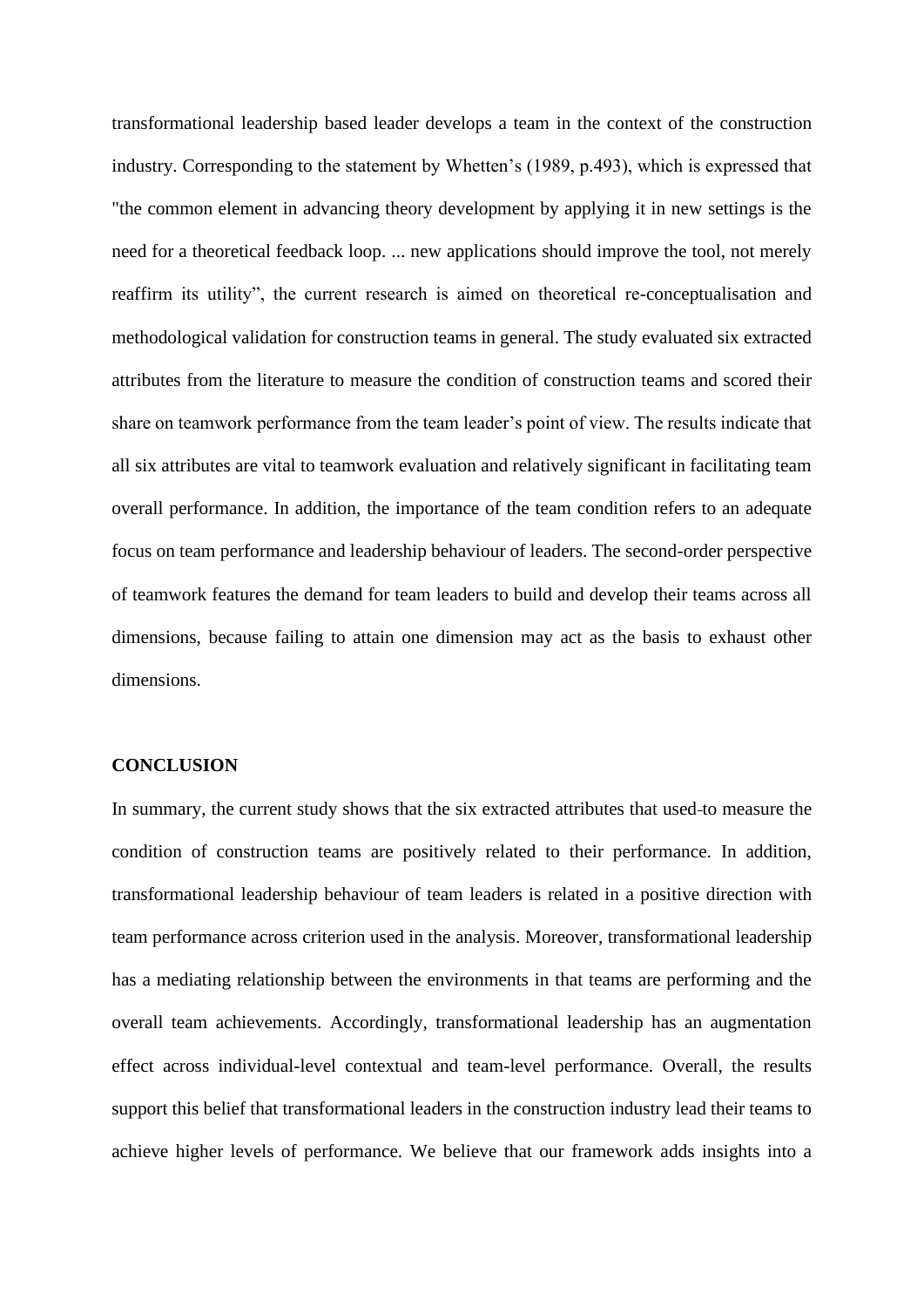practical problem among the teams in the construction organizations and can be a useful tools to clarify the mechanisms linking team condition and team performance.

# **LIMITATIONS AND FUTURE RESEARCH DIRECTIONS**

The present research has some limitations that present a direction for future study. This study was conducted within construction teams in Malaysia as a specific context. Therefore, more research is required to determine how accurate the findings of this research are in other countries as well as in other industries. Furthermore, effective variables that might help clarify the predictive power of the model should be investigated in future research. Although the present research model explains 55.3% of the variance in team performance, it is probable that team efficiency could be further enhanced by integrating other additional constructs such as trust among team members in temporary organizations, which has been also highlighted by Chou et al. (2013).

# **ACKNOWLEDGEMENTS**

The authors would like to acknowledge Universiti Sains Malaysia for providing the RUI Grant No. 1001/PPBGN/816283 as financial support to conduct the research.

# **REFERENCES**

**Abdallah, W., Goergen, M., & O'Sullivan, N. (2015).** Endogeneity: How Failure to Correct for it Can Cause Wrong Inferences and Some Remedies. *British Journal of Management 26*(4), 791-804.

**Akter, S., D'Ambra, J., & Ray, P. (2011).** Trustworthiness in mHealth Information Services: An Assessment of a Hierarchical Model with Mediating and Moderating Effects Using Partial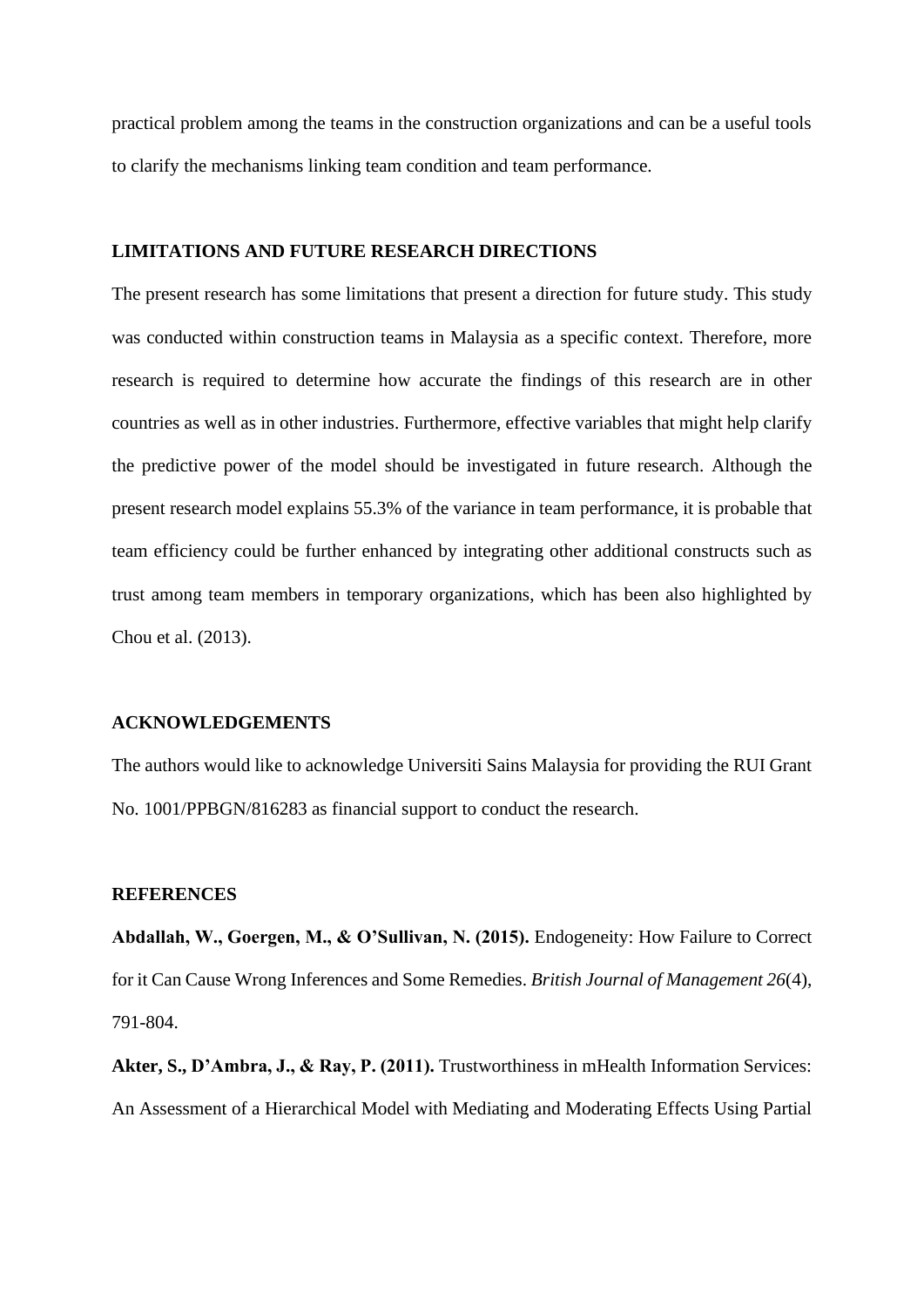Least Squares (PLS). *Journal of the American Society for Information Science and Technology, 62*(1), 100-116.

**Amos, B., & Klimoski, R. J. (2014).** Courage: Making Teamwork Work Well. *Group & Organization Management, 39*(1), 110-128.

**Anantaraman, V. (1984)**. Teambuilding. In V. Anantaraman, L. Chong, S. Richardson & C. Tan (Eds.), *Human Resource Management: Concepts and Perspectives*. Singapore: Singapore University Press.

**Antonakis, J., Bendahan, S., Jacquart, P., & Lalive, R. (2010).** On making causal claims: A review and recommendations. *The Leadership Quarterly, 21*(6), 1086-1120.

**Avolio, B. J., Bass, B. M., & Jung, D. I. (1999).** Re-examining the components of transformational and transactional leadership using the Multifactor Leadership Questionnaire. *Journal of Occupational and Organizational Psychology 72*, 441-462.

**Baron, R. M., & Kenny, D. A. (1986).** The Moderator-Mediator Variable Distinction in Social Psychological Research: Conceptual, Strategic, and Statistical Considerations. *Journal of Personality and Social Psychology*, *15*(6): 1173-1182.

**Bass, B. (1985)**. *Leadership and Performance beyond Expectation*. New York: Free Press.

**Bass, B. M., & Avolio, B. J. (1997)**. *Full range leadership development: Manual for the Multifactor Leadership Questionnaire.* CA: Mindgarden: Palo Alto.

**Bish, A. J., & Kabanoff, B. (2014)**. Star performers: task and contextual performance are components, but are they enough? . *Asia Pacific Journal of Human Resources, 52*(1), 110-127. **Blanchard, K. (1988)**. Shaping team synergy. *Today's Office, 22*(6), 6-11.

**Bresnen, M. J. (1990)**. *Organising Construction, Project Organisation and Matrix Management*. London: Routledge

**Burns, T. E. (2002).** Employee Involvement. In *Serious Incident Prevention* (2nd ed., pp. 48- 59). USA: Gulf Professional Publishing.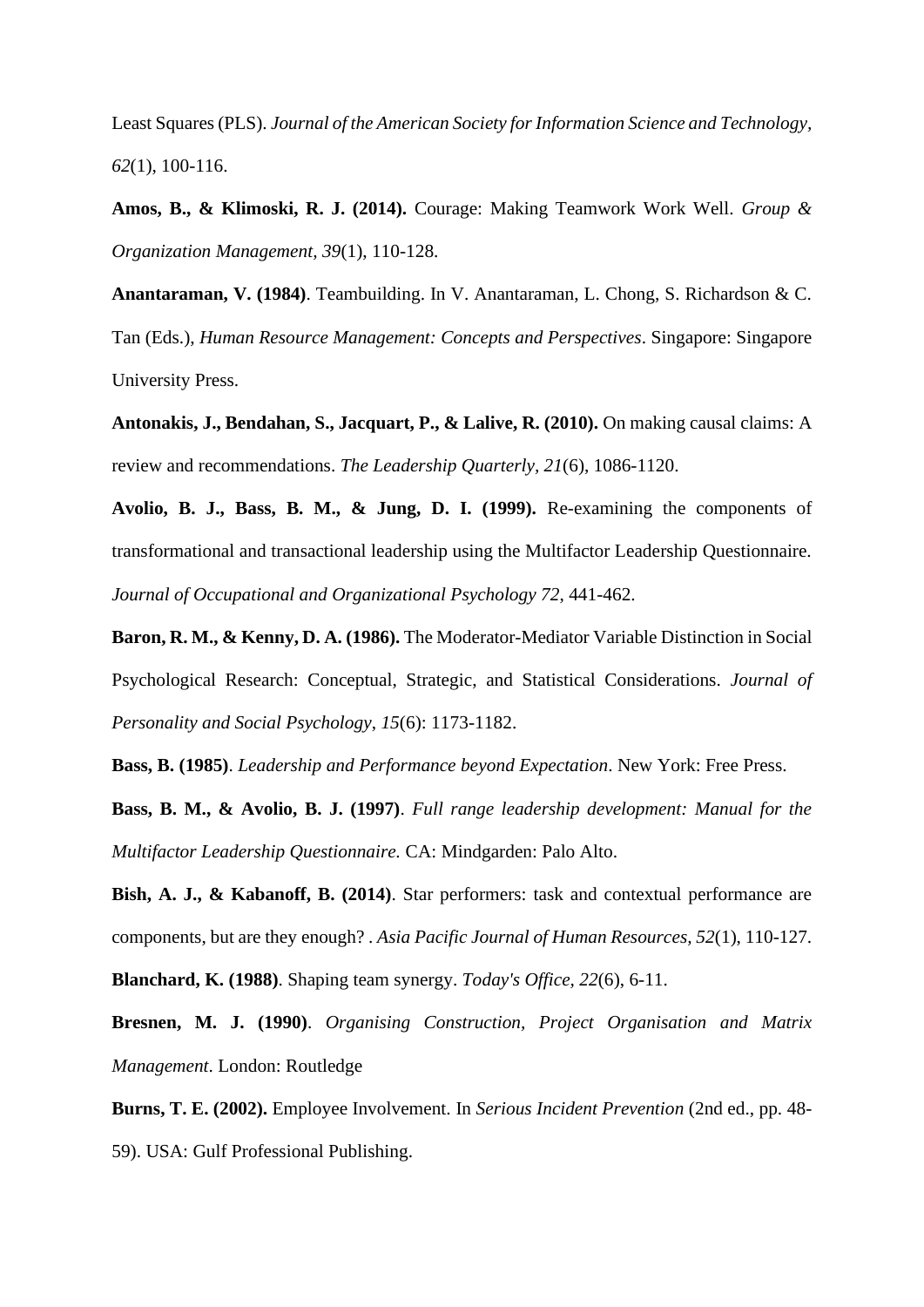**Chi, N.-W., & Huang, J.-C. (2014).** Mechanisms Linking Transformational Leadership and Team Performance: The Mediating Roles of Team Goal Orientation and Group Affective Tone. *Group & Organization Management, 39*(1), 1-26.

**Chin, W. W. (1998).** Issues and opinion on structural equation modelling. *MIS Quarterly, 22*(1), vii–xvi.

**Chin, W. W. (2010)**. How to write up and report PLS analyses. In V. E. Vinzi, W. W. Chin, J. Henseler & H. Wang (Eds.), *Handbook of partial least squares: Concepts, methods and application* (pp. 645–689). New York: Springer.

**Chou, H.-W., Lin, Y.-H., Chang, H.-H., & Chuang, W.-W.** (2013). Transformational Leadership and Team Performance: The Mediating Roles of Cognitive Trust and Collective Efficacy. *SAGE Open Journal, 3*(3): 1-10.

**Cohen, J. (1988).** *Statistical power analysis for the behavioral sciences* (2nd ed.). Hillsdale NJ: Lawrence Erlbaum Associates.

**Cordery, J. (2004).** Another case of the emperor's new clothes? *Journal of Occupational and Organizational Psychology, 77*, 481-484.

**Culp, G., & Smith, A. (2001).** Understanding psychological type to improve project team performance. *Journal of Management in Engineering, 17*(1), 24-33.

**Daft, R. L. (2005).** *The Leadership Experience* (3rd ed.). Canada: Thomson- South Western.

**Dionne, S. D., Yammarino, F. J., Atwater, L. E., & Spangler, W. D. (2004).** Transformational leadership and team performance. *Journal of Organizational Change Management, 17*, 177-193.

**Druker, J., & White, G. (1995).** Misunderstood and undervalued? Personnel Management in Construction. *Human Resource Management Journal, 5*(3), 77-91.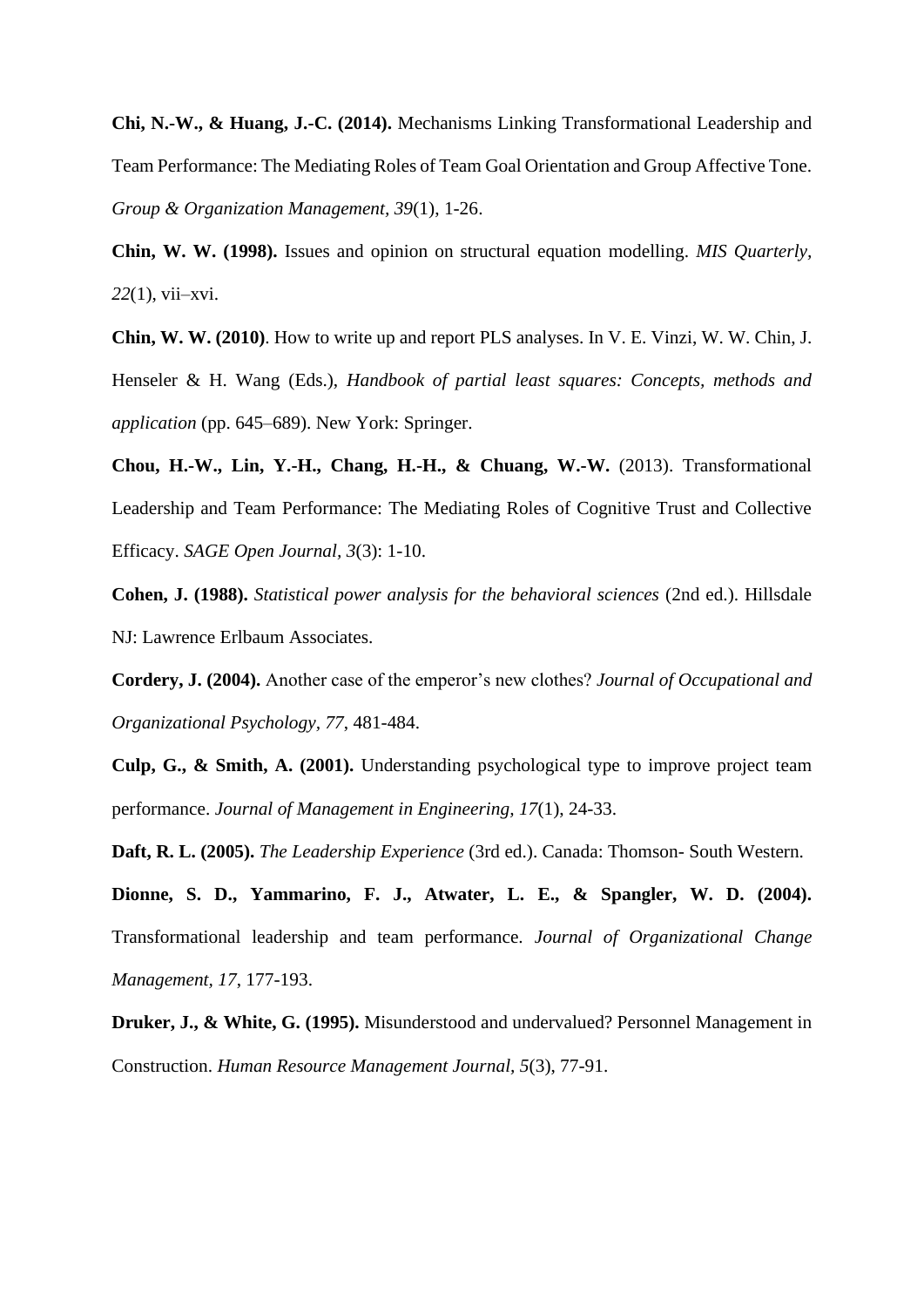**Dulaimi, M., & Langford, D. A. (1999).** Job behavior of construction project managers: determinants and assessment. *Journal of Construction Engineering Management, 125*(4), 256– 264.

**Efron, B., & Tibshirani, R. J. (1993).** *An introduction to the bootstrap (monographs on statistics and applied probability, #57)*. New York: Chapman & Hall.

**Fellows, R., Langford, D., Newcombe, R., & Urry, S. (2002).** *Construction management in practice* (2nd ed.). Oxford: Blackwell Science.

**Fornell, C., & Larcker, D. F. (1981).** Evaluating structural equation models with unobserved variables and measurement error. *Journal of Marketing Research, 18*, 39–50.

**Fryer, B., Ellis, R., Egbu, C., & Gorse, C. (2004).** *The practice of construction management: people and business performance* (4th ed.): Blackwell Publishing.

**Fu, P. P., Tsui, A. S., Liu, J., & Li, L. (2010).** Pursuit of whose happiness? Executive leaders' transformational behaviors and personal values. . *Administrative Science Quarterly, 55*, 222- 254.

**Gefen, D., Straub, D. W., & Boudreau, M.-C. (2000).** Structural equation modeling and regression: Guidelines for research practice. *Communications of the Association for Information Systems,, 4*, 1–79.

**Geoghegan, L., & Dulewicz, V. (2008).** Do project managers' leadership competencies contribute to project success? *PROJECT MANAGEMENT JOURNAL, 39*(4), 58-67.

**Giritli, H., & Oraz, G. T. (2004).** Leadership styles: some evidence from the Turkish construction industry. *Construction Management and Economics, 22*, 253–262.

**Green, S. B. (1991).** How many subjects does it take to do a regression analysis? *Multivariate Behavioral Research, 26*(3), 499-510.

**Guzzo, R. A., & Dickson, N. W. (1996).** Teams in organization: Recent research on performance and effectiveness. *Annual Review of Psychology, 47*, 307-338.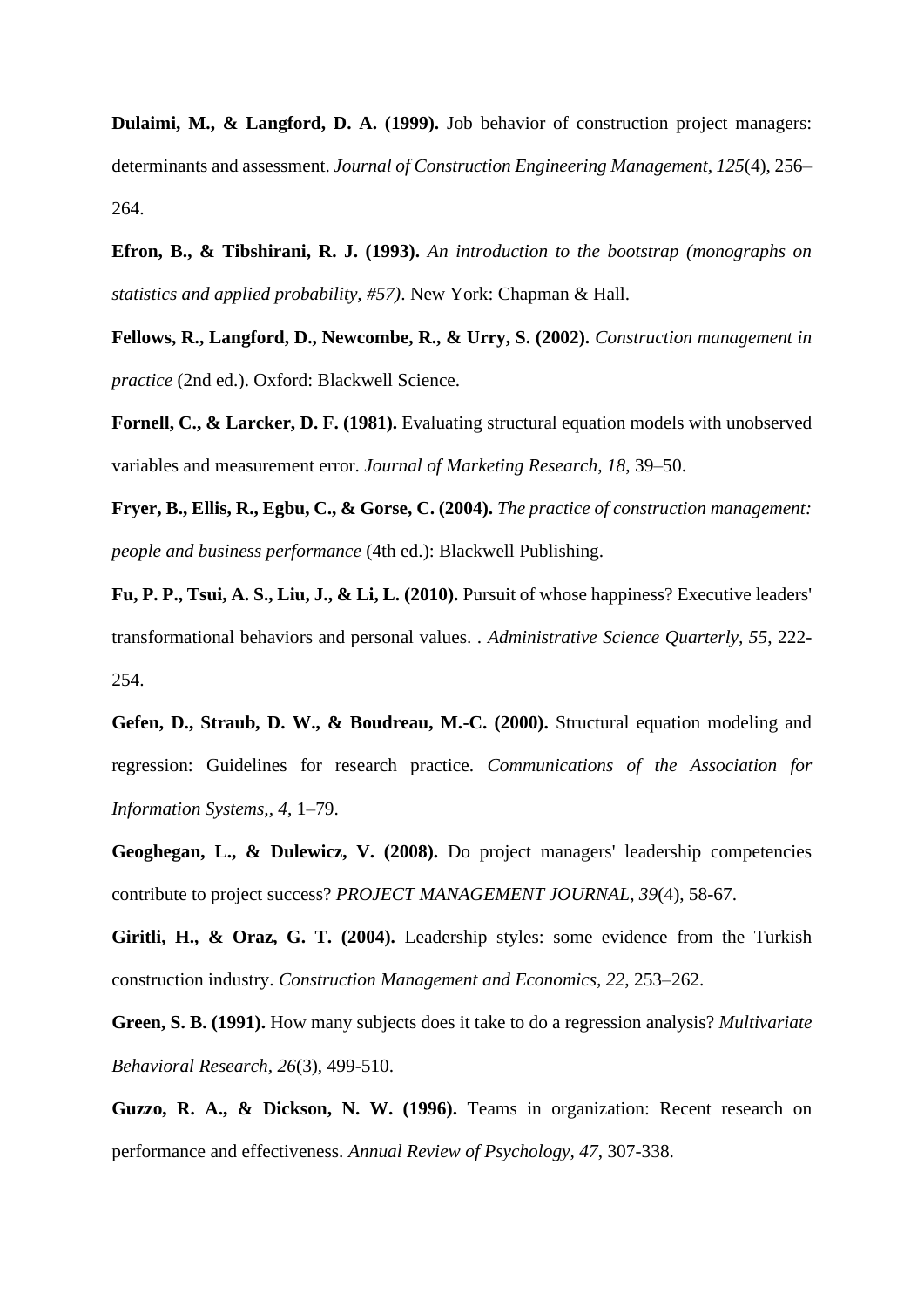**Hackman, J. R. (1990).** *Groups That Work (and Those That Don't))*. San Francisco: Jossey-Bass Publishers.

**Hair, J. F.; Hut, G. T. M.; Ringle, C. M.; Sarstedt, M., A (2014)** primer on Partial Least Squares Structural Equation Modeling (PLS-SEM). London, SAGE Publications.

**Hambley, L. A., O'Neill, T. A., & Kline, T. J. B. (2007).** Virtual team leadership: The effects of leadership style and communication medium on team interaction styles and outcomes. *Organizational Behavior and Human Decision Processes, 103*, 1-20.

**Henseler, J., & Fassott, G. (2010).** Testing moderating effects in PLS path models: An illustration of available procedures. In E. Vinzi, W. W. Chin, J. Henseler & H. Wang (Eds.), *Handbook of partial least squares*. Heidelberg: Springer.

**Hersey, P., & Blanchard, K. H. (1974).** So you want to know your leadership style? . *Training and Development Journal, February*, 1-15.

**Hirst, G. (1999).** *The Relationship Between Team Communication and R&D Project Performance: A Five Factor Model of Team Communication.* University of Melbourne, Melbourne.

**Hitt, W. (1988).** *The leader-Manager: Guideline for Action*. Columbus, Ohio: battelle.

**Hoegl, M., & Gemuenden, H. (2001).** Teamwork quality and the success of innovative projects: A theoretical concept and empirical evidence. *Organization Science, 12*(4), 435-449.

**Hoegl, M., & Parboteeah, K. P. (2007).** Creativity in innovative projects: How teamwork matters. *Journal of Engineering and Technology Management, 24*(1-2), 148–166.

**Hollenbeck, J. R., DeRue, D. S., & Guzzo, R. (2004).** Bridging the Gap between I/O Research and HR Practice: Improving Team Composition, Team Training, and Team Task Design. *Human Resource Management, 43*(4), 353-366.

**Hulland, J. (1999).** Use of partial least squares (PLS) in strategic management research: A review of four recent studies. . *Strategic Management Journal, 20*, 195–204.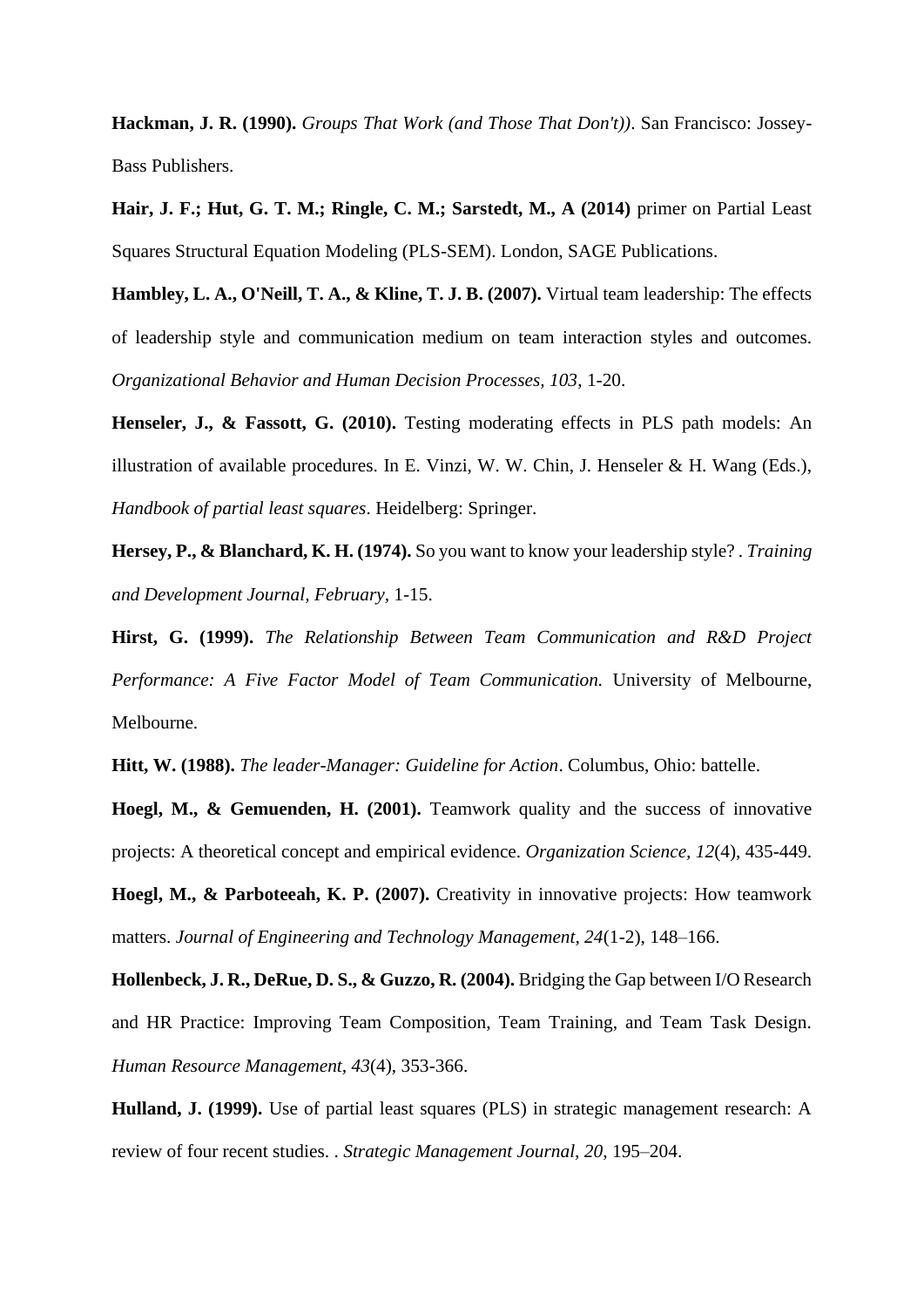**Ishikawa, J. (2012).** Transformational leadership and gatekeeping leadership: The roles of norm for maintaining consensus and shared leadership in team performance. *Asia Pacific Journal of Management, 29*(2), 265-283.

**James, L. R., Demaree, R. G., & Wolf, G. (1984).** Estimating within-group interrater reliability with and without response bias. *Journal of Applied Psychology, 69*, 85–98.

**Katzenbach, J. R., & Smith, D. K. (2005).** The discipline of teams. *Harvard Business Review, 83*(7), 162-171.

**Keller, R. T. (1986).** Predictors of the performance of project groups in R&D organizations. *Academy of Management Journal, 29*(4), 715-726.

**Kinlaw, D. C. (1991).** *Developing superior work teams: Building quality and the competitive edge*. San Diego, CA: Lexington Books.

**Kissi, J., Dainty, A., & Tuuli, M. (2013).** Examining the role of transformational leadership of portfolio managers in project performance. *International Journal of Project Management, 31*(4), 485-497.

**Lance, C. E., Butts, M. M., & Michels, L. C. (2006).** The sources of four commonly reported cutoff criteria– what did they really say? *Organizational Research Methods, 9*, 202–220.

**Law, K. S., Wong, C., & Mobley, W. H. (1998).** Toward taxonomy of multidimensional constructs. *Academy of Management Review, 23*(4), 741-755.

**Li, Y., Chun, H., Ashkanasy, N. M., & Ahlstrom, D. (2012).** A multi-level study of emergent group leadership: Effects of emotional stability and group conflict. *Asia Pacific Journal of Management, 29*(2), 351–366.

**Limsila, K., & Ogunlana, S. O. (2008).** Performance and leadership outcome correlates of leadership styles and subordinate commitment. *Engineering, Construction and Architectural Management, 15*(2), 164-184.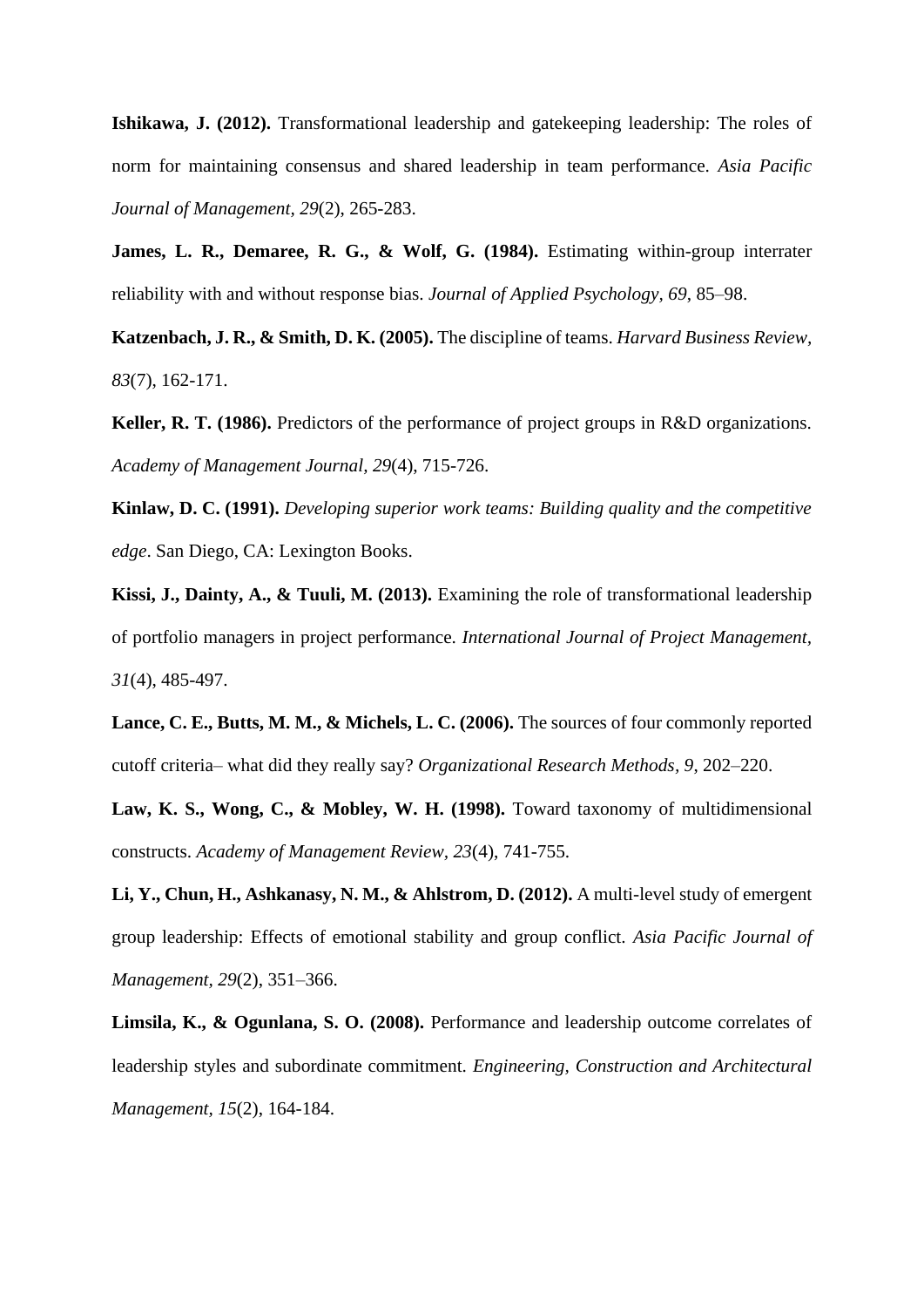**Lohmöller, J.-B. (1989).** *Latent variable path modeling with partial least squares*. Heidelberg: Physica-Verlag.

**Loosemore, M., Dainty, A. R. J., & Lingard, H. (2003).** *Human Resource Management in Construction Projects, Strategic and Operational Approaches*. London: Spon Press.

**Lovaglio, P. G., & Vittadini, G. (2013).** Component Analysis for Structural Equation

Models with Concomitant Indicators. In P. Giudici, S. Ingrassia, & M. Vichi (Eds.),

*Statistical Models for Data Analysis: Studies in Classification, Data Analysis, and* 

*Knowledge Organization* 209-215. Cham, Switzerland: Springer International Publishing.

**Lundin, R.A., Soderholm, A. (1995).** A theory of the temporary organization. *Scandinavian Journal of Management, 11*(4) 437-455.

**Melo, C. d. O., Cruzes, D. S., Kon, F., & Conradi, R. (2013).** Interpretative case studies on agile team productivity and management. *Information and Software Technology 55*, 412–427.

**Milia, L. D., & Birdi, K. (2010).** The relationship between multiple levels of learning practices and objective and subjective organizational financial performance. *Journal of Organizational Behavior, 31*, 481-498.

**Mitropoulos, P. T., & Cupido, G. (2009).** The role of production and teamwork practices in construction safety: A cognitive model and an empirical case study. *Journal of Safety Research, 40*, 265–275.

**Moe, N. B., Dingsoyr, T., & Dyba, T. (2010).** A teamwork model for understanding an agile team: a case study of a scrum project. *Information and Software Technology, 52*(5), 480-491.

**Molyneux, J. (2001).** Interprofessional teamworking: what makes teams work well? *Journal of Interprofessional Care, 15*(1), 30-35.

**Moriarty, P., & Buckley, F. (2003).** Increasing team emotional intelligence through process. *Journal of European Industrial Training, 27*(2-4), 82-110.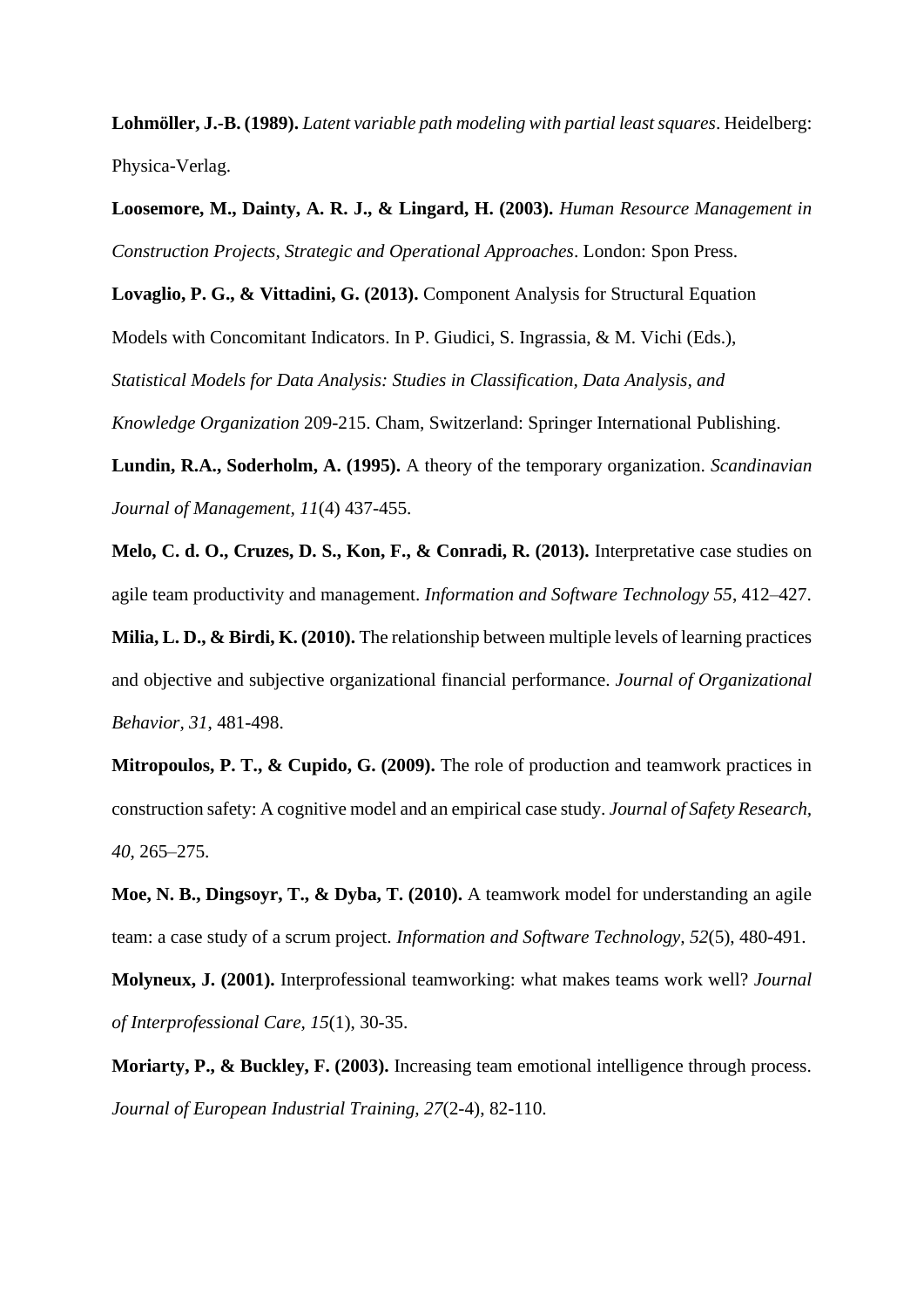**Muethel, M., & Hoegl, M. (2013).** Shared leadership effectiveness in independent professional teams. *European Management Journal, 31*(4), 423-432.

**Müller, R., Geraldi, J., & Turner, J. R. (2012).** Relationships Between Leadership and Success in Different Types of Project Complexities. *IEEE Transactions on Engineering Management, 59*(1), 77-90.

**Murphy, A., & Ledwith, A. (2007).** Project management tools and techniques in hightechnology SMEs. *Management Research News Journal, 30*(2), 153-166

**Murphy, S. E., & Ensher, E. A. (2008).** A qualitative analysis of charismatic leadership in creative teams: The case of television directors. *The Leadership Quarterly 19*, 335–352.

**Naoum, S. (2011).** *People and Organizational Management in construction,* (2nd ed.). London South Bank University.

**Nixon, P., Harrington, M., & Parker, D. (2012).** Leadership performance is significant to project success or failure: a critical analysis. *International Journal of Productivity and Performance Management, 61*(2), 204 – 216

**Northouse, P. G. (2007).** *Leadership : theory and practice* (4th ed.). Thousand Oaks, California: SAGE Publications

**O'Leary-Kelly, A. M., Martocchio, J. J., & Frink, D. D. (1994).** A review of the influence of group goals on group performance. *Academy of Management Journal Vol. 37*(No. 4), pp. 1285-1301.

**Odusami, K. T., Iyagba, R. R. O., & Omirin, M. M. (2003).** The relationship between project leadership, team composition and construction project performance in Nigeria. *International Journal of Project Management, 21*, 519–527.

**Ozaralli, N. (2003).** Effects of transformational leadership on empowerment and team effectiveness. *Leadership & Organization Development Journal, 24*(6), 335-344.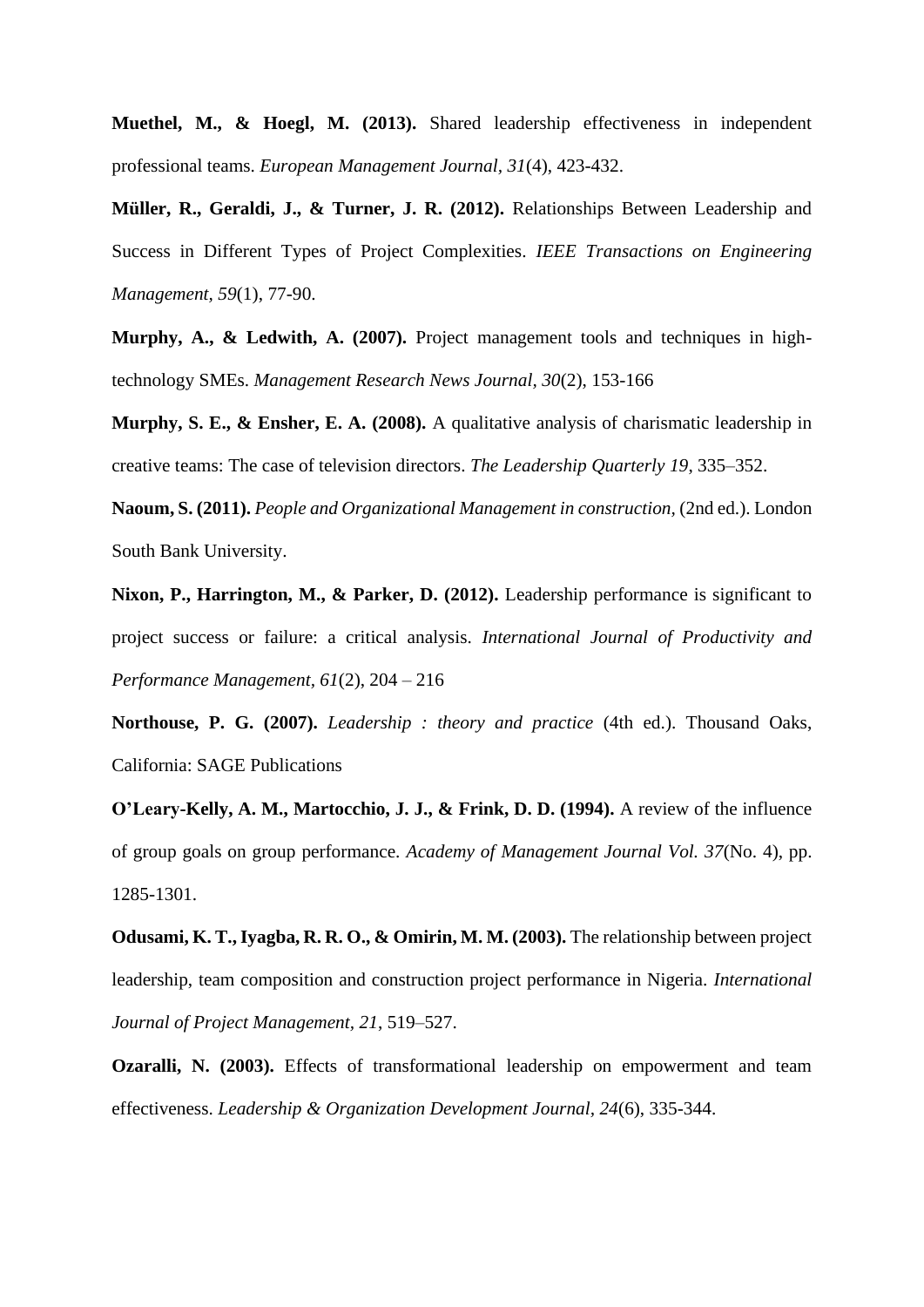Parboteeah, K. P., Hoegl, M., & Muethel, M. (2015). Team characteristics and employees' individual learning: A cross-level investigation. *European Management Journal, 33*(4), 287- 295.

Petter, S., Straub, D., & Rai, A. (2007). Specifying formative constructs in information systems research. *MIS Quarterly, 31*(1), 623-656.

**Raiden, A. B., & Dainty, A. R. J. (2006).** Human resource development in construction organisations An example of a "chaordic" learning organisation? *The Learning Organization, 13*(1), 63-79.

**Rickards, T, and Moger, S (2000).** Creative leadership processes in project team development: An alternative to Tuckman's stage model. *British Journal of Management,* 11(2), 273-283.

**Rousseau, D. M. (1985).** Issues of level in organizational research: multi-level and cross-level perspectives. *Research in Organizational Behavior, 7*, 1-37.

**Schutz, W. (1989).** Real Teamwork. *Executive Excellence, 6*(10), 7-9.

**Smith, S. L. (2010).** "Managing Up" Can Improve Teamwork in the OR. *AORN Journal, 91*(5), 576-582.

**Sobel, M. (1982).** Asymptotic confidence intervals for indirect effects on structural equation models. In S. Leinhardt (Ed.), *Sociological methodology* (pp. 290–312). NewYork: Jossey-Bass.

**Stevens, M. J., & Campion, M. A. (1994).** The Knowledge, Skill, and Ability Requirements for Teamwork: Implications for Human Resource Management. *Journal of Management, 20*(2), 503-530.

**Stott, K., & Walker, A. (1995).** *Teams, Teamwork & Teambuilding*. Singapore: Prentice Hall.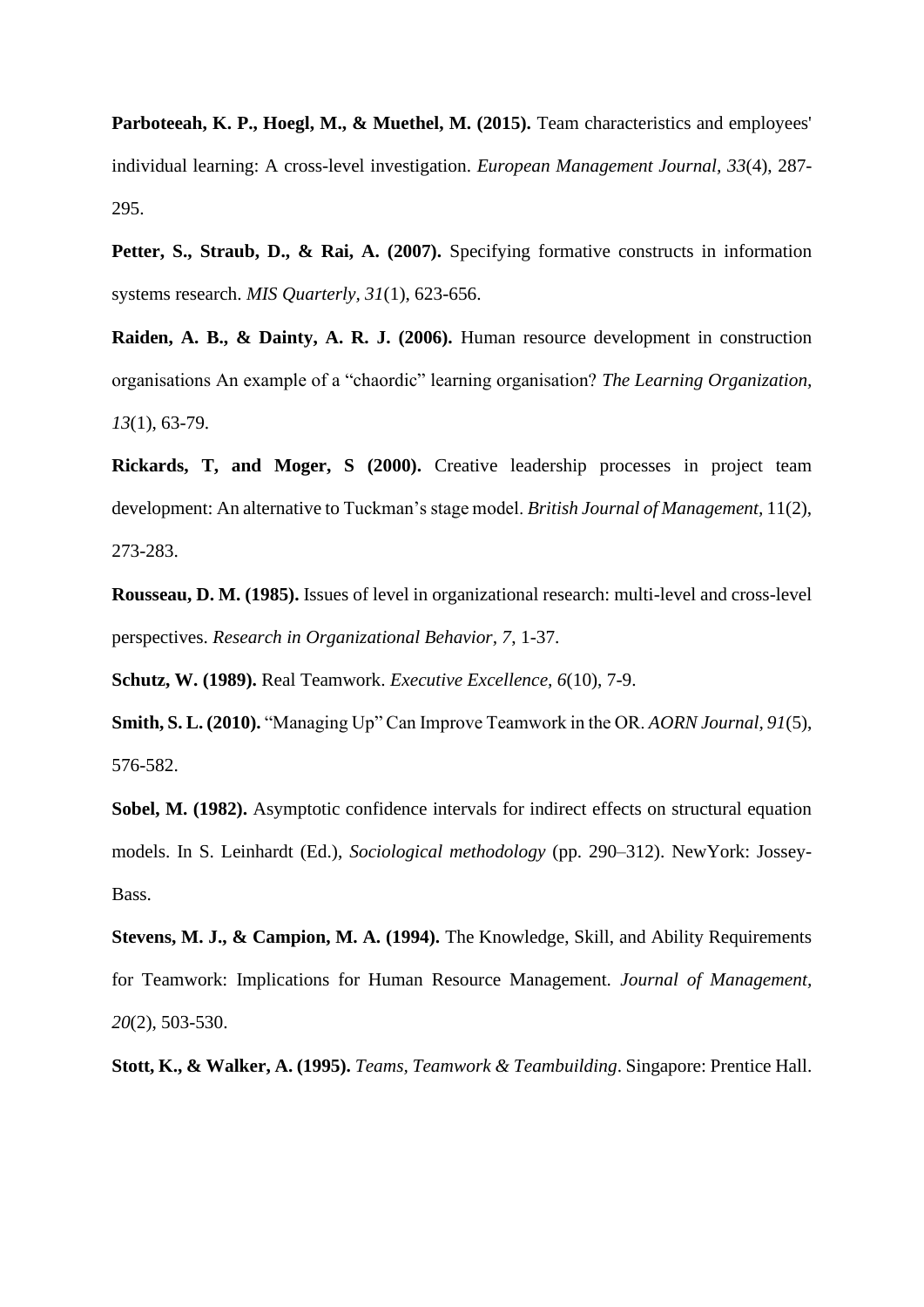**Sun, W., Xu, A., & Shang, Y. (2014).** Transformational leadership, team climate, and team performance within the NPD team: Evidence from China. *Asia Pacific Journal of Management, 31*(1), 127–147.

**Sundstrom, E., DeMeuse, K., & Futrell, D. (1990).** Work teams: Applications and effectiveness. . *American Psychologist, 45*(2), 120-133.

**Tabassi, A. A., Ramli, M., & Bakar, A. H. A. (2012).** Effects of training and motivation practices on teamwork improvement and task efficiency: The case of construction firms. *International Journal of Project Management 30*, 213-224.

**Tenenhaus, M., Vinzi, V. E., Chatelin, Y.-M., & Lauro, C. (2005).** PLS path modeling. *Computational Statistics and Data Analysis, 48*(1), 159-205.

**Thamhain, H. (1990).** Managing technologically innovative team efforts toward new product success. *Journal of Product Information Management, 7*(1), 5-18.

**Toor, S.-u.-R., & Ofori, G. (2007).** Leadership for future construction industry: Agenda for authentic leadership. *International Journal of Project Management, 10*, 1-11.

**Turner, J. R., & Müller, R. (2005).** The Project Manager's Leadership Style as a Success Factor on Projects: A Literature Review. *Project Management Journal, June*.

**Tyssen, A. K., Wald, A., & Spieth, P. (2013).** Leadership in Temporary Organizations: A Review of Leadership Theories and a Research Agenda. *PROJECT MANAGEMENT JOURNAL, 44*(6), 52-67.

**Urbach, N., & Ahlemann, F. (2010).** Structural Equation Modeling in Information Systems Research Using Partial Least Squares. *Journal of Information Technology theory and application, 11*(2), 5-40.

**Vinzi, V. E., Trinchera, L., & Amato, S. (2010).** PLS Path Modeling: From Foundations to Recent Developments and Open Issues for Model Assessment and Improvement. In V. E.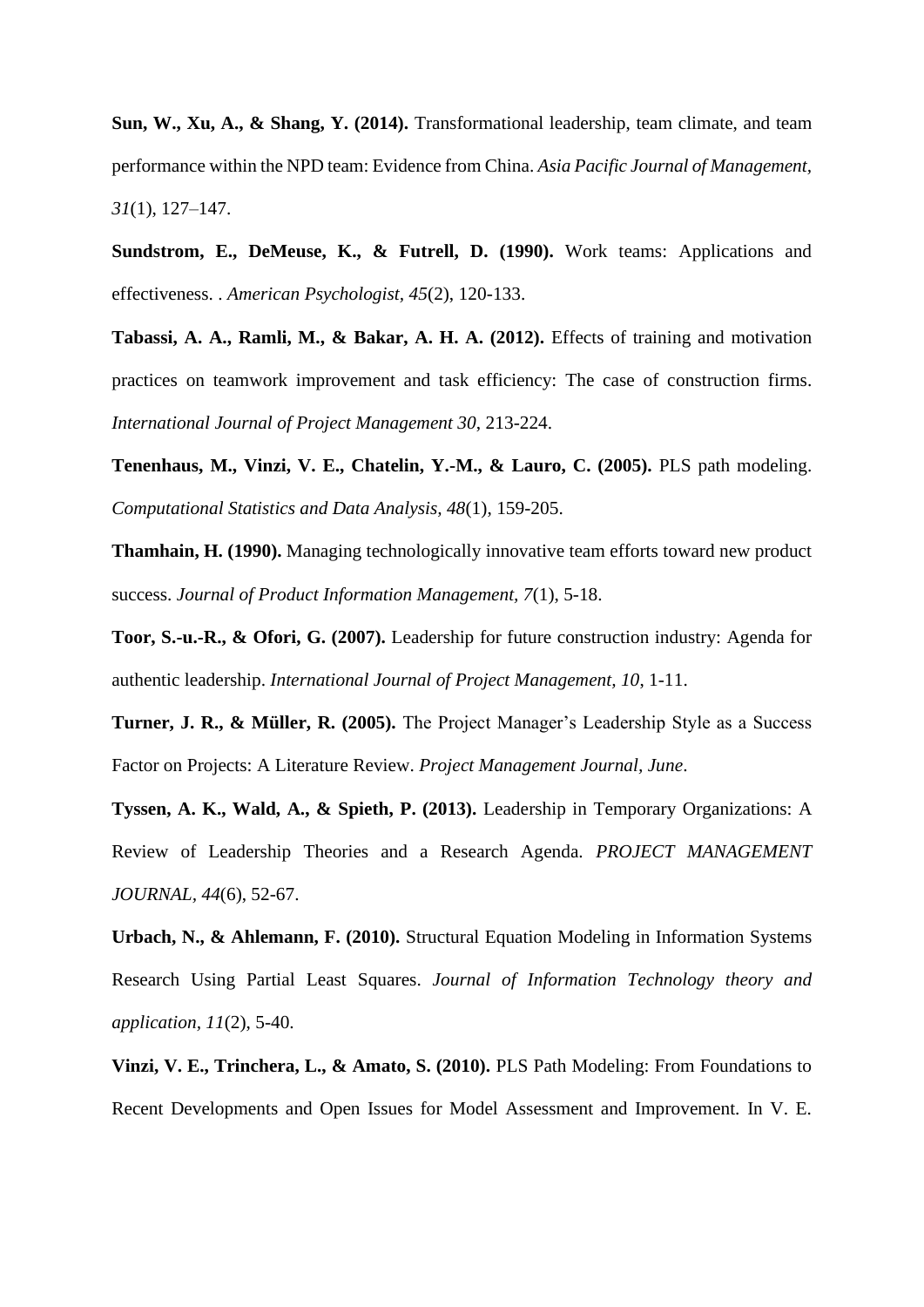Vinzi, W. W. Chin, J. Henseler & H. Wang (Eds.), *Handbook of partial least squares: Concepts, methods and application*. New York: Springer.

**Wang, G., Oh, I.-S., Courtright, S. H., & Colbert, A. E. (2011).** Transformational Leadership and Performance Across Criteria and Levels: A Meta-Analytic Review of 25 Years of Research. *Group & Organization Management, 36*(2), 223–270.

**Wang, P., Rode, J. C., Shi, K., Luo, Z., & Chen, W. (2013).** A Workgroup Climate Perspective on the Relationships Among Transformational Leadership, Workgroup Diversity, and Employee Creativity. *Group & Organization Management, 38*(3), 334-360.

**West, M. A., Borrill, C. S., Dawson, J. F., Brodbeck, F., Shapiro, & Haward, B. (2003).** Leadership clarity and teaminnovation in health care. *The Leadership Quarterly, 14*, 393−410.

**Wetzels, M., Schroder, G. O., & Oppen, V. C. (2009).** Using PLS path modeling for assessing hierarchical construct models: Guidelines and empirical illustration. *MIS Quarterly, 33*(1), 177-195.

**Whetten, D. A. (1989).** What constitutes a theoretical contributions. *Academy of Management Review, 14*(4), 490-495.

**Williams, E. A., & Duray, R. (2006).** Teamwork orientation, group cohesiveness, and student learning: A study of the use of teams in online distance education. *Journal of Management Education, 30*(4), 592-616.

**Wold, H. (1985).** Partial least squares. In S. Kotz & N. L. Johnson (Eds.), *Encyclopedia of statistical sciences*. NewYork: Wiley.

**Yammarino, F. J., & Dansereau, F. (2008).** Multi-level nature of and multi-level approaches to leadership. *The Leadership Quarterly, 19*, 135-141.

**Yang, L. R., Huang, C. F., & Wu, K. S. (2011).** The association among project manager's leadership style, teamwork and project success. *International Journal of Project Management, 29*(3), 258-267.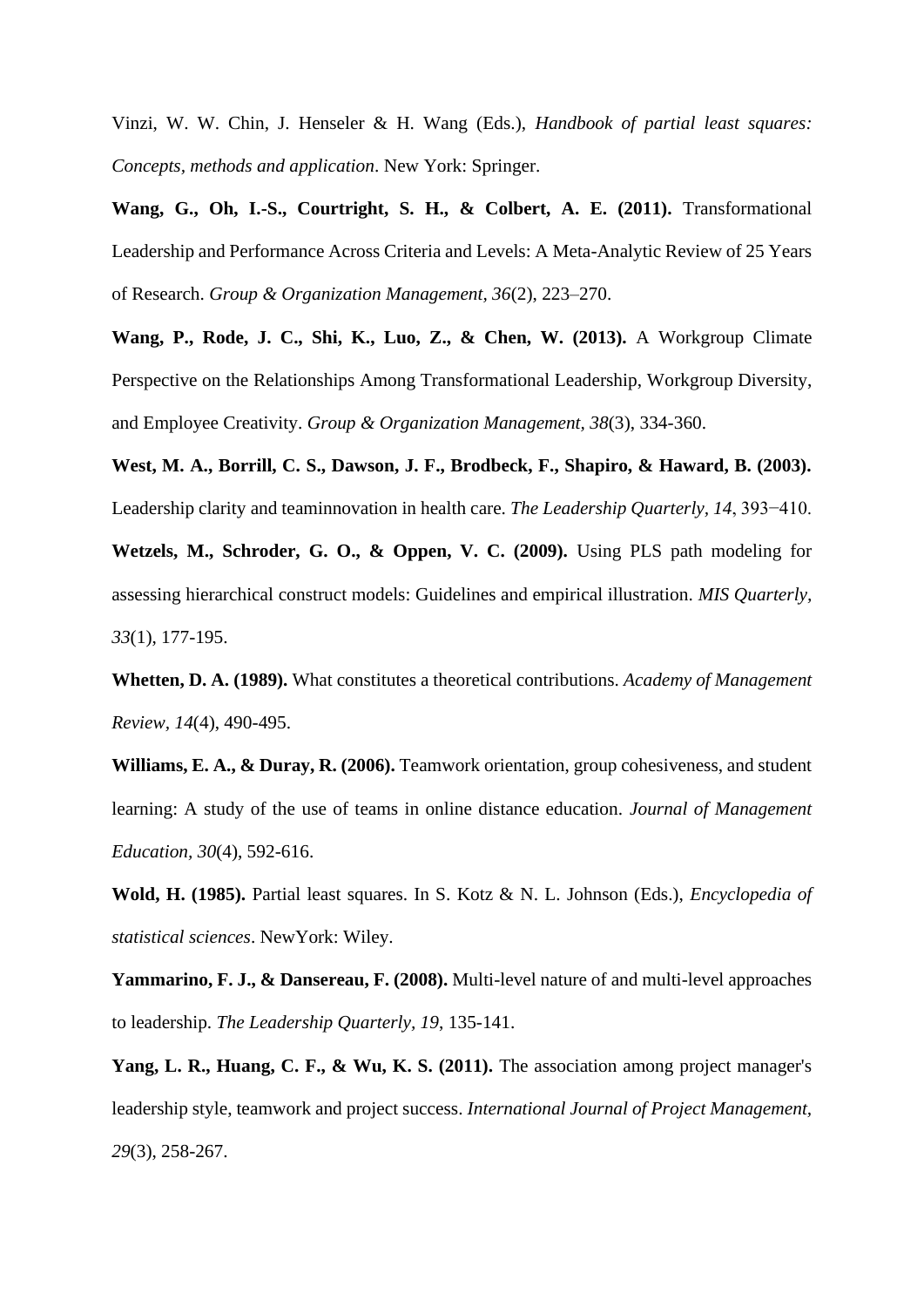**Yukl, G. (2002).** *Leadership in Organizations* (5th ed.). Englewood Cliffs, NJ: Prentice-Hall. **Zhang, X.-a., Cao, Q., & Tjosvold, D. (2011).** Linking Transformational Leadership and Team Performance: A Conflict Management Approach. *Journal of Management Studies 48*(7), 1586-1611.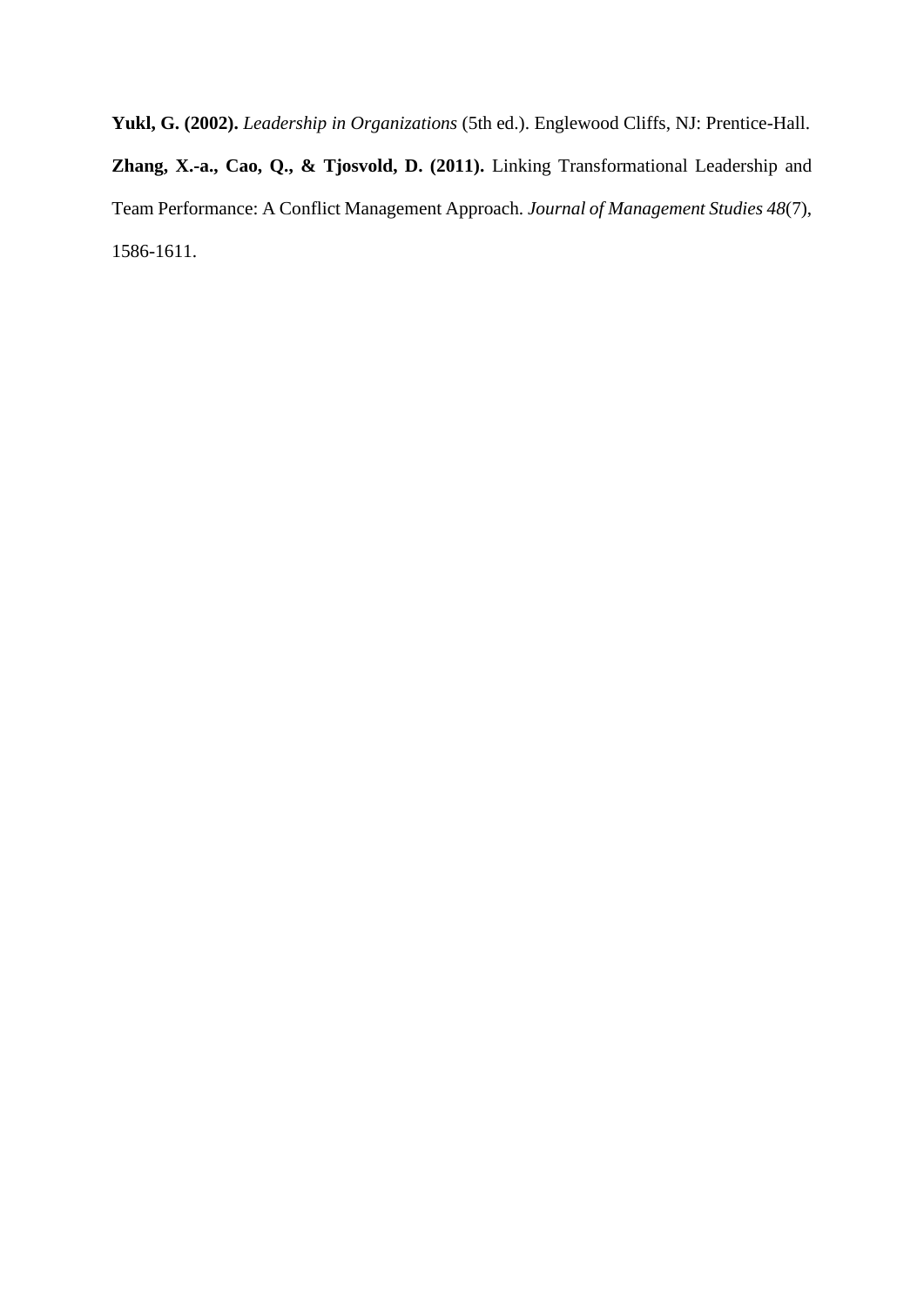**Table 1-** Attributes of Effective Team Conditions from the Preceding Research

| <b>Attributes</b>                       | <b>Explanation</b>                                                                                                                                                                                                                                                                                                                                                                                                                                                                                     | <b>Study</b>                                                                                           |  |
|-----------------------------------------|--------------------------------------------------------------------------------------------------------------------------------------------------------------------------------------------------------------------------------------------------------------------------------------------------------------------------------------------------------------------------------------------------------------------------------------------------------------------------------------------------------|--------------------------------------------------------------------------------------------------------|--|
| Contribution                            | Project achievements are generally dependent on the<br>collaboration of team<br>members. The dynamic<br>contribution of team members is vital to achieve<br>project and organisational goals and objectives.                                                                                                                                                                                                                                                                                           | Anantaraman<br>(1984), Burns<br>$(2002)$ , Stott and<br>Walker (1995),<br>Thamhain<br>(1990),          |  |
| Communication                           | Procedures to accomplish tasks in a teamwork<br>environment necessitate a great deal of interaction and<br>communication among the individuals involved.<br>Team members should be masters in communication<br>skills to strengthen current and continuing project<br>demands. Communication is considered to be an<br>essential tool in attaining strong teamwork in assorted<br>disciplines.                                                                                                         | Anantaraman<br>(1984),<br>Molyneux<br>(2001),<br>Thamhain<br>(1990), Lundin<br>and Soderholm<br>(1995) |  |
| Responsibility<br>and<br>Accountability | Responsibility and accountability create commitments<br>amongst the team members, which would include<br>responsibility for task achievement, team morale, and<br>a range of other factors connected with the team's<br>operation.                                                                                                                                                                                                                                                                     | Smith (2010),<br><b>Stott and Walker</b><br>(1995)                                                     |  |
| Experimentation<br>and Creativity       | The experimentation and creativity level of the<br>individuals can increase team innovation and equip the<br>team to attain cooperative achievements.                                                                                                                                                                                                                                                                                                                                                  | Hoegl and<br>Parboteeah<br>(2007), Kazemak<br>$(1991)$ , Stott and<br><b>Walker</b> (1995)             |  |
| Conflict and<br>Competition             | Conflict is an inherent aspect of teamwork as well as<br>part of the organisational and individual lifestyle. The<br>reason for the frequency of conflict in the team<br>environment may be attributed generally to the<br>heterogeneity of individuals. The team may confront<br>more conflict because different tasks and positions are<br>launched, but the evidence frequently supports that<br>heterogeneous teams carry out their assignments more<br>efficiently compared to homogeneous teams. |                                                                                                        |  |
| Interpersonal<br>Relationships          | The relationships among team members are an issue<br>addressed by much of the literature on the teamwork<br>environment. The ability of individuals to relate well<br>to each other significantly influences team function<br>and the potential of the team to perform successfully.                                                                                                                                                                                                                   | Molyneux<br>$(2001)$ , Stott and<br>Walker (1995),<br>Lundin and<br>Soderholm<br>(1995)                |  |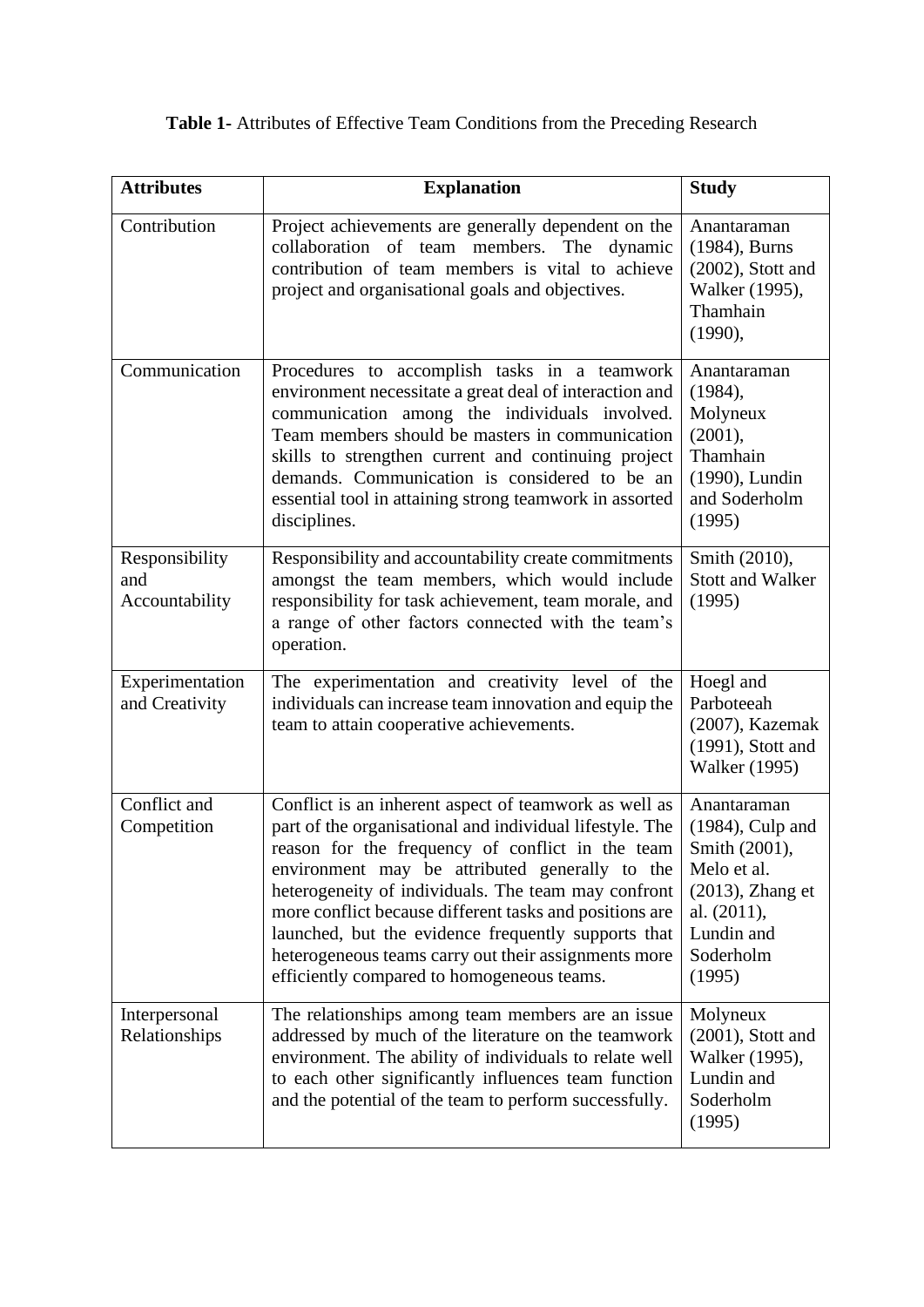# **Table 2-** Second-Order Team Condition Assessment Construct and Its Association with the

| <b>Communication</b> | Conflict        | <b>Contribution</b> | <b>Creativity</b> | <b>Relationship</b> | <b>Responsibility</b> |
|----------------------|-----------------|---------------------|-------------------|---------------------|-----------------------|
| $R^2=0.573401$       | $R^2=0.637200$  | $R^2=0.324503$      | $R^2=0.590783$    | $R^2=0.526847$      | $R^2=0.389470$        |
| $\beta = 0.757$      | $\beta = 0.798$ | $\beta = 0.570$     | $\beta = 0.769$   | $B=0.726$           | $\beta = 0.624$       |
| P< 0.01              | P<0.01          | P<0.01              | P < 0.01          | P < 0.01            | P < 0.01              |

# First-Order Components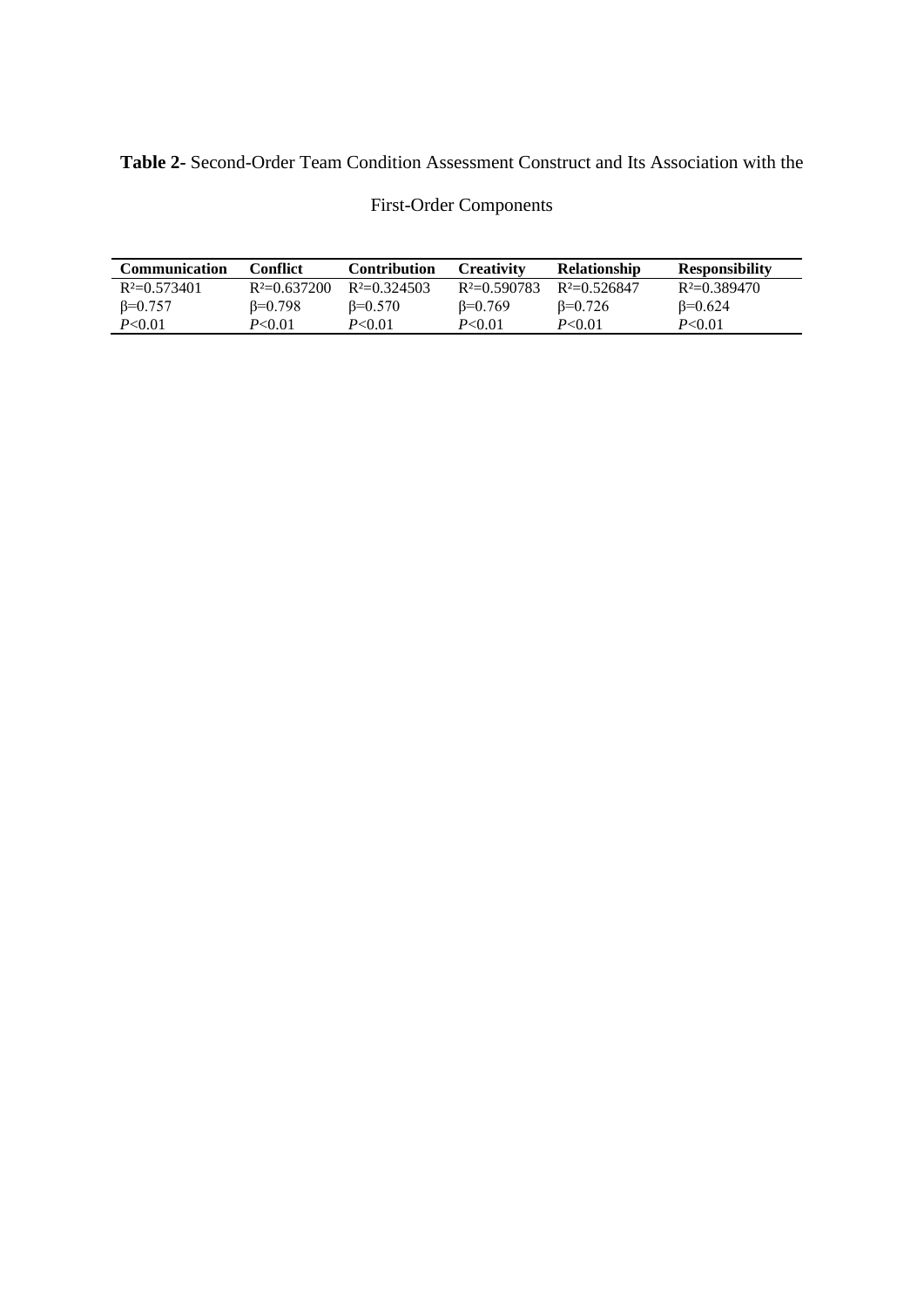| <b>Construct</b>        | <b>Item</b>       | Loading              | <b>AVE</b> | CR       |
|-------------------------|-------------------|----------------------|------------|----------|
| Communication           | COMM1             | 0.802044             | 0.564461   | 0.795028 |
|                         | COMM <sub>2</sub> | 0.729313             |            |          |
|                         | COMM3             | 0.719868             |            |          |
| Conflict                | CONF1             | 0.802991             | 0.615669   | 0.827545 |
|                         | CONF <sub>2</sub> | 0.807881             |            |          |
|                         | CONF <sub>3</sub> | 0.741310             |            |          |
| Contribution            | CONT1             | 0.827619             | 0.697661   | 0.873761 |
|                         | CONT2             | 0.827658             |            |          |
|                         | CONT3             | 0.850301             |            |          |
| Creativity              | CRE1              | 0.788967             | 0.707063   | 0.878352 |
|                         | CRE2              |                      |            |          |
|                         | CRE3              | 0.898236<br>0.831801 |            |          |
| Relationship            |                   |                      |            |          |
|                         | REL1              | 0.815826             | 0.704317   | 0.877106 |
|                         | REL <sub>2</sub>  | 0.880579             |            |          |
| Responsibility          | REL3              | 0.819730             |            |          |
|                         | RES1              | 0.782850             | 0.622002   | 0.831547 |
|                         | RES <sub>2</sub>  | 0.789623             |            |          |
|                         | RES3              | 0.793503             |            |          |
| <b>Team Performance</b> | <b>TP10</b>       | 0.709211             | 0.528758   | 0.894674 |
|                         | <b>TP11</b>       | 0.622007             |            |          |
|                         | <b>TP12</b>       | 0.647298             |            |          |
|                         | <b>TP13</b>       | 0.679069             |            |          |
|                         | TP <sub>2</sub>   | 0.695433             |            |          |
|                         | TP3               | 0.580147             |            |          |
|                         | TP4               | 0.599528             |            |          |
|                         | TP <sub>6</sub>   | 0.673164             |            |          |
|                         | TP7               | 0.642289             |            |          |
|                         | TP8               | 0.768766             |            |          |
|                         | TP9               | 0.634753             |            |          |
| Transformational        | IA                | 0.869233             | 0.741153   | 0.934707 |
| Leadership              | $\rm IB$          | 0.862258             |            |          |
|                         | IC                | 0.857080             |            |          |
|                         | IM                | 0.852650             |            |          |
|                         | <b>IS</b>         | 0.863267             |            |          |

# **Table 3-** Common Method Variance

 $CR = composite$  reliability;  $AVE = average$  variance extracted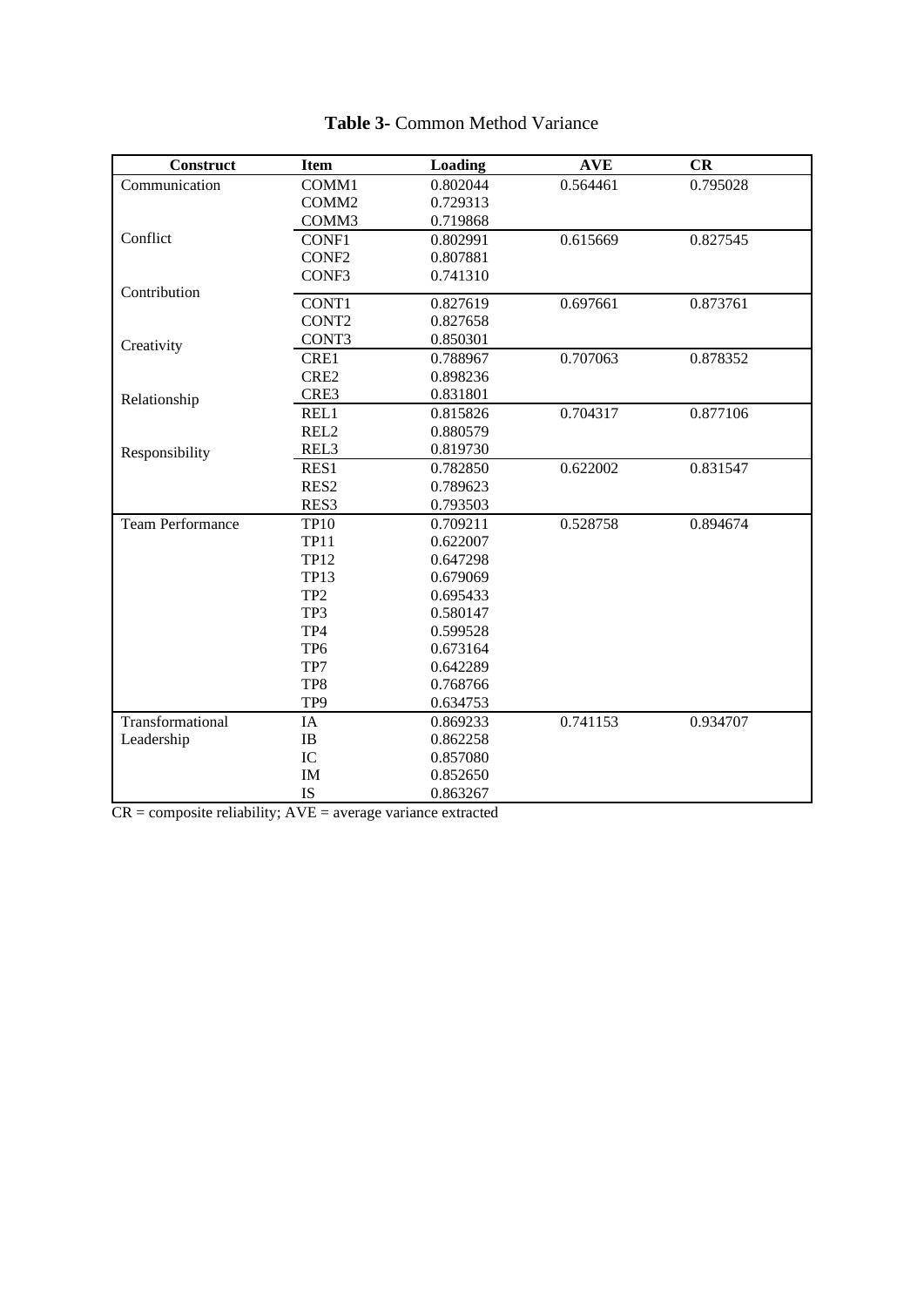| <b>Table 4- Correlations among Constructs</b> |            |            |            |            |            |            |            |            |
|-----------------------------------------------|------------|------------|------------|------------|------------|------------|------------|------------|
|                                               | 1          | 2          | 3          | 4          | 5          | 6          | 7          | 8          |
| 1. Communication                              | $0.75131*$ |            |            |            |            |            |            |            |
| 2. Conflict                                   | 0.513664   | $0.78465*$ |            |            |            |            |            |            |
| 3. Contribution                               | 0.359015   | 0.445616   | $0.83526*$ |            |            |            |            |            |
| 4. Creativity                                 | 0.532871   | 0.510583   | 0.290113   | $0.84087*$ |            |            |            |            |
| 5.Relationship                                | 0.450972   | 0.444118   | 0.197176   | 0.543132   | $0.83924*$ |            |            |            |
| 6.Responsibility                              | 0.392134   | 0.463432   | 0.274990   | 0.286455   | 0.335383   | $0.78867*$ |            |            |
| 7.Team<br>Performance                         | 0.476083   | 0.530973   | 0.309663   | 0.394794   | 0.591421   | 0.424075   | $0.72716*$ |            |
| 8. Transformational<br>Leadership             | 0.261377   | 0.364595   | 0.235993   | 0.240275   | 0.320184   | 0.414005   | 0.602699   | $0.86090*$ |

# **Table 4-** Correlations among Constructs

∗Square root of the AVE on the diagonal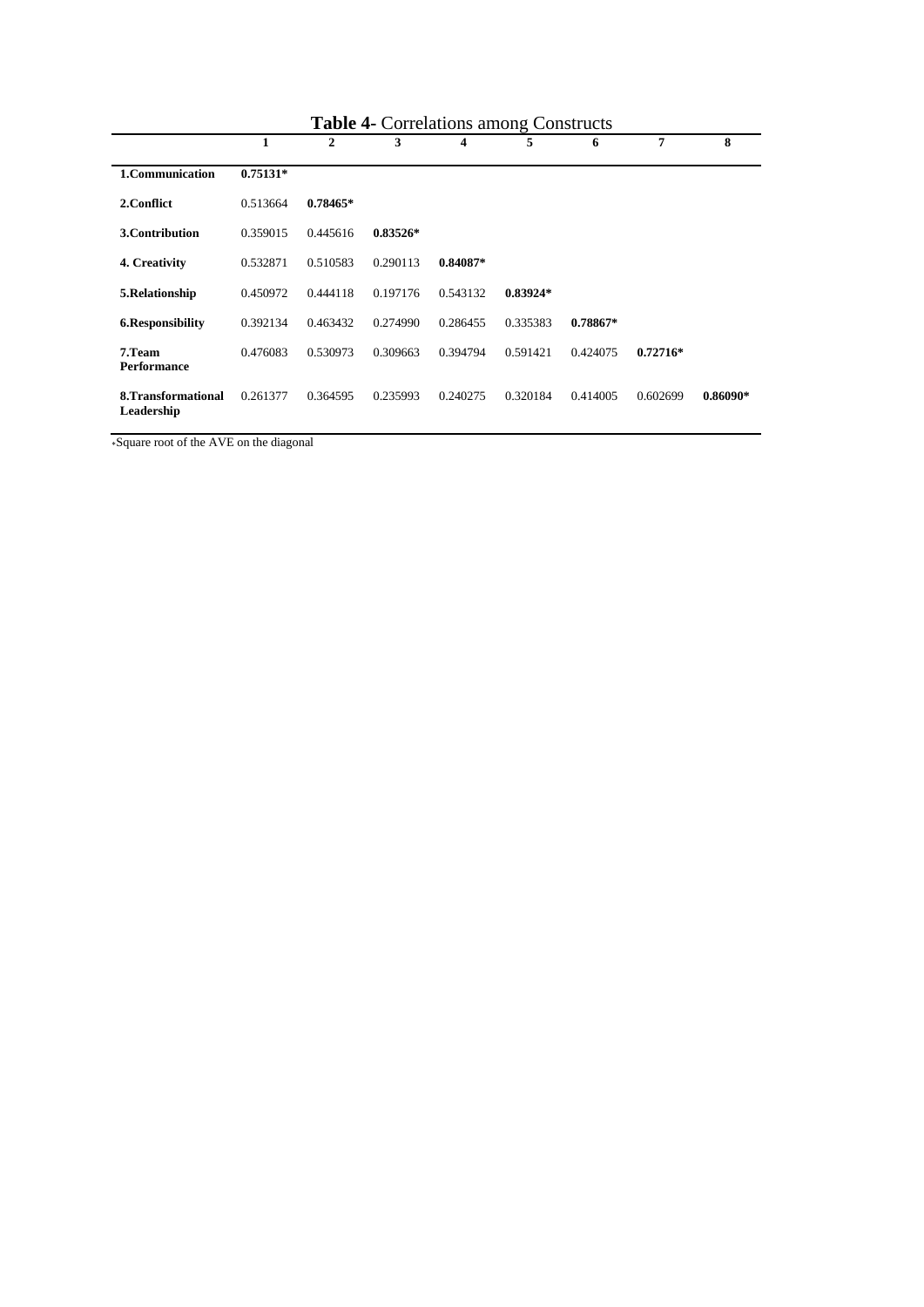|                                                 | <b>Beta</b>  | t-value   | <b>P-value</b> | <b>Standard</b> |
|-------------------------------------------------|--------------|-----------|----------------|-----------------|
|                                                 | <b>Value</b> |           |                | <b>Error</b>    |
| Team Condition $\rightarrow$ Communication      | 0.757233     | 17.030850 | *******        | 0.044462        |
| Team Condition -> Conflict                      | 0.798248     | 18.859685 | *******        | 0.042326        |
| Team Condition -> Contribution                  | 0.569652     | 5.278349  | *******        | 0.107922        |
| Team Condition -> Creativity                    | 0.768624     | 18.117455 | *******        | 0.042424        |
| Team Condition -> Relationship                  | 0.725842     | 11.005100 | *******        | 0.065955        |
| Team Condition -> Responsibility                | 0.624075     | 7.868105  | *******        | 0.079317        |
| Team Condition -> Team Performance              | 0.478582     | 5.106551  | *******        | 0.093719        |
| Team Condition -> Transformational Leadership   | 0.414005     | 4.443261  | 0.000005       | 0.093176        |
| Transformational Leadership -> Team Performance | 0.404564     | 5.244736  | *******        | 0.077137        |

**Table 5-** Total Effects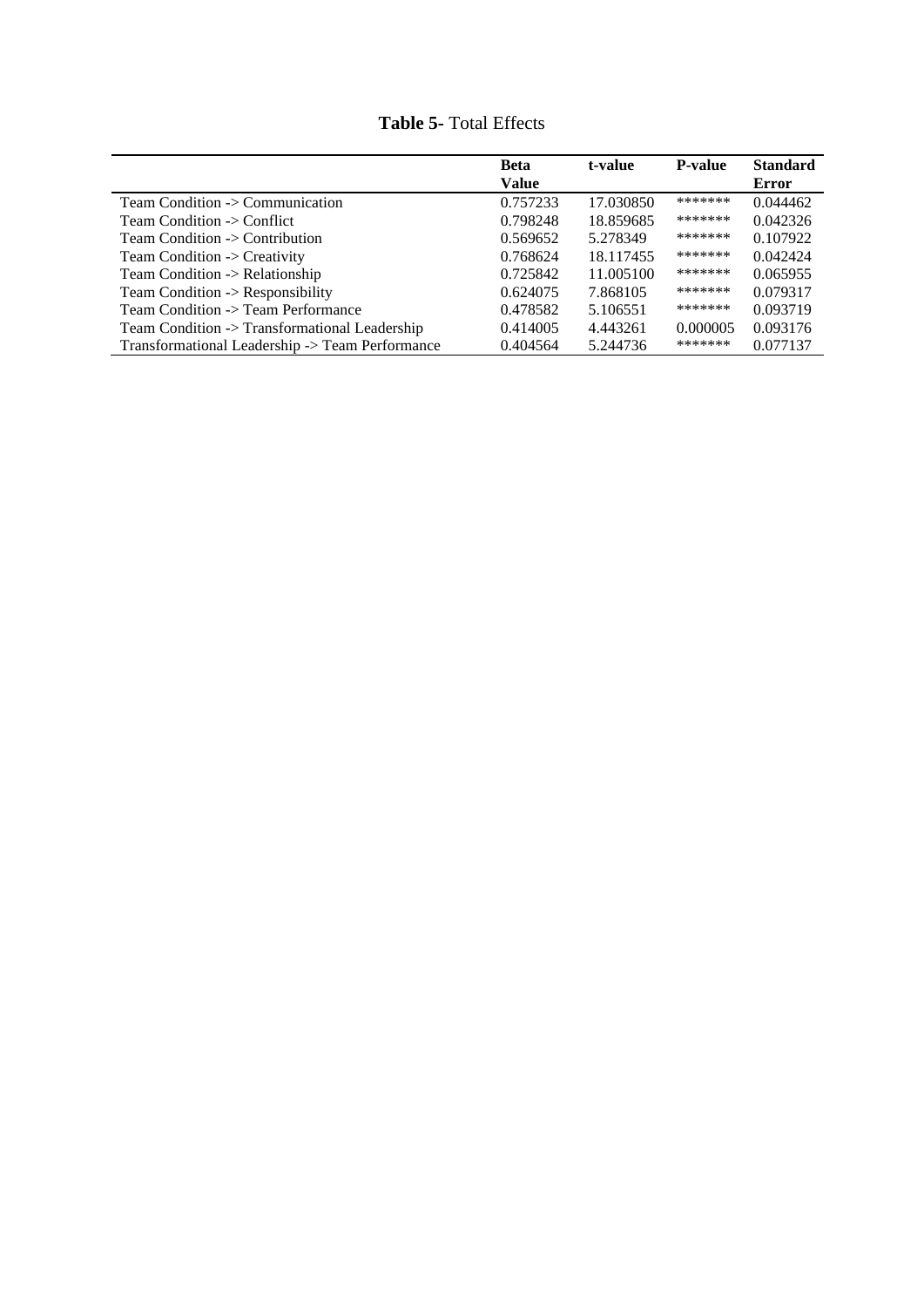

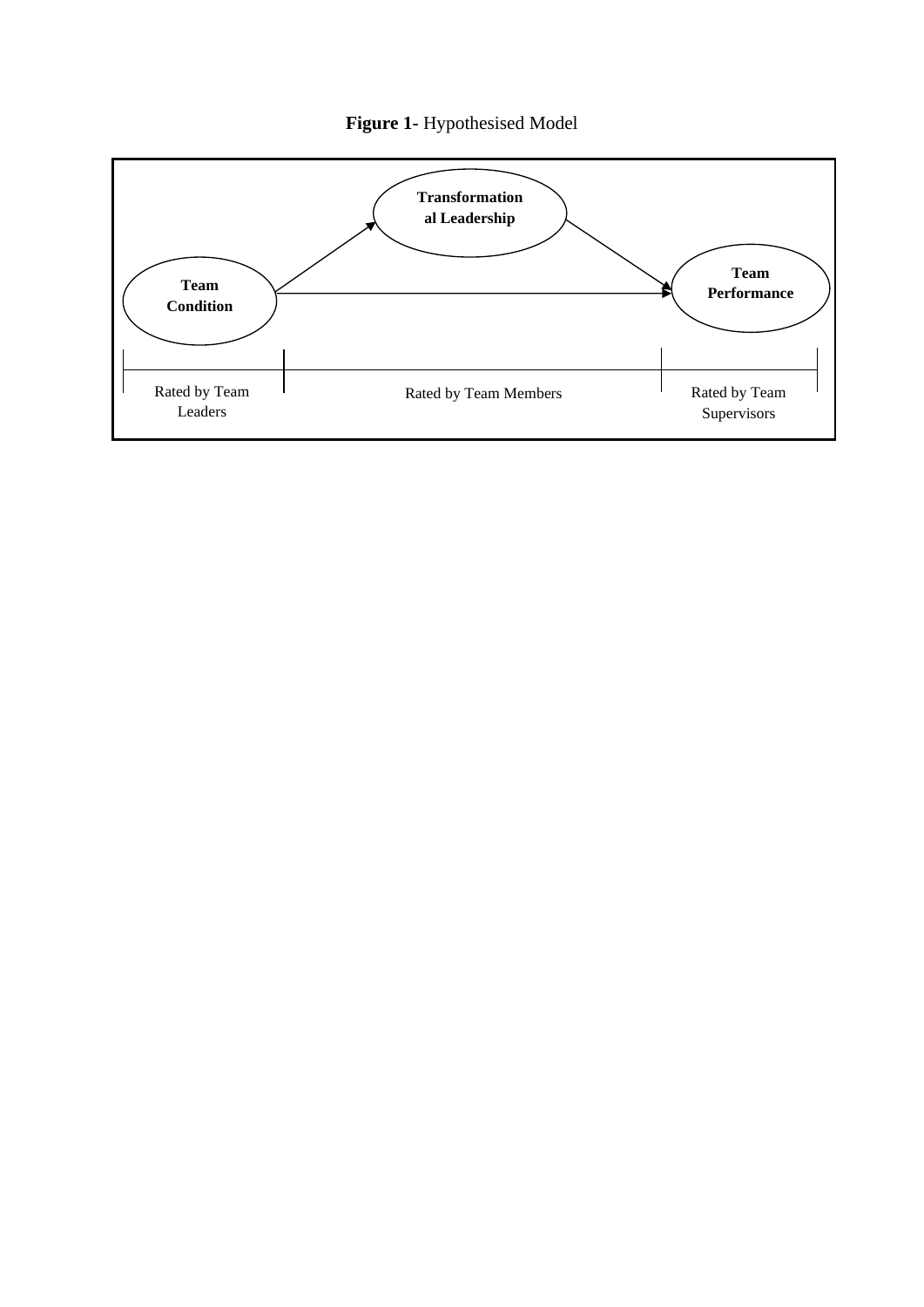

**Figure 2-** Team Condition Assessment as a Second-Order Hierarchical Model